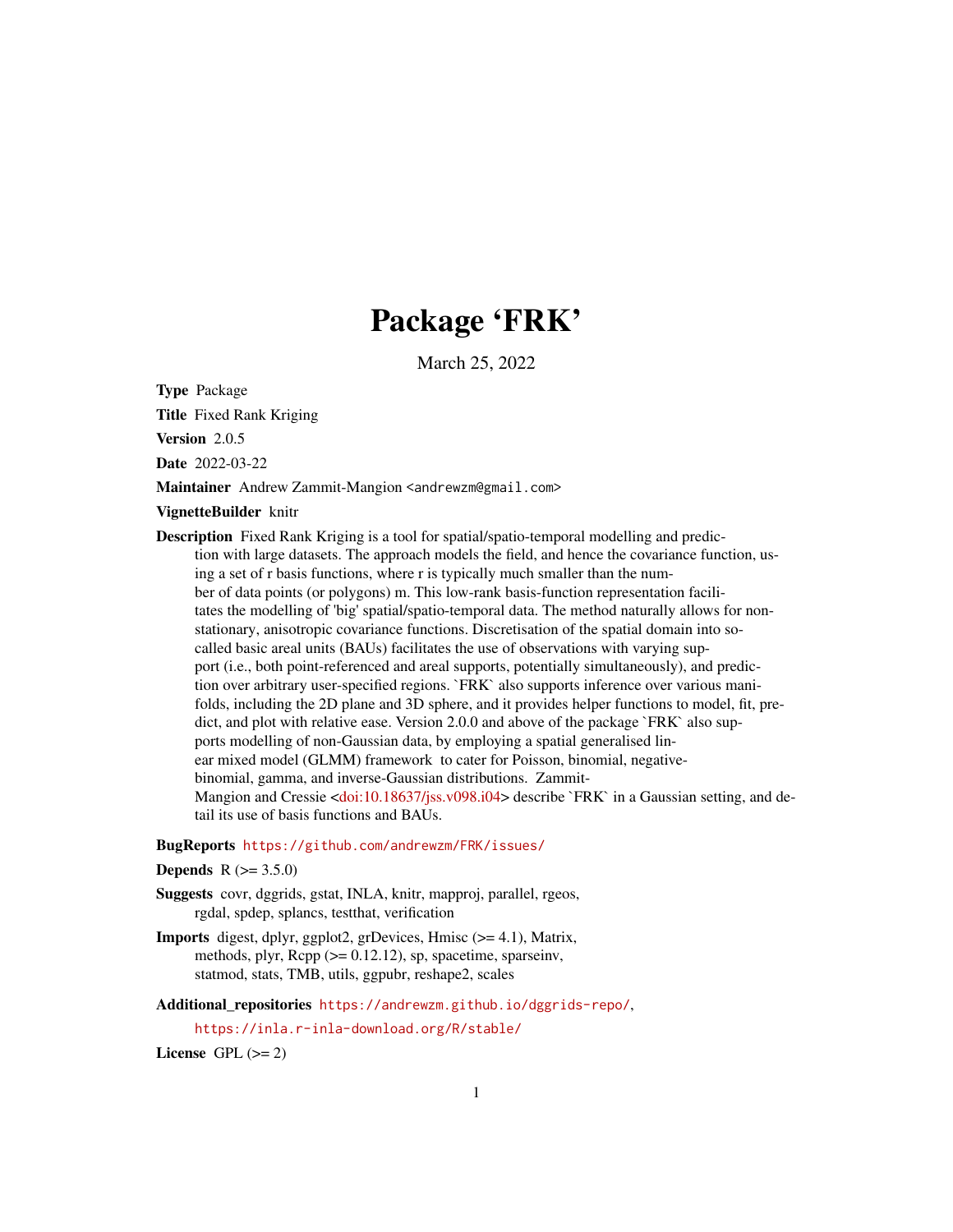**NeedsCompilation** yes

LazyData true

RoxygenNote 7.1.2

LinkingTo Rcpp, TMB, RcppEigen

**Encoding UTF-8** 

Author Andrew Zammit-Mangion [aut, cre], Matthew Sainsbury-Dale [aut]

Repository CRAN

Date/Publication 2022-03-25 08:10:08 UTC

# R topics documented:

| 3                                                                                                                       |
|-------------------------------------------------------------------------------------------------------------------------|
| $\overline{4}$                                                                                                          |
| $\overline{\mathbf{4}}$                                                                                                 |
| $\overline{7}$                                                                                                          |
| 10                                                                                                                      |
| 11                                                                                                                      |
| 12                                                                                                                      |
| 13                                                                                                                      |
| 13                                                                                                                      |
| 14                                                                                                                      |
| 15                                                                                                                      |
| 16                                                                                                                      |
| 17                                                                                                                      |
| 17                                                                                                                      |
| 18                                                                                                                      |
| 20                                                                                                                      |
| 28                                                                                                                      |
| $initialize, manifold-method \dots \dots \dots \dots \dots \dots \dots \dots \dots \dots \dots \dots \dots \dots$<br>29 |
| 29                                                                                                                      |
| 30                                                                                                                      |
| loglik<br>31                                                                                                            |
| 32                                                                                                                      |
| 33                                                                                                                      |
| 33                                                                                                                      |
| 34                                                                                                                      |
| 34                                                                                                                      |
| 35                                                                                                                      |
| 36                                                                                                                      |
| 37                                                                                                                      |
| 37                                                                                                                      |
| 38                                                                                                                      |
| plot<br>39                                                                                                              |
| 40                                                                                                                      |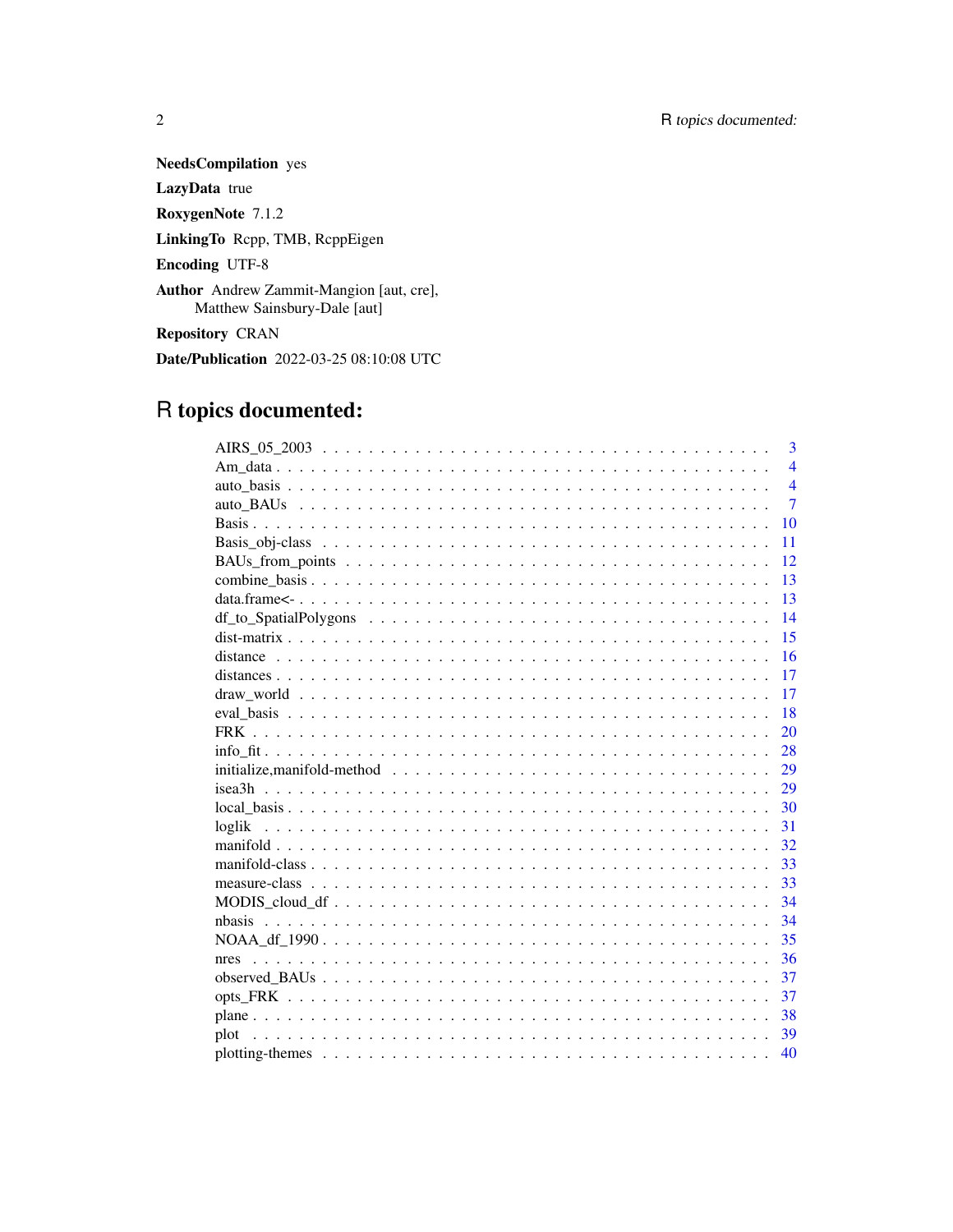<span id="page-2-0"></span>

| Index | 53 |
|-------|----|

AIRS\_05\_2003 *AIRS data for May 2003*

## Description

Mid-tropospheric CO2 measurements from the Atmospheric InfraRed Sounder (AIRS). The data are measurements between 60 degrees S and 90 degrees N at roughly 1:30 pm local time on 1 May through to 15 May 2003. (AIRS does not release data below 60 degrees S.)

#### Usage

AIRS\_05\_2003

## Format

A data frame with 209631 rows and 7 variables:

year year of retrieval month month of retrieval day day of retrieval lon longitude coordinate of retrieval lat latitude coordinate of retrieval co2avgret CO2 mole fraction retrieval in ppm co2std standard error of CO2 retrieval in ppm

#### References

Chahine, M. et al. (2006). AIRS: Improving weather forecasting and providing new data on greenhouse gases. Bulletin of the American Meteorological Society 87, 911–26.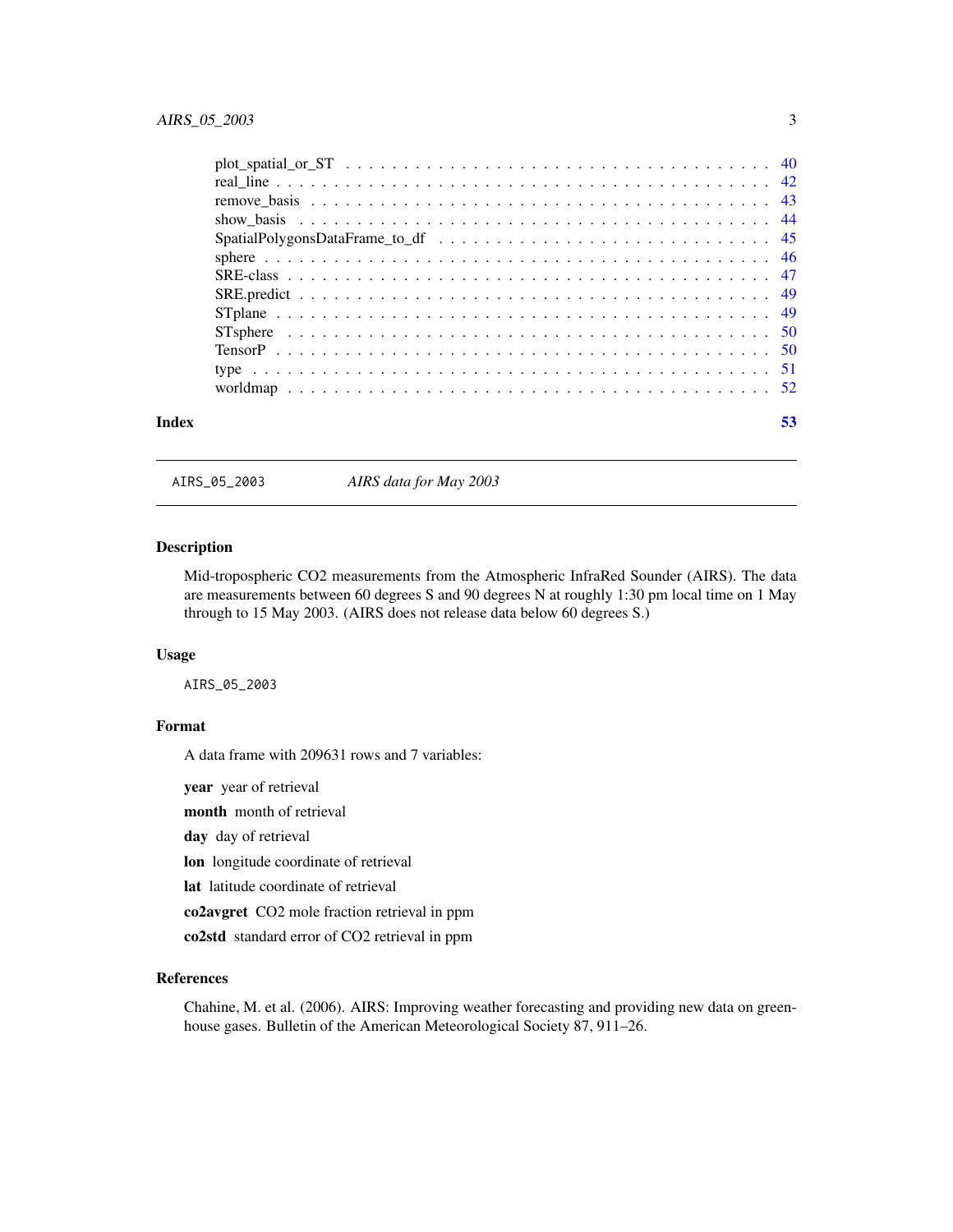<span id="page-3-0"></span>

#### Description

Americium (Am) concentrations in a spatial domain immediately surrounding the location at which nuclear devices were detonated at Area 13 of the Nevada Test Site, between 1954 and 1963.

#### Usage

Am\_data

## Format

A data frame with 212 rows and 3 variables:

Easting Easting in metres

Northing Northing in metres

Am Americium concentration in 1000 counts per minute

#### References

Paul R, Cressie N (2011). "Lognormal block kriging for contaminated soil." European Journal of Soil Science, 62, 337–345.

<span id="page-3-1"></span>auto\_basis *Automatic basis-function placement*

#### Description

Automatically generate a set of local basis functions in the domain, and automatically prune in regions of sparse data.

#### Usage

```
auto_basis(
 manifold = plane(),
  data,
  regular = 1,
 nres = 3.
 prune = \theta,
 max_basis = NULL,
  subsamp = 10000,
  type = c("bisquare", "Gaussian", "exp", "Matern32"),
  isea3h_lo = 2,
```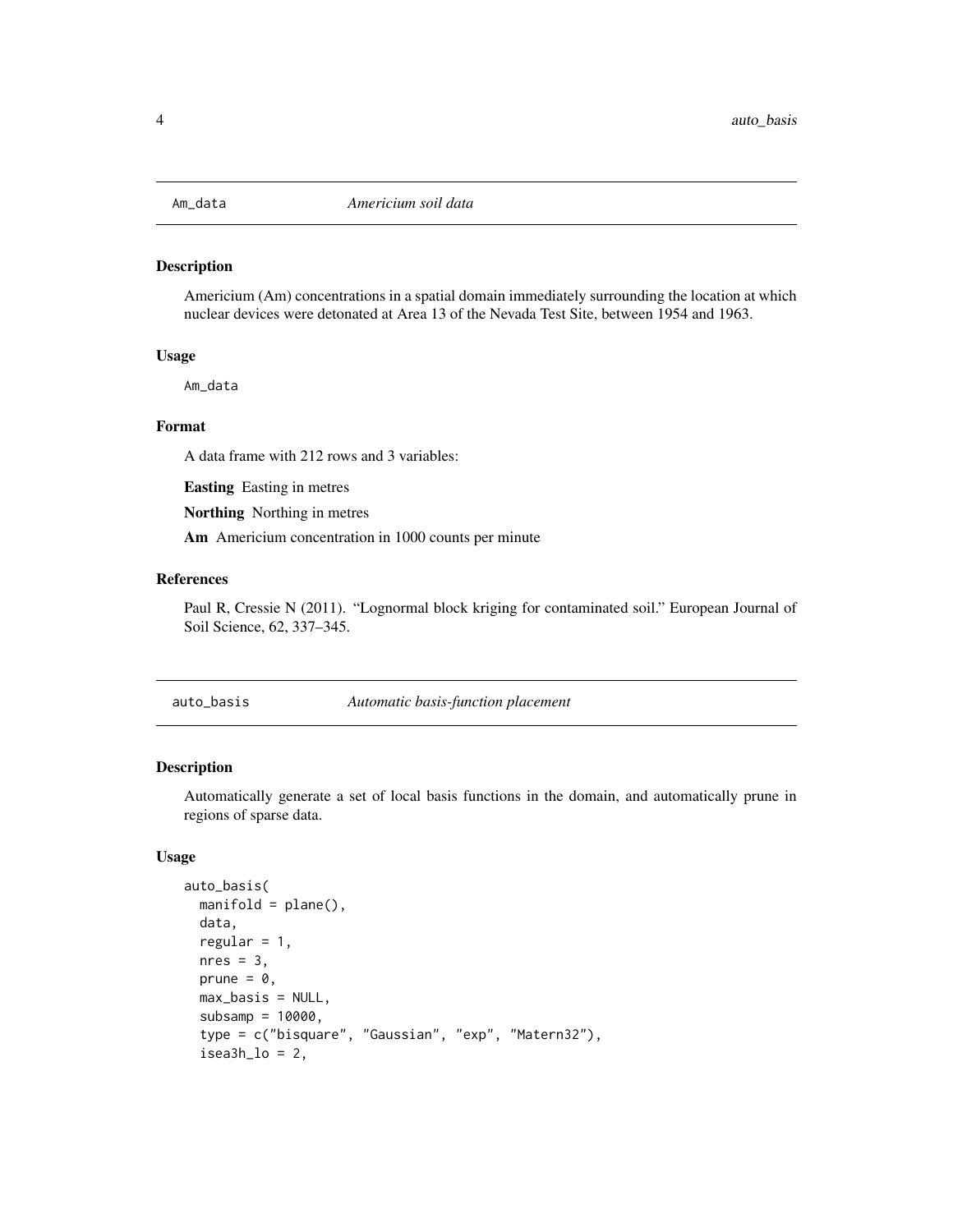## auto\_basis 5

```
bndary = NULL,
  scale_aperture = ifelse(is(manifold, "sphere"), 1, 1.25),
  verbose = 0L,
  buffer = 0,
 tunit = NUL,
  ...
\overline{)}
```
## Arguments

| manifold       | object of class manifold, for example, sphere or plane                                                                                                                                                                                                                                                                                                                                                  |
|----------------|---------------------------------------------------------------------------------------------------------------------------------------------------------------------------------------------------------------------------------------------------------------------------------------------------------------------------------------------------------------------------------------------------------|
| data           | object of class SpatialPointsDataFrame or SpatialPolygonsDataFrame con-<br>taining the data on which basis-function placement is based, or a list of these;<br>see details                                                                                                                                                                                                                              |
| regular        | an integer indicating the number of regularly-placed basis functions at the first<br>resolution. In two dimensions, this dictates the smallest number of basis func-<br>tions in a row or column at the coarsest resolution. If regular=0, an irregular<br>grid is used, one that is based on the triangulation of the domain with increased<br>mesh density in areas of high data density; see details |
| nres           | the number of basis-function resolutions to use                                                                                                                                                                                                                                                                                                                                                         |
| prune          | a threshold parameter that dictates when a basis function is considered irrelevent<br>or unidentifiable, and thus removed; see details                                                                                                                                                                                                                                                                  |
| max_basis      | maximum number of basis functions. This overrides the parameter nres                                                                                                                                                                                                                                                                                                                                    |
| subsamp        | the maximum amount of data points to consider when carrying out basis-function<br>placement: these data objects are randomly sampled from the full dataset. Keep<br>this number fairly high (on the order of $10^{\circ}5$ ), otherwise fine-resolution basis<br>functions may be spuriously removed                                                                                                    |
| type           | the type of basis functions to use; see details                                                                                                                                                                                                                                                                                                                                                         |
| isea3h_lo      | if manifold = sphere(), this argument dictates which ISEA3H resolution is the<br>coarsest one that should be used for the first resolution                                                                                                                                                                                                                                                              |
| bndary         | a matrix containing points containing the boundary. If regular $== 0$ this can be<br>used to define a boundary in which irregularly-spaced basis functions are placed                                                                                                                                                                                                                                   |
| scale_aperture | the aperture (in the case of the bisquare, but similar interpretation for other basis)<br>width of the basis function is the minimum distance between all the basis func-<br>tion centroids multiplied by scale_aperture. Typically this ranges between 1<br>and 1.5 and is defaulted to 1 on the sphere and 1.25 on the other manifolds.                                                               |
| verbose        | a logical variable indicating whether to output a summary of the basis functions<br>created or not                                                                                                                                                                                                                                                                                                      |
| buffer         | a numeric between 0 and 0.5 indicating the size of the buffer of basis functions<br>along the boundary. The buffer is added by computing the number of basis func-<br>tions in each dimension, and increasing this number by a factor of buffer. A<br>buffer may be needed when the prior distribution of the basis-function coeffi-<br>cients is formulated in terms of a precision matrix             |
| tunit          | temporal unit, required when constructing a spatio-temporal basis. Should be<br>the same as used for the BAUs. Can be "secs", "mins", "hours", "days", "years",<br>etc.                                                                                                                                                                                                                                 |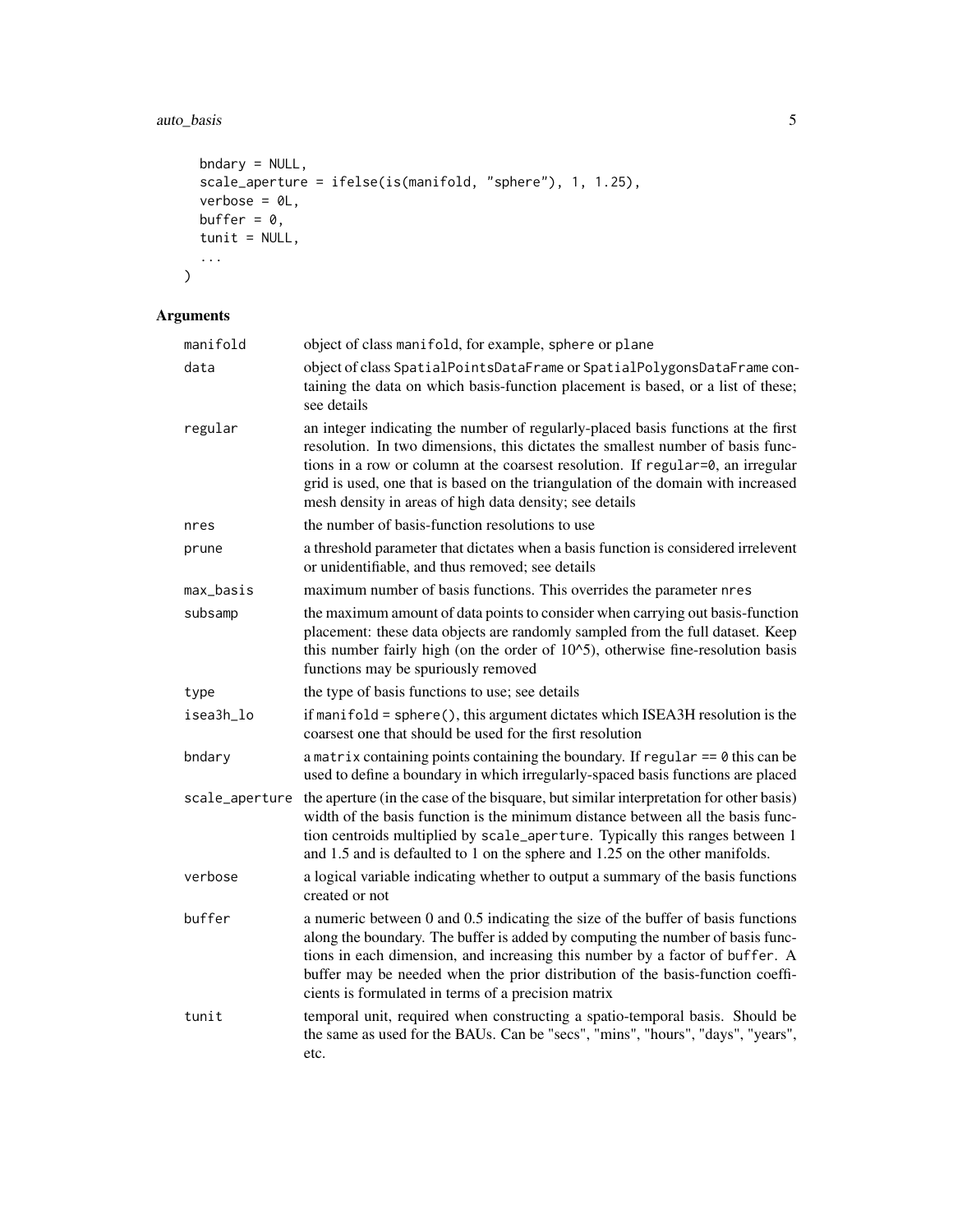... unused

#### Details

This function automatically places basis functions within the domain of interest. If the domain is a plane or the real line, then the object data is used to establish the domain boundary.

The argument type can be either "Gaussian", in which case

$$
\phi(u) = \exp\left(-\frac{\|u\|^2}{2\sigma^2}\right),\,
$$

"bisquare", in which case

$$
\phi(u) = \left(1 - \left(\frac{\|u\|}{R}\right)^2\right)^2 I(\|u\| < R),
$$

"exp", in which case

$$
\phi(u) = \exp\left(-\frac{\|u\|}{\tau}\right),\,
$$

or "Matern32", in which case

$$
\phi(u) = \left(1 + \frac{\sqrt{3}||u||}{\kappa}\right) \exp\left(-\frac{\sqrt{3}||u||}{\kappa}\right),\,
$$

where the parameters  $\sigma$ ,  $R$ ,  $\tau$  and  $\kappa$  are scale arguments.

If the manifold is the real line, the basis functions are placed regularly inside the domain, and the number of basis functions at the coarsest resolution is dictated by the integer parameter regular which has to be greater than zero. On the real line, each subsequent resolution has twice as many basis functions. The scale of the basis function is set based on the minimum distance between the centre locations following placement. The scale is equal to the minimum distance if the type of basis function is Gaussian, exponential, or Matern32, and is equal to 1.5 times this value if the function is bisquare.

If the manifold is a plane, and regular  $> 0$ , then basis functions are placed regularly within the bounding box of data, with the smallest number of basis functions in each row or column equal to the value of regular in the coarsest resolution (note, this is just the smallest number of basis functions). Subsequent resolutions have twice the number of basis functions in each row or column. If regular =  $\emptyset$ , then the function INLA: : inla.nonconvex.hull is used to construct a (non-convex) hull around the data. The buffer and smoothness of the hull is determined by the parameter convex. Once the domain boundary is found, INLA::inla.mesh.2d is used to construct a triangular mesh such that the node vertices coincide with data locations, subject to some minimum and maximum triangular-side-length constraints. The result is a mesh that is dense in regions of high data density and not dense in regions of sparse data. Even basis functions are irregularly placed, the scale is taken to be a function of the minimum distance between basis function centres, as detailed above. This may be changed in a future revision of the package.

If the manifold is the surface of a sphere, then basis functions are placed on the centroids of the discrete global grid (DGG), with the first basis resolution corresponding to the third resolution of the DGG (ISEA3H resolution 2, which yields 92 basis functions globally). It is not recommended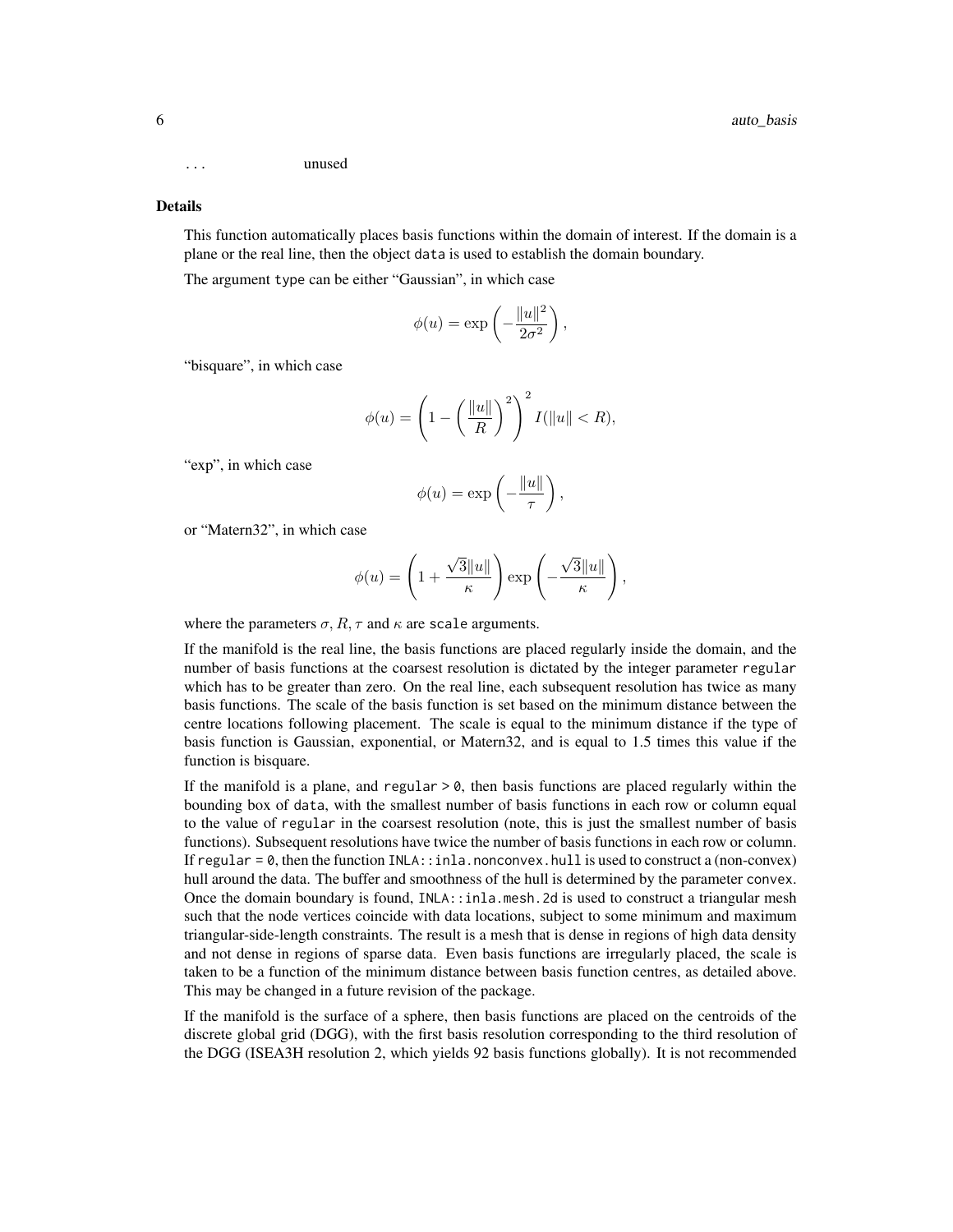<span id="page-6-0"></span>to go above nres == 3 (ISEA3H resolutions 2–4) for the whole sphere; nres=3 yields a total of 1176 basis functions. Up to ISEA3H resolution 6 is available with FRK; for finer resolutions; please install dggrids from https://github.com/andrewzm/dggrids using devtools.

Basis functions that are not influenced by data points may hinder convergence of the EM algorithm when K\_type = "unstructured", since the associated hidden states are, by and large, unidentifiable. We hence provide a means to automatically remove such basis functions through the parameter prune. The final set only contains basis functions for which the column sums in the associated matrix  $S$  (which, recall, is the value/average of the basis functions at/over the data points/polygons) is greater than prune. If prune  $= 0$ , no basis functions are removed from the original design.

## See Also

[remove\\_basis](#page-42-1) for removing basis functions and [show\\_basis](#page-43-1) for visualising basis functions

#### Examples

```
## Not run:
library(sp)
library(ggplot2)
## Create a synthetic dataset
set.seed(1)
d \le - data.frame(lon = runif(n=1000,min = -179, max = 179),
                lat = runif(n=1000, min = -90, max = 90),
                z = rnorm(5000)coordinates(d) \leq ~lon + lat
proj4string(d)=CRS("+proj=longlat +ellps=sphere")
## Now create basis functions over sphere
G \leftarrow auto\_basis(manifold = sphere(), data=d,nres = 2, prune=15,type = "bisquare",
                 subsamp = 20000)
## Plot
show_basis(G,draw_world())
## End(Not run)
```
<span id="page-6-1"></span>auto\_BAUs *Automatic BAU generation*

#### **Description**

This function calls the generic function auto\_BAU (not exported) after a series of checks and is the easiest way to generate a set of Basic Areal Units (BAUs) on the manifold being used; see details.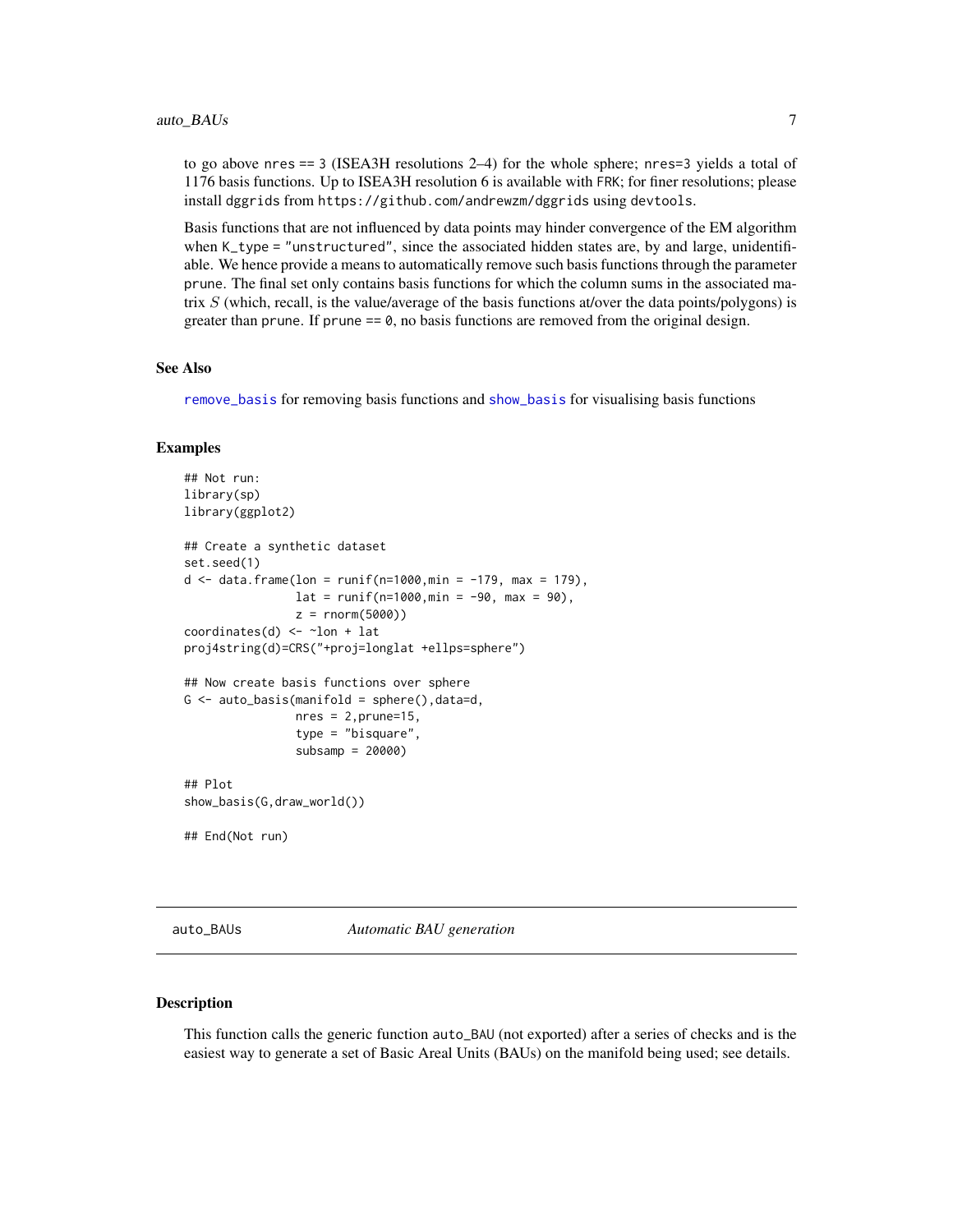## Usage

```
auto_BAUs(
  manifold,
  type = NULL,
  cellsize = NULL,
  isea3h_res = NULL,
  data = NULL,nonconvex_hull = TRUE,
  convex = -0.05,
  tunit = NULL,
  xlims = NULL,
  ylims = NULL,
  spatial_BAUs = NULL,
  ...
\mathcal{L}
```
## Arguments

| manifold     | object of class manifold                                                                                                                                                                                                                                                                       |
|--------------|------------------------------------------------------------------------------------------------------------------------------------------------------------------------------------------------------------------------------------------------------------------------------------------------|
| type         | either "grid" or "hex", indicating whether gridded or hexagonal BAUs should<br>be used. If type is unspecified, "hex" will be used if we are on the sphere, and<br>"grid" will used otherwise                                                                                                  |
| cellsize     | denotes size of gridcell when type = "grid". Needs to be of length 1 (square-grid<br>case) or a vector of length dimensions (manifold) (rectangular-grid case)                                                                                                                                 |
| isea3h_res   | resolution number of the isea3h DGGRID cells for when type is "hex" and man-<br>ifold is the surface of a sphere                                                                                                                                                                               |
| data         | object of class SpatialPointsDataFrame, SpatialPolygonsDataFrame, STIDF,<br>or STFDF. Provision of data implies that the domain is bounded, and is thus<br>necessary when the manifold is a real_line, plane, or STplane, but is not<br>necessary when the manifold is the surface of a sphere |
|              | nonconvex_hull flag indicating whether to use INLA to generate a non-convex hull. Otherwise a<br>convex hull is used                                                                                                                                                                           |
| convex       | convex parameter used for smoothing an extended boundary when working on<br>a bounded domain (that is, when the object data is supplied); see details                                                                                                                                          |
| tunit        | temporal unit when requiring space-time BAUs. Can be "secs", "mins", "hours",<br>etc.                                                                                                                                                                                                          |
| xlims        | limits of the horizontal axis (overrides automatic selection)                                                                                                                                                                                                                                  |
| ylims        | limits of the vertical axis (overrides automatic selection)                                                                                                                                                                                                                                    |
| spatial_BAUs | object of class SpatialPolygonsDataFrame or SpatialPixelsDataFrame rep-<br>resenting the spatial BAUs to be used in a spatio-temporal setting (if left NULL,<br>the spatial BAUs are constructed automatically using the data)                                                                 |
| $\ddots$     | currently unused                                                                                                                                                                                                                                                                               |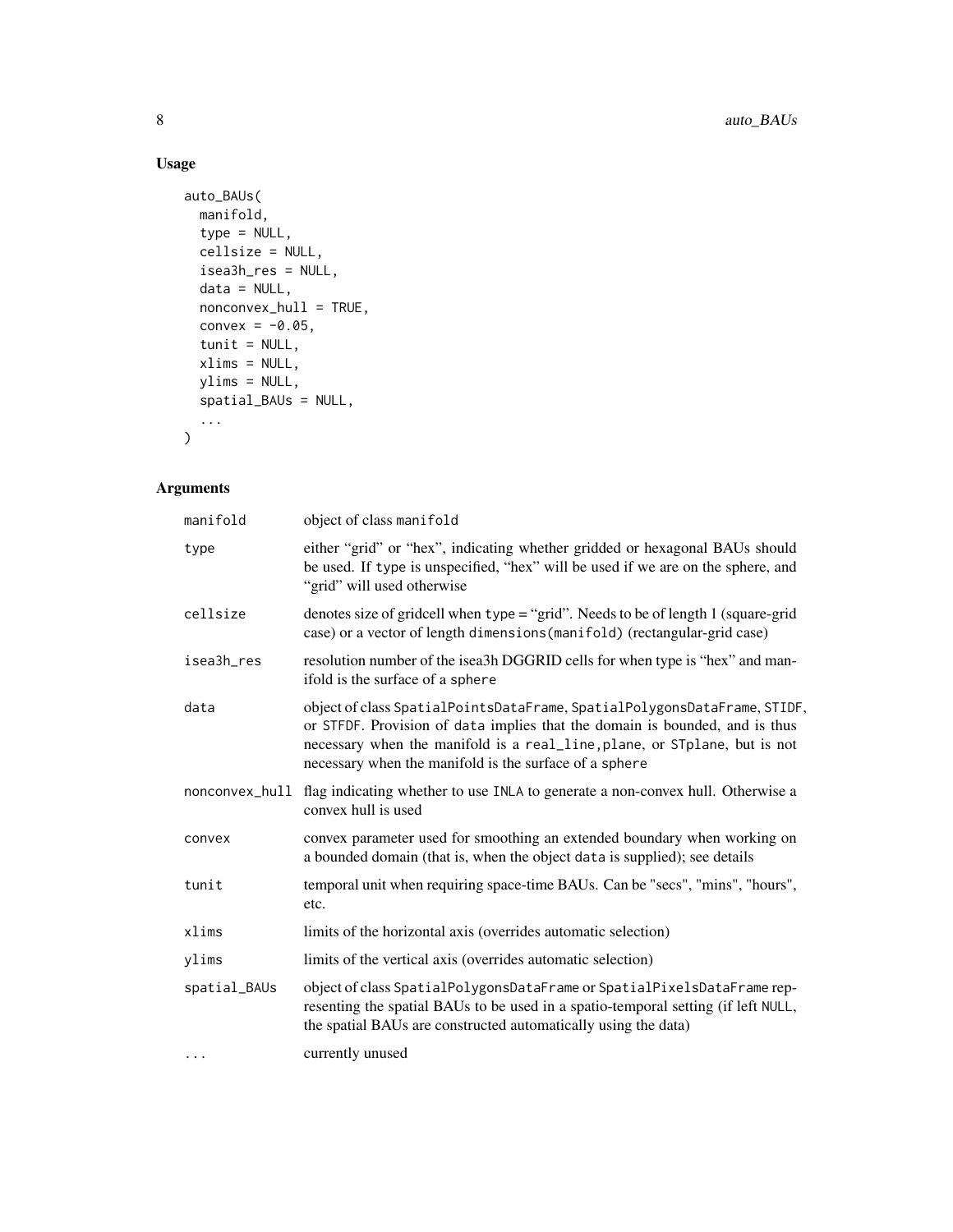#### <span id="page-8-0"></span>Details

auto\_BAUs constructs a set of Basic Areal Units (BAUs) used both for data pre-processing and for prediction. As such, the BAUs need to be of sufficienly fine resolution so that inferences are not affected due to binning.

Two types of BAUs are supported by FRK: "hex" (hexagonal) and "grid" (rectangular). In order to have a "grid" set of BAUs, the user should specify a cellsize of length one, or of length equal to the dimensions of the manifold, that is, of length 1 for real\_line and of length 2 for the surface of a sphere and plane. When a "hex" set of BAUs is desired, the first element of cellsize is used to determine the side length by dividing this value by approximately 2. The argument type is ignored with real\_line and "hex" is not available for this manifold.

If the object data is provided, then automatic domain selection may be carried out by employing the INLA function inla.nonconvex.hull, which finds a (non-convex) hull surrounding the data points (or centroids of the data polygons). This domain is extended and smoothed using the parameter convex. The parameter convex should be negative, and a larger absolute value for convex results in a larger domain with smoother boundaries (note that INLA was not available on CRAN at the time of writing).

#### See Also

[auto\\_basis](#page-3-1) for automatically constructing basis functions.

#### Examples

```
## First a 1D example
library(sp)
set.seed(1)
data \leq data.frame(x = runif(10)*10, y = 0, z= runif(10)*10)
coordinates(data) <- ~x+y
Grid1D_df <- auto_BAUs(manifold = real_line(),
                       cellsize = 1,
                       data=data)
## Not run: spplot(Grid1D_df)
## Now a 2D example
data(meuse)
coordinates(meuse) = -x+y # change into an sp object
## Grid BAUs
GridPols_df <- auto_BAUs(manifold = plane(),
                         cellsize = 200,
                         type = "grid",
                         data = meuse,
                         nonconvex_hull = 0## Not run: plot(GridPols_df)
## Hex BAUs
HexPols_df <- auto_BAUs(manifold = plane(),
                        cellsize = 200,
                        type = "hex",
                        data = meuse,
```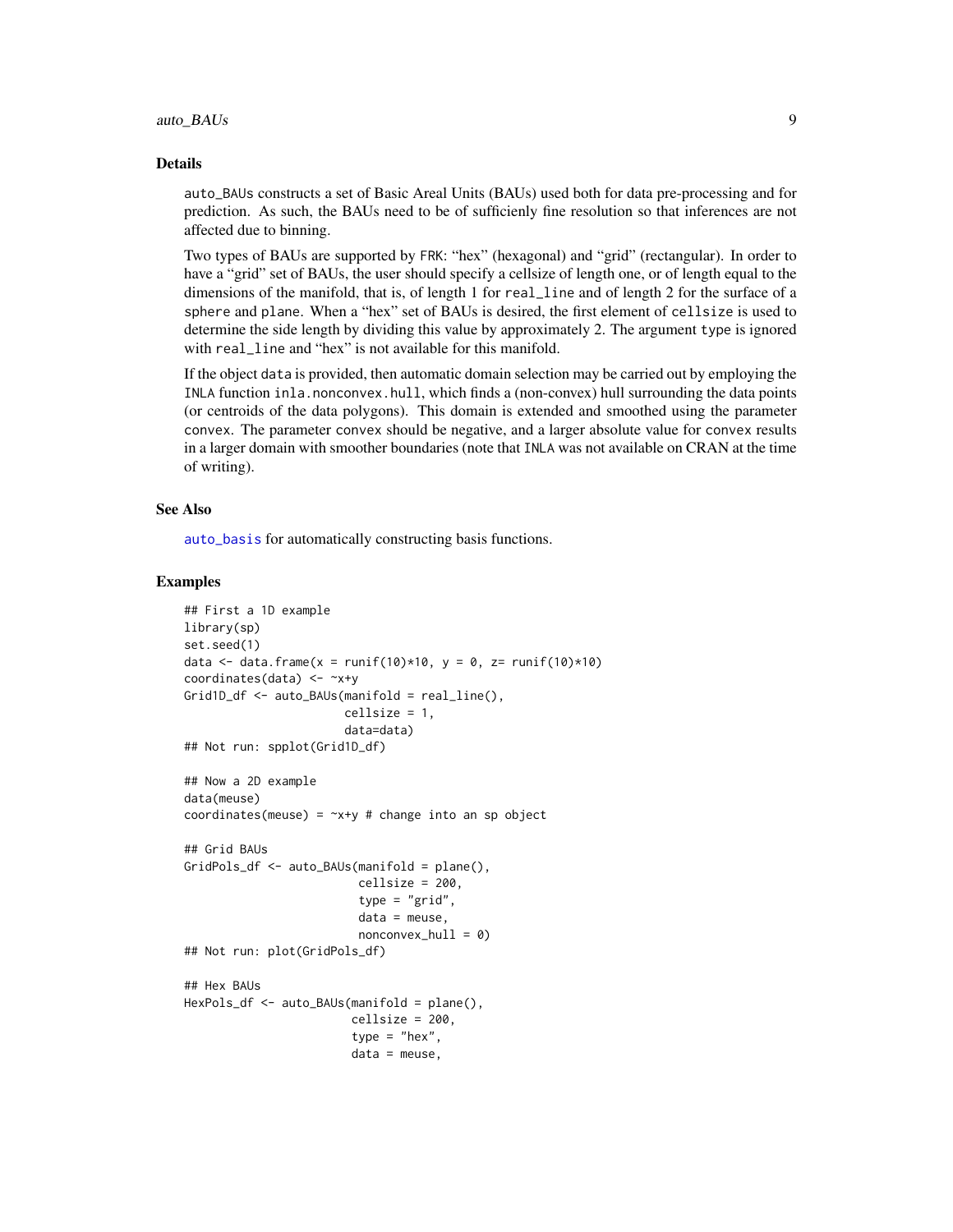10 Basis

```
nonconvex_hull = 0)
## Not run: plot(HexPols_df)
```
## Basis *Generic basis-function constructor*

## Description

This function is meant to be used for manual construction of arbitrary basis functions. For 'local' basis functions, please use the function [local\\_basis](#page-29-1) instead.

#### Usage

Basis(manifold, n, fn, pars, df, regular = FALSE)

## Arguments

| manifold | object of class manifold, for example, sphere                                                                                                                                                                                                                                                                                                                                                  |
|----------|------------------------------------------------------------------------------------------------------------------------------------------------------------------------------------------------------------------------------------------------------------------------------------------------------------------------------------------------------------------------------------------------|
| n        | number of basis functions (should be an integer)                                                                                                                                                                                                                                                                                                                                               |
| fn       | a list of functions, one for each basis function. Each function should be encap-<br>sulated within an environment in which the manifold and any other parameters<br>required to evaluate the function are defined. The function itself takes a single<br>input s which can be of class numeric, matrix, or Matrix, and returns a vector<br>which contains the basis function evaluations at s. |
| pars     | A list containing a list of parameters for each function. For local basis functions<br>these would correspond to location and scale parameters.                                                                                                                                                                                                                                                |
| df       | A data frame containing one row per basis function, typically for providing in-<br>formative summaries.                                                                                                                                                                                                                                                                                        |
| regular  | logical indicating if the basis functions (of each resolution) are in a regular grid                                                                                                                                                                                                                                                                                                           |

#### Details

This constructor checks that all parameters are valid before constructing the basis functions. The requirement that every function is encapsulated is tedious, but necessary for FRK to work with a large range of basis functions in the future. Please see the example below which exemplifies the process of constructing linear basis functions from scratch using this function.

#### See Also

[auto\\_basis](#page-3-1) for constructing basis functions automatically, [local\\_basis](#page-29-1) for constructing 'local' basis functions, and [show\\_basis](#page-43-1) for visualising basis functions.

<span id="page-9-0"></span>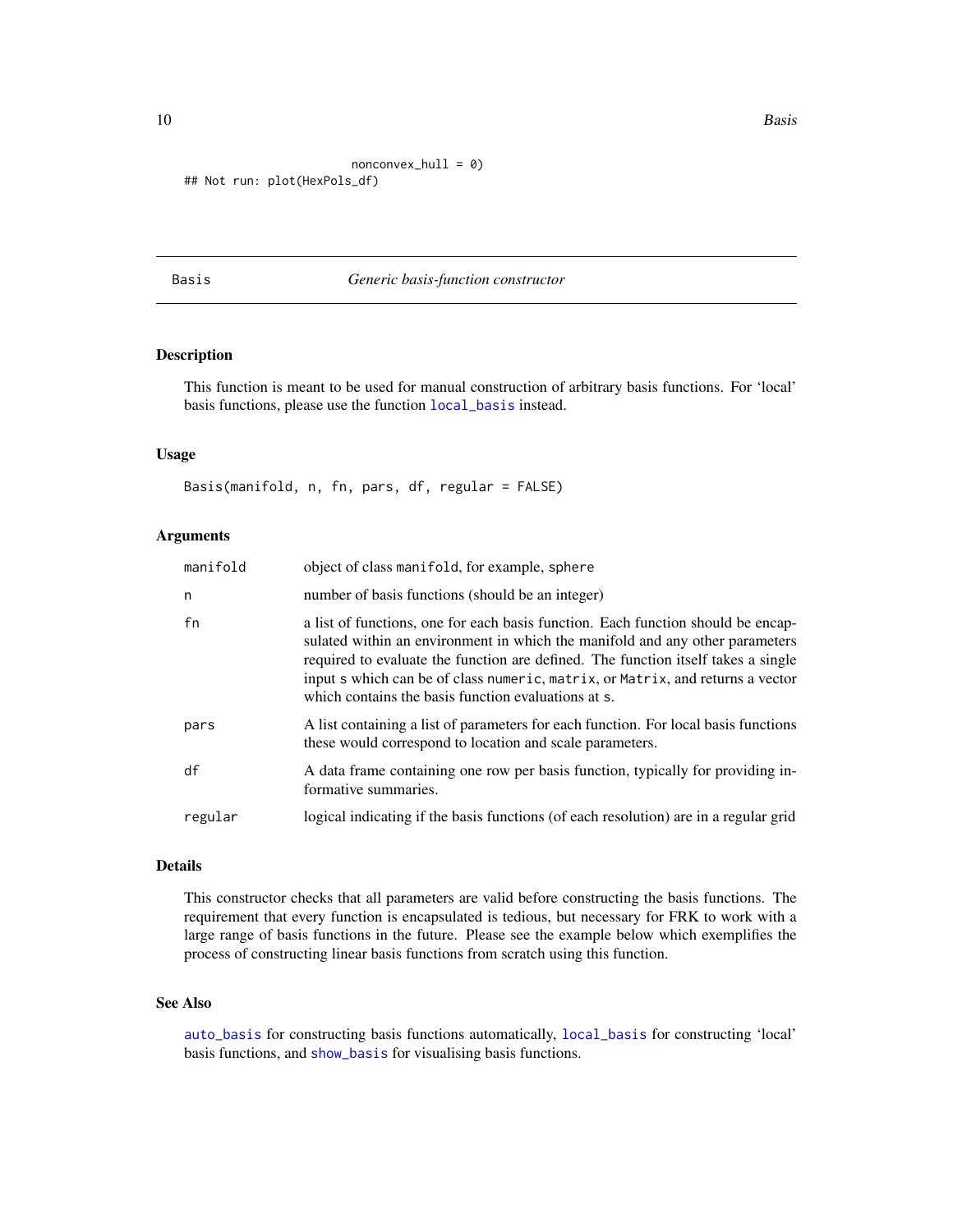#### <span id="page-10-0"></span>Basis\_obj-class 11

#### Examples

```
## Construct two linear basis functions on [0, 1]
manifold <- real_line()
n < -2lin_basis_fn <- function(manifold, grad, intercept) {
   function(s) grad*s + intercept
}
pars \le list(list(grad = 1, intercept = 0),
             list(grad = -1, intercept = 1)fn <- list(lin_basis_fn(manifold, 1, 0),
           lin_basis_fn(manifold, -1, 1))
df <- data.frame(n = 1:2, grad = c(1, -1), m = c(1, -1))
G \leq Basis(manifold = manifold, n = n, fn = fn, pars = pars, df = df)
## Not run:
eval_basis(G, s = matrix(seq(0, 1, by = 0.1), 11, 1))## End(Not run)
```
Basis\_obj-class *Basis functions*

#### **Description**

An object of class Basis contains the basis functions used to construct the matrix  $S$  in FRK.

#### Details

Basis functions are a central component of FRK, and the package is designed to work with userdefined specifications of these. For convenience, however, several functions are available to aid the user to construct a basis set for a given set of data points. Please see [auto\\_basis](#page-3-1) for more details. The function [local\\_basis](#page-29-1) helps the user construct a set of local basis functions (e.g., bisquare functions) from a collection of location and scale parameters.

#### Slots

- manifold an object of class manifold that contains information on the manifold and the distance measure used on the manifold. See [manifold-class](#page-32-1) for more details
- n the number of basis functions in this set
- fn a list of length n, with each item the function of a specific basis function
- pars a list of parameters where the  $i$ -th item in the list contains the parameters of the  $i$ -th basis function, fn[[i]]
- df a data frame containing other attributes specific to each basis function (for example the geometric centre of the local basis function)
- regular logical indicating if the basis functions (of each resolution) are in a regular grid

## See Also

[auto\\_basis](#page-3-1) for automatically constructing basis functions and [show\\_basis](#page-43-1) for visualising basis functions.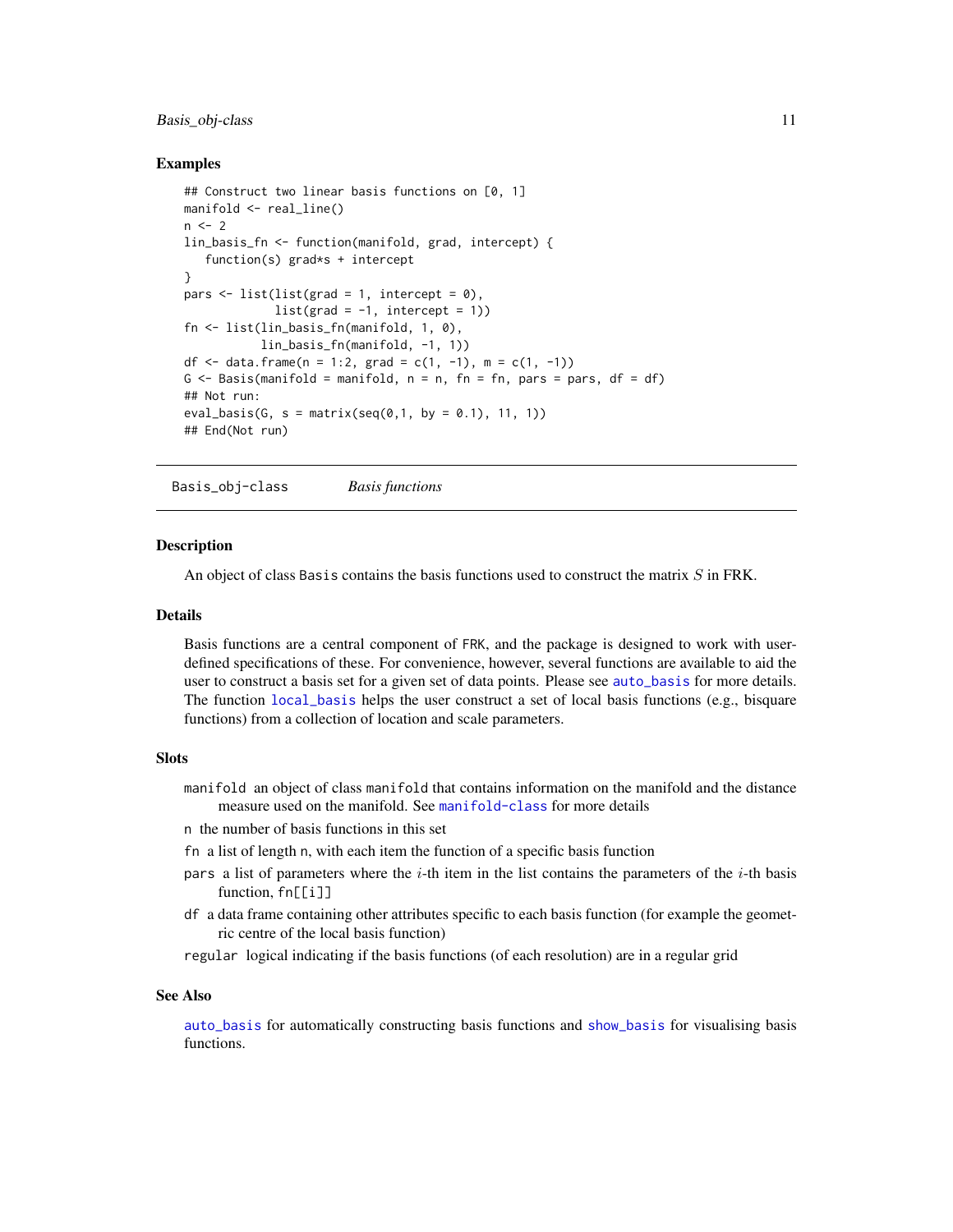#### <span id="page-11-0"></span>Description

Takes a SpatialPointsDataFrame and converts it into SpatialPolygonsDataFrame by constructing a tiny (within machine tolerance) BAU around each SpatialPoint.

#### Usage

```
BAUs_from_points(obj, offset = 1e-10)
## S4 method for signature 'SpatialPoints'
BAUs_from_points(obj, offset = 1e-10)
## S4 method for signature 'ST'
BAUs_from_points(obj, offset = 1e-10)
```
#### Arguments

| obi    | object of class SpatialPointsDataFrame    |
|--------|-------------------------------------------|
| offset | edge size of the mini-BAU (default 1e-10) |

#### Details

This function allows users to mimic standard geospatial analysis where BAUs are not used. Since FRK is built on the concept of a BAU, this function constructs tiny BAUs around the observation and prediction locations that can be subsequently passed on to the functions SRE and FRK. With BAUs\_from\_points, the user supplies both the data and prediction locations accompanied with covariates.

## See Also

[auto\\_BAUs](#page-6-1) for automatically constructing generic BAUs.

## Examples

```
library(sp)
opts_FRK$set("parallel",0L)
df \leq data.frame(x = rnorm(10),
                 y = \text{norm}(10)coordinates(df) \leq -x+yBAUs <- BAUs_from_points(df)
```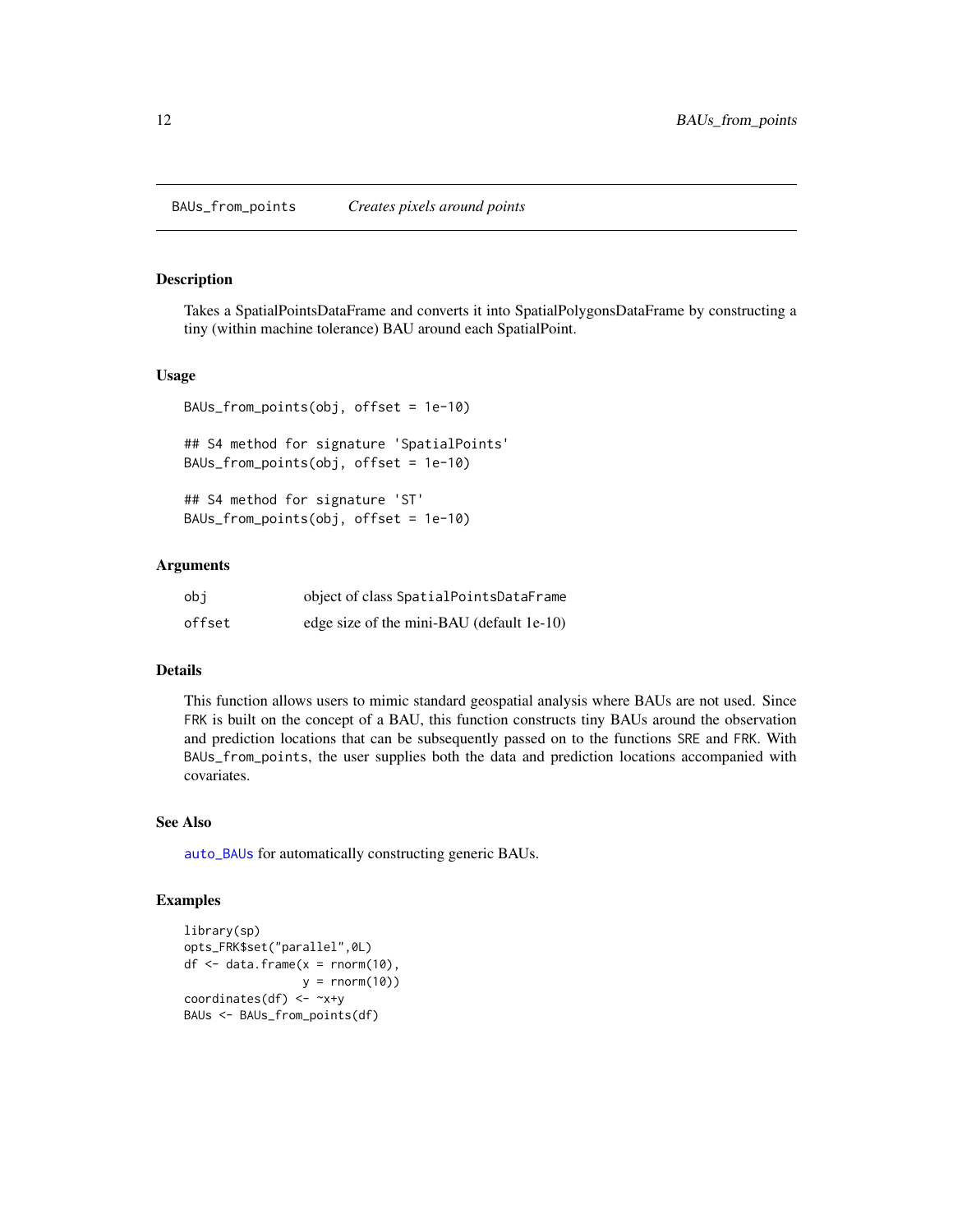<span id="page-12-0"></span>combine\_basis *Combine basis functions*

#### Description

Takes a list of objects of class Basis and returns a single object of class Basis.

#### Usage

```
combine_basis(Basis_list)
```

```
## S4 method for signature 'list'
combine_basis(Basis_list)
```
#### Arguments

| Basis_list | a list of objects of class Basis. Each element of the list is assumed to represent |
|------------|------------------------------------------------------------------------------------|
|            | a single resolution of basis functions                                             |

#### See Also

[auto\\_basis](#page-3-1) for automatically constructing basis functions and [show\\_basis](#page-43-1) for visualising basis functions

## Examples

```
## Construct two resolutions of basis functions using local_basis()
Basis1 <- local_basis(manifold = real_line(),
                    loc = matrix(seq(0, 1, length.out = 3), ncol = 1),scale = rep(0.4, 3))Basis2 <- local_basis(manifold = real_line(),
                    loc = matrix(seq(0, 1, length.out = 6), ncol = 1),scale = rep(0.2, 6))## Combine basis-function resolutions into a single Basis object
combine_basis(list(Basis1, Basis2))
```
data.frame<- *Basis-function data frame object*

#### Description

Tools for retrieving and manipulating the data frame within Basis objects. Use the assignment data. frame()<- with care; no checks are made to ensure the data frame conforms with the object.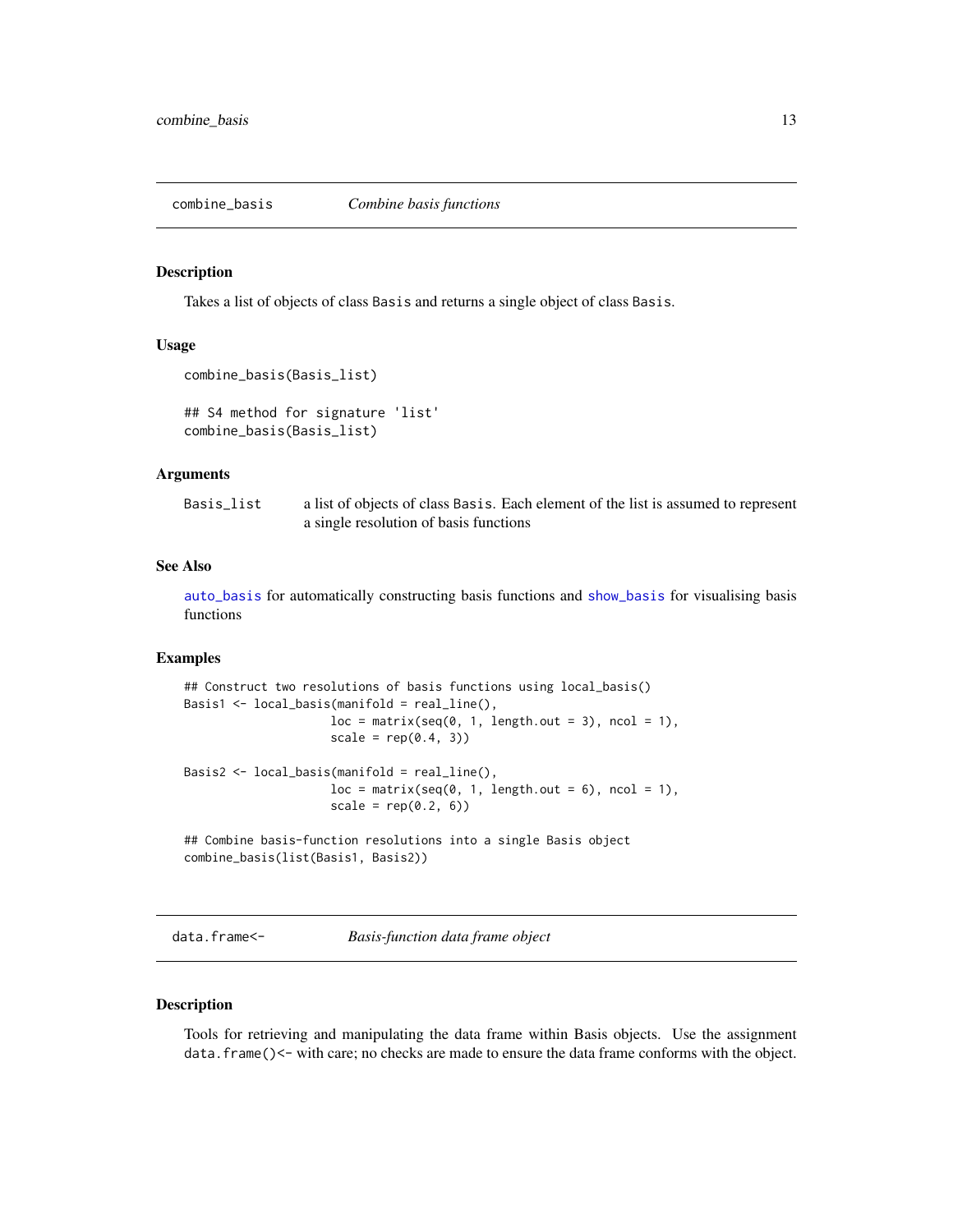## Usage

```
data.frame(x) <- value
## S4 method for signature 'Basis'
x$name
## S4 replacement method for signature 'Basis'
x$name <- value
## S4 replacement method for signature 'Basis'
data.frame(x) <- value
## S4 replacement method for signature 'TensorP_Basis'
data.frame(x) <- value
## S3 method for class 'Basis'
as.data.frame(x, ...)
## S3 method for class 'TensorP_Basis'
as.data.frame(x, ...)
```
## Arguments

| X         | the obect of class Basis we are assigning the new data to or retrieving data from                    |
|-----------|------------------------------------------------------------------------------------------------------|
| value     | the new data being assigned to the Basis object                                                      |
| name      | the field name to which values will be retrieved or assigned inside the Basis<br>object's data frame |
| $\ddotsc$ | unused                                                                                               |

## Examples

```
G \leftarrow local_basis()df <- data.frame(G)
print(df$res)
df$res <- 2
data.frame(G) <- df
```
df\_to\_SpatialPolygons *Convert data frame to SpatialPolygons*

## Description

Convert data frame to SpatialPolygons object.

#### Usage

```
df_to_SpatialPolygons(df, keys, coords, proj)
```
<span id="page-13-0"></span>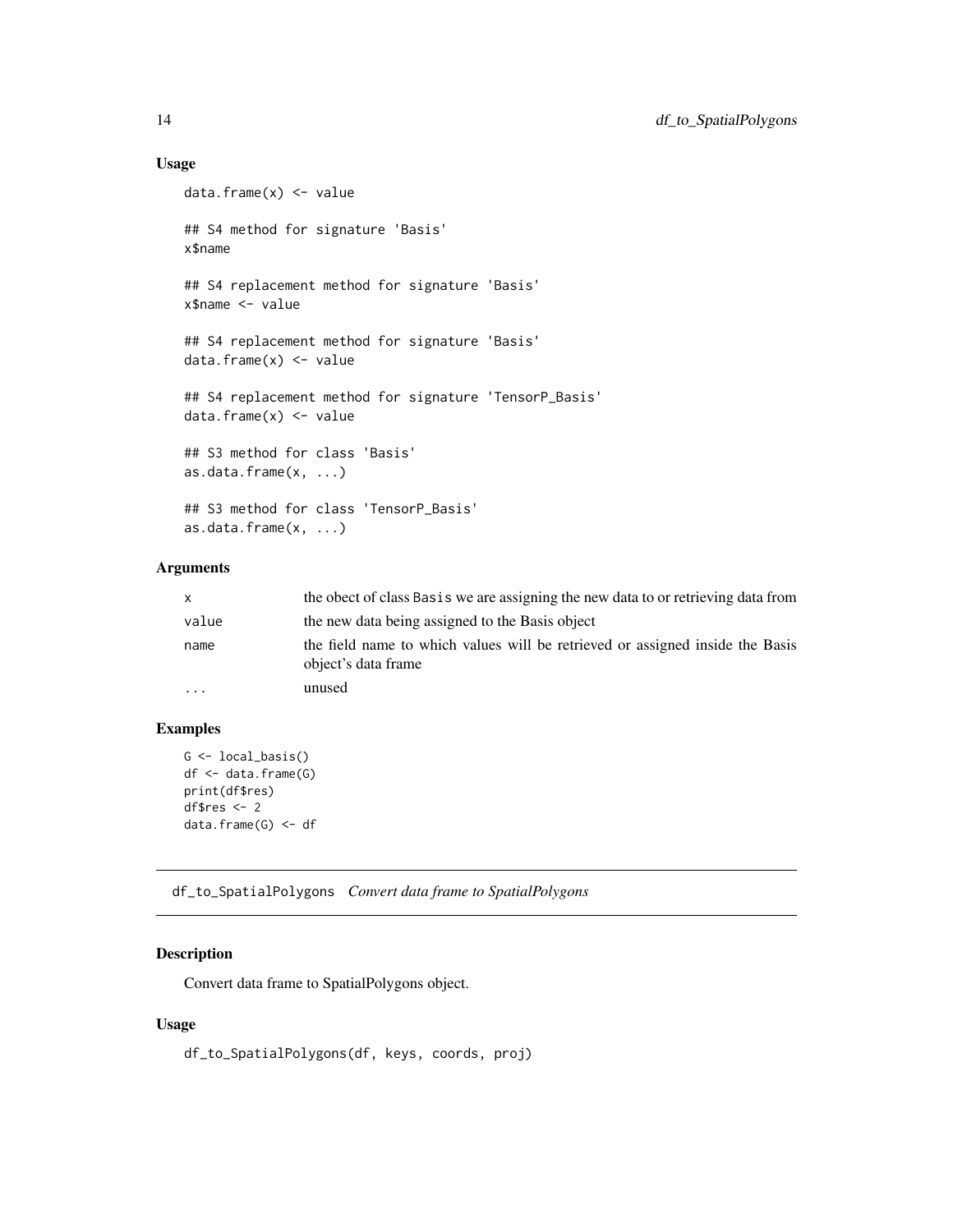#### <span id="page-14-0"></span>dist-matrix 15

#### **Arguments**

| df     | data frame containing polygon information, see details                    |
|--------|---------------------------------------------------------------------------|
| keys   | vector of variable names used to group rows belonging to the same polygon |
| coords | vector of variable names identifying the coordinate columns               |
| proj   | the projection of the Spatial Polygons object. Needs to be of class CRS   |

## Details

Each row in the data frame df contains both coordinates and labels (or keys) that identify to which polygon the coordinates belong. This function groups the data frame according to keys and forms a SpatialPolygons object from the coordinates in each group. It is important that all rings are closed, that is, that the last row of each group is identical to the first row. Since keys can be of length greater than one, we identify each polygon with a new key by forming an MD5 hash made out of the respective keys variables that in themselves are unique (and therefore the hashed key is also unique). For lon-lat coordinates use proj = CRS("+proj=longlat +ellps=sphere").

### Examples

```
library(sp)
df \leq data.frame(id = c(rep(1,4),rep(2,4)),
                 x = c(0,1,0,0,2,3,2,2),y=c(0,0,1,0,0,1,1,0))
pols <- df_to_SpatialPolygons(df,"id",c("x","y"),CRS())
## Not run: plot(pols)
```
dist-matrix *Distance Matrix Computation from Two Matrices*

#### **Description**

This function extends dist to accept two arguments.

#### Usage

 $distR(x1, x2 = NULL)$ 

#### Arguments

| x1 | matrix of size $N1 x n$ |
|----|-------------------------|
| x2 | matrix of size $N2 x n$ |

## Details

Computes the distances between the coordinates in x1 and the coordinates in x2. The matrices x1 and x2 do not need to have the same number of rows, but need to have the same number of columns (e.g., manifold dimensions).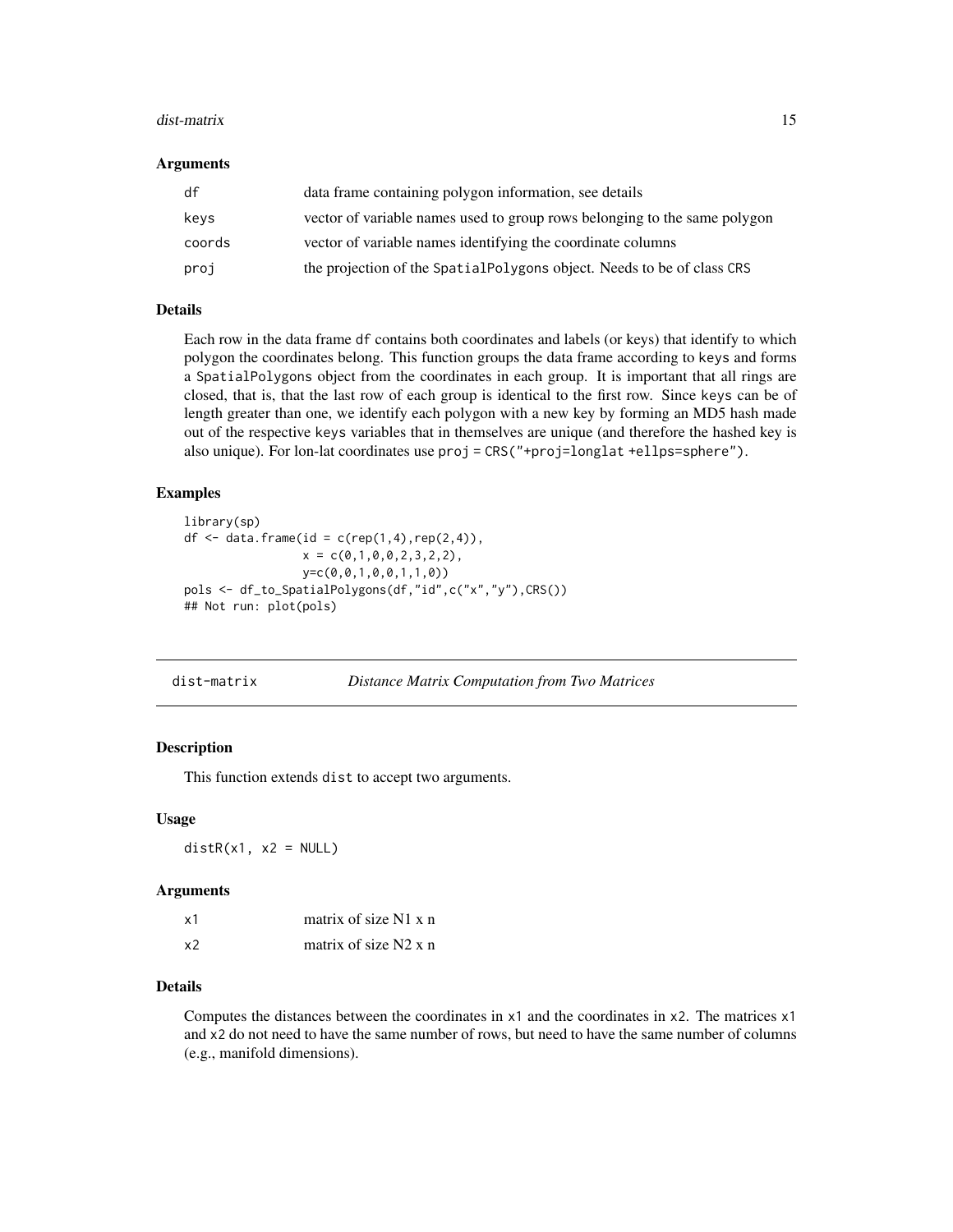## Value

Matrix of size N1 x N2

## Examples

A <- matrix(rnorm(50),5,10) D <- distR(A,A[-3,])

<span id="page-15-1"></span>

distance *Compute distance*

## Description

Compute distance using object of class measure or manifold.

## Usage

```
distance(d, x1, x2 = NULL)
## S4 method for signature 'measure'
distance(d, x1, x2 = NULL)## S4 method for signature 'manifold'
distance(d, x1, x2 = NULL)
```
## Arguments

| d              | object of class measure or manifold |
|----------------|-------------------------------------|
| x1             | first coordinate                    |
| x <sub>2</sub> | second coordinate                   |

## See Also

[real\\_line](#page-41-1), [plane](#page-37-1), [sphere](#page-45-1), [STplane](#page-48-1) and [STsphere](#page-49-1) for constructing manifolds, and [distances](#page-16-1) for the type of distances available.

### Examples

```
distance(sphere(),matrix(0,1,2),matrix(10,1,2))
distance(plane(),matrix(0,1,2),matrix(10,1,2))
```
<span id="page-15-0"></span>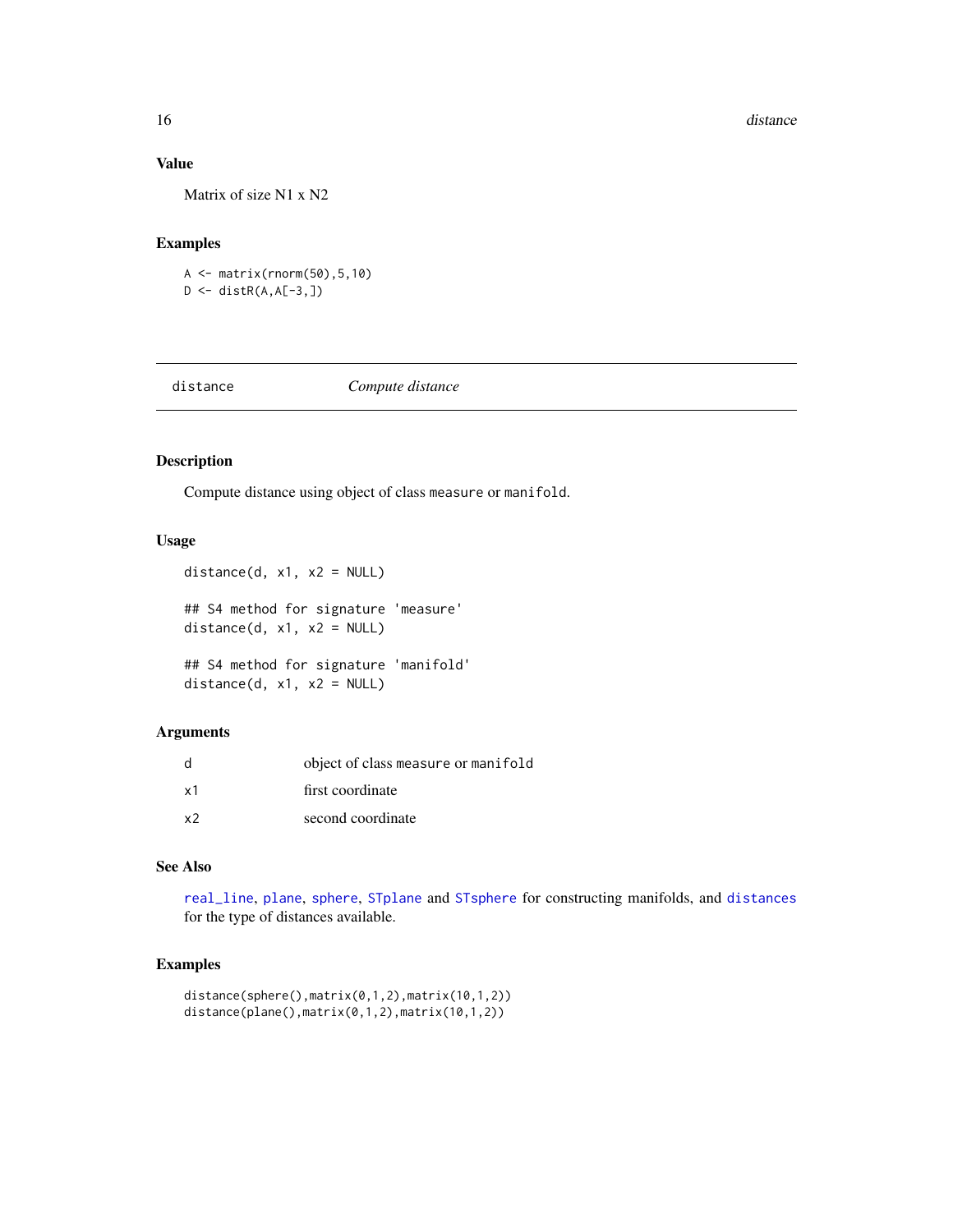<span id="page-16-1"></span><span id="page-16-0"></span>

#### <span id="page-16-2"></span>Description

Useful objects of class distance included in package.

## Usage

```
measure(dist, dim)
Euclid_dist(dim = 2L)
gc\_dist(R = NULL)gc_dist_time(R = NULL)
```
#### Arguments

| dist | a function taking two arguments x1, x2                |
|------|-------------------------------------------------------|
| dim  | the dimension of the manifold $(e.g., 2 for a plane)$ |
| R    | great-circle radius                                   |

## Details

Initialises an object of class measure which contains a function dist used for computing the distance between two points. Currently the Euclidean distance and the great-circle distance are included with FRK.

## Examples

```
M1 <- measure(distR, 2)
D <- distance(M1,matrix(rnorm(10),5,2))
```
<span id="page-16-3"></span>

## Description

Layers a ggplot2 map of the world over the current ggplot2 object.

## Usage

```
draw_world(g = ggplot() + theme_bw() + xlab("") + ylab(""), inc_border = TRUE)
```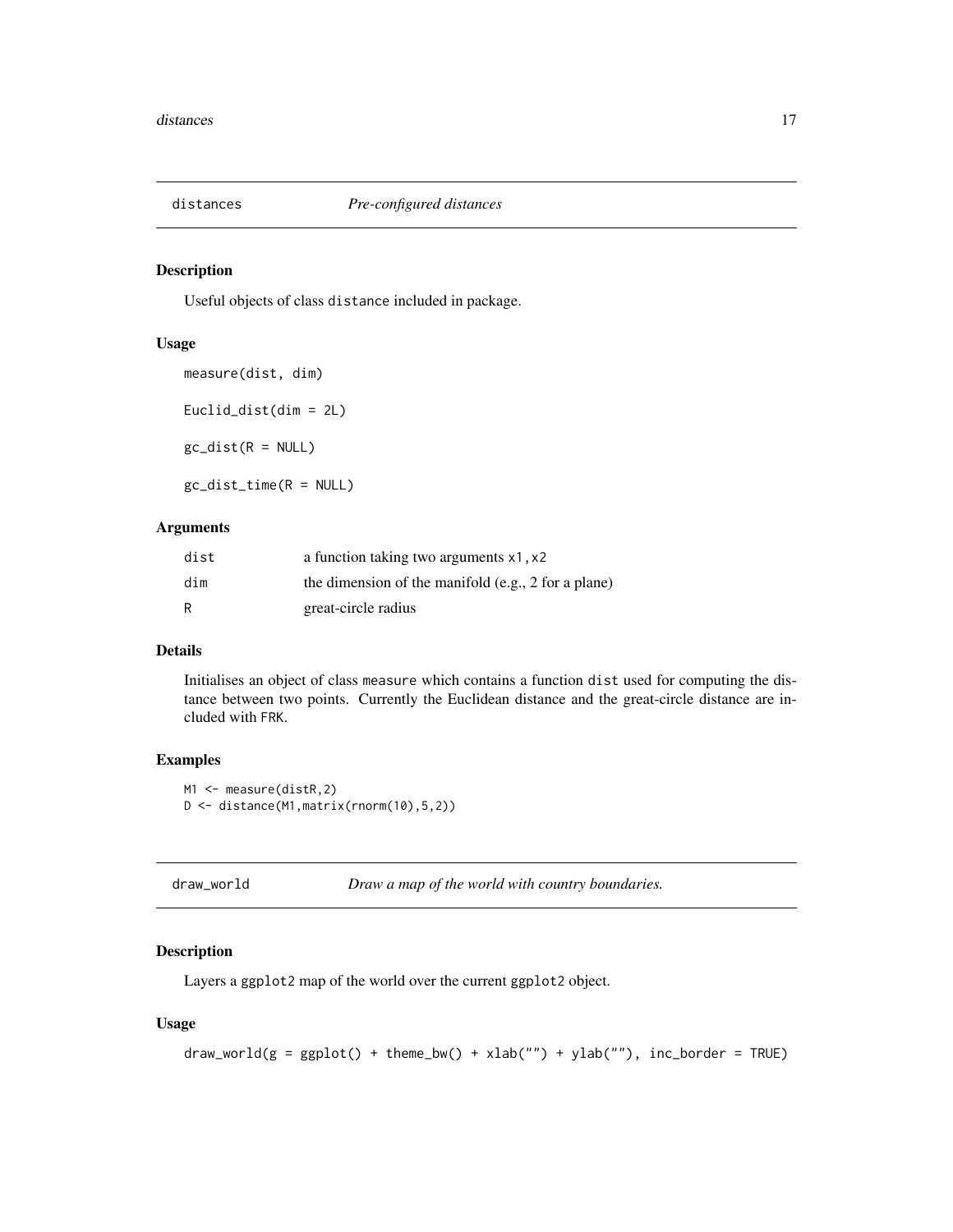#### <span id="page-17-0"></span>**Arguments**

|            | initial ggplot object                                                     |
|------------|---------------------------------------------------------------------------|
| inc_border | flag indicating whether a map border should be drawn or not; see details. |

### Details

This function uses ggplot2::map\_data() in order to create a world map. Since, by default, this creates lines crossing the world at the (-180,180) longitude boundary, the function .homogenise\_maps() is used to split the polygons at this boundary into two. If inc\_border is TRUE, then a border is drawn around the lon-lat space; this option is most useful for projections that do not yield rectangular plots (e.g., the sinusoidal global projection).

## See Also

the help file for the dataset [worldmap](#page-51-1)

#### Examples

```
## Not run:
library(ggplot2)
draw_word(g = gghot())## End(Not run)
```
eval\_basis *Evaluate basis functions*

#### Description

Evaluate basis functions at points or average functions over polygons.

#### Usage

```
eval_basis(basis, s)
## S4 method for signature 'Basis,matrix'
eval_basis(basis, s)
## S4 method for signature 'Basis,SpatialPointsDataFrame'
eval_basis(basis, s)
## S4 method for signature 'Basis,SpatialPolygonsDataFrame'
eval_basis(basis, s)
## S4 method for signature 'Basis,STIDF'
eval_basis(basis, s)
## S4 method for signature 'TensorP_Basis,matrix'
```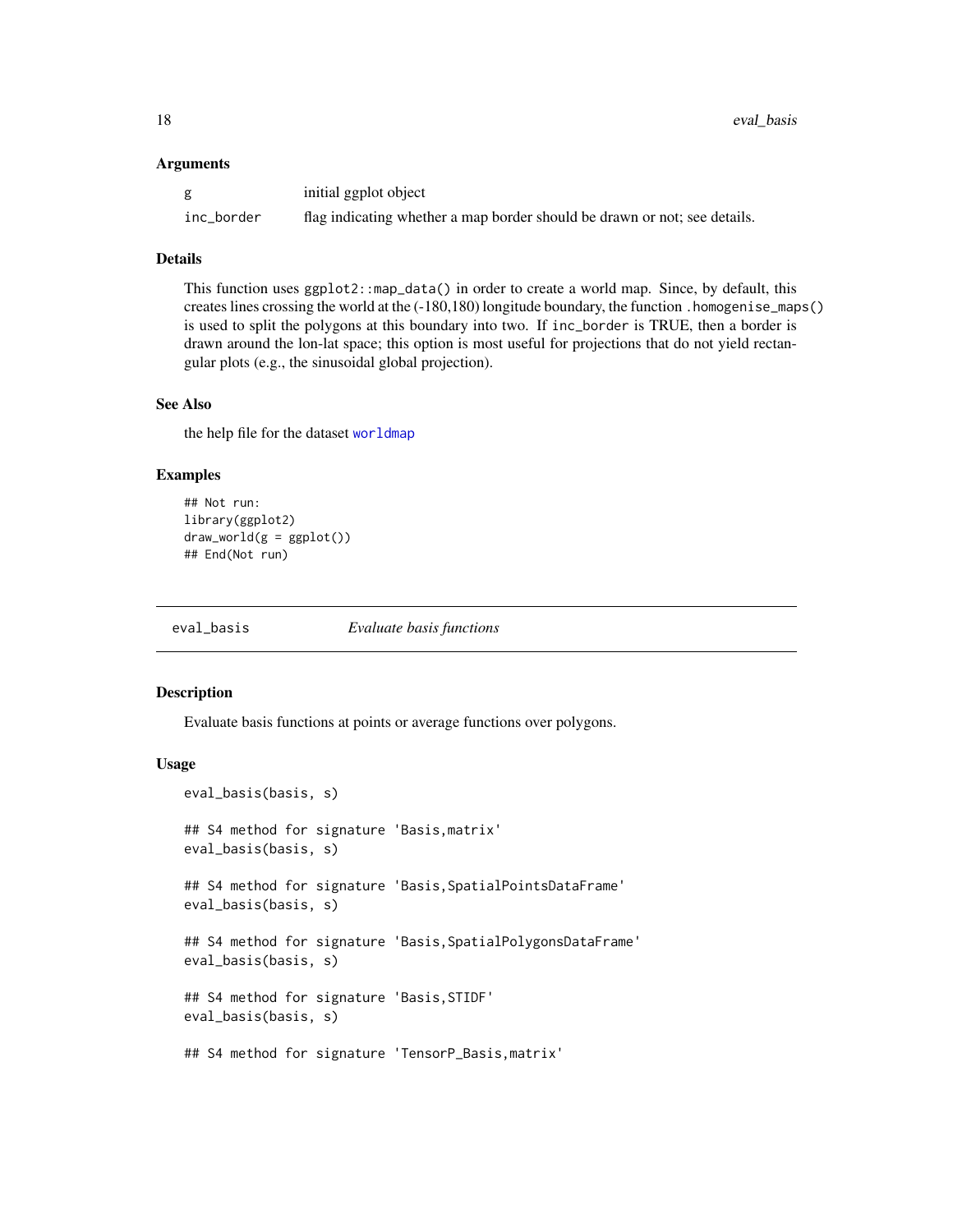#### <span id="page-18-0"></span>eval\_basis 19

```
eval_basis(basis, s)
## S4 method for signature 'TensorP_Basis,STIDF'
eval_basis(basis, s)
## S4 method for signature 'TensorP_Basis,STFDF'
eval_basis(basis, s)
```
#### Arguments

| basis | object of class Basis                                                      |
|-------|----------------------------------------------------------------------------|
| S     | object of class matrix, SpatialPointsDataFrame or SpatialPolygonsDataFrame |
|       | containing the spatial locations/footprints                                |

## Details

This function evaluates the basis functions at isolated points, or averages the basis functions over polygons, for computing the matrix S. The latter operation is carried out using Monte Carlo integration with 1000 samples per polygon. When using space-time basis functions, the object must contain a field t containing a numeric representation of the time, for example, containing the number of seconds, hours, or days since the first data point.

#### See Also

[auto\\_basis](#page-3-1) for automatically constructing basis functions.

#### Examples

```
library(sp)
### Create a synthetic dataset
set.seed(1)
d \le - data.frame(lon = runif(n=500,min = -179, max = 179),
                 lat = runif(n=500, min = -90, max = 90),
                 z = \text{norm}(500)coordinates(d) <- ~lon + lat
proj4string(d)=CRS("+proj=longlat")
### Now create basis functions on sphere
G \leftarrow auto\_basis(manifold = sphere(), data=d,nres = 2, prune=15,type = "bisquare",
                 subsamp = 20000)
### Now evaluate basis functions at origin
S \leftarrow eval_basis(G, matrix(c(0, 0), 1, 2))
```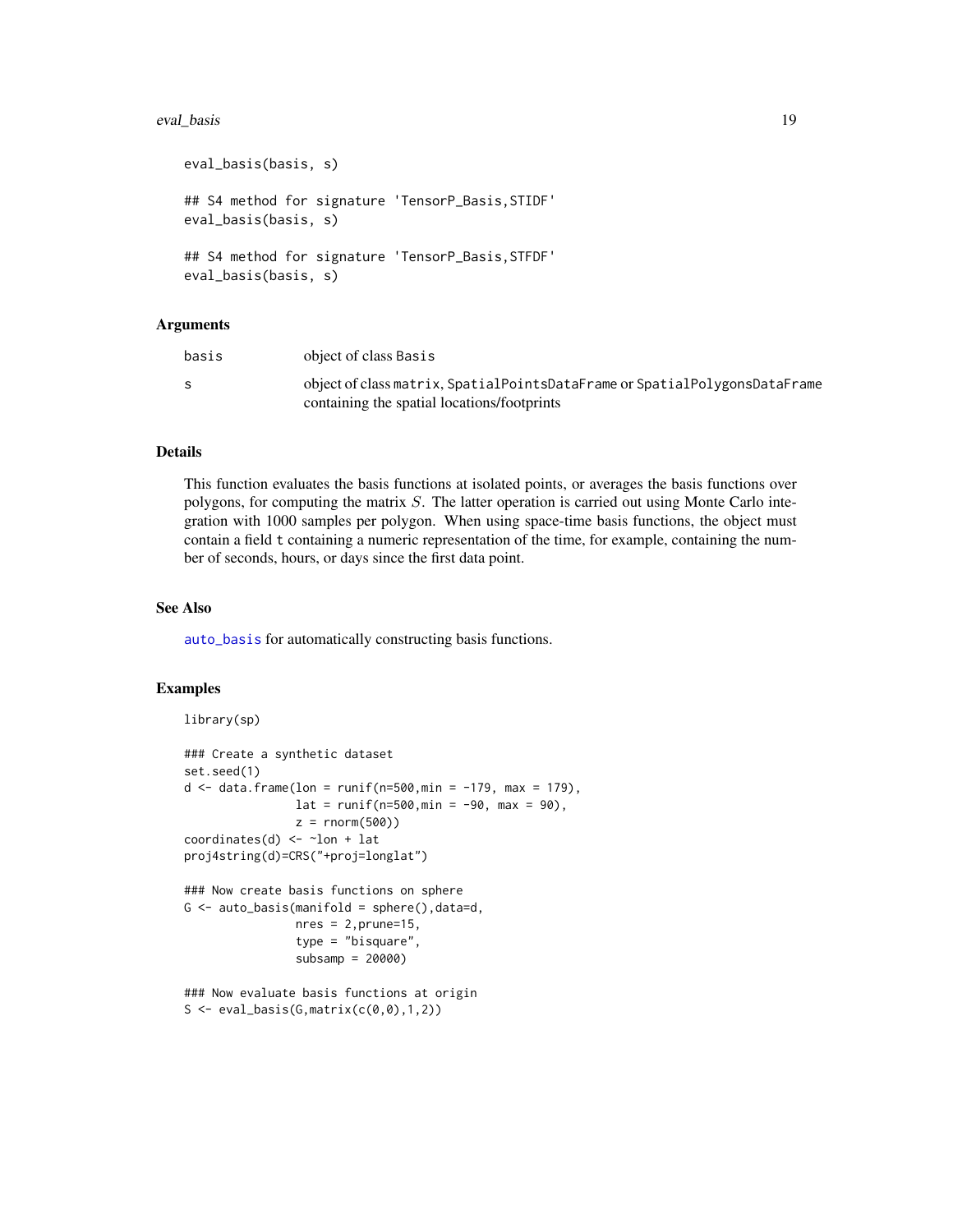#### <span id="page-19-2"></span><span id="page-19-1"></span><span id="page-19-0"></span>Description

The Spatial Random Effects (SRE) model is the central object in FRK. The function FRK() provides a wrapper for the construction and estimation of the SRE object from data, using the functions SRE() (the object constructor) and SRE.fit() (for fitting it to the data). Please see [SRE-class](#page-46-1) for more details on the SRE object's properties and methods.

## Usage

```
FRK(
  f,
  data,
  basis = NULL,BAUs = NULL,
  est_error = TRUE,
  average_in_BAU = TRUE,
  sum_variables = NULL,
  normalise_wts = TRUE,
  fs\_model = "ind",vgm_model = NULL,K_type = c("block-exponential", "precision", "unstructured"),
  n EM = 100,
  tol = 0.01,method = c("EM", "TMB"),
  lambda = 0,
  print_lik = FALSE,
 response = c("gaussian", "poisson", "gamma", "inverse-gaussian", "negative-binomial",
    "binomial"),
  link = c("identity", "log", "sqrt", "logit", "probit", "cloglog", "inverse",
    "inverse-squared"),
  optimiser = nlminb,
  fs_by_spatial_BAU = FALSE,
  known\_sigma2fs = NULL,taper = NULL,
  simple_kriging_fixed = TRUE,
  ...
)
SRE(
  f,
  data,
  basis,
  BAUs,
  est_error = TRUE,
```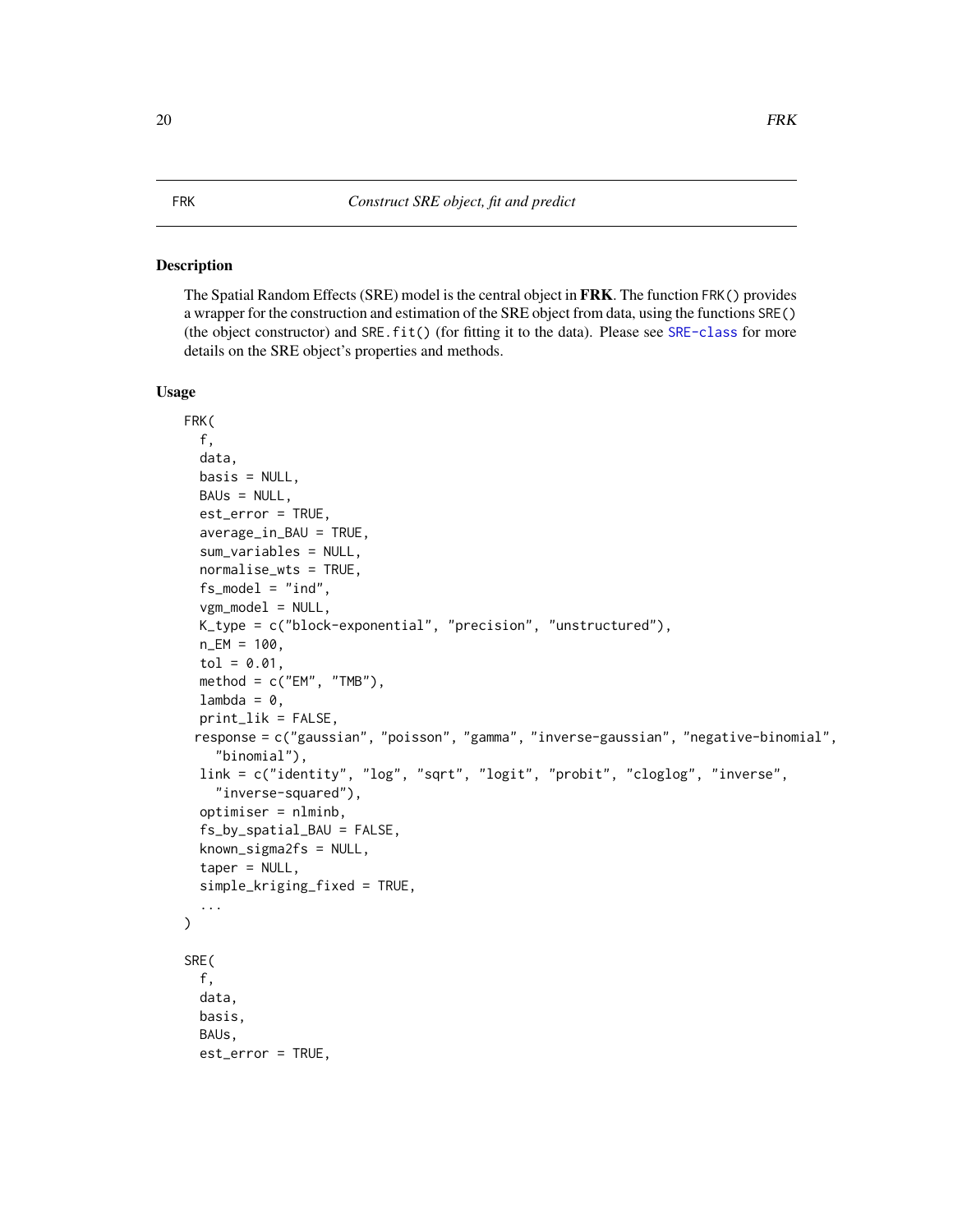```
average_in_BAU = TRUE,
  sum_variables = NULL,
  normalise_wts = TRUE,
  fs\_model = "ind",vgm_model = NULL,
  K_type = c("block-exponential", "precision", "unstructured"),
  normalise_basis = TRUE,
 response = c("gaussian", "poisson", "gamma", "inverse-gaussian", "negative-binomial",
    "binomial"),
  link = c("identity", "log", "sqrt", "logit", "probit", "cloglog", "inverse",
    "inverse-squared"),
  include_fs = TRUE,
  fs_by_spatial_BAU = FALSE,
  ...
\mathcal{L}SRE.fit(
 object,
 n_EM = 100L,
  tol = 0.01,
 method = c("EM", "TMB"),
  lambda = 0,
  print_lik = FALSE,
  optimiser = nlminb,
  known_sigma2fs = NULL,
  taper = NULL,
  simple_kriging_fixed = TRUE,
  ...
\mathcal{L}## S4 method for signature 'SRE'
predict(
  object,
  newdata = NULL,
  obs_fs = FALSE,
  pred_time = NULL,
  covariances = FALSE,
  n_MC = 400,
  type = "mean",k = NULL,percentiles = c(5, 95),
 kriging = "simple"
\lambda## S4 method for signature 'SRE'
coef(object, ...)
```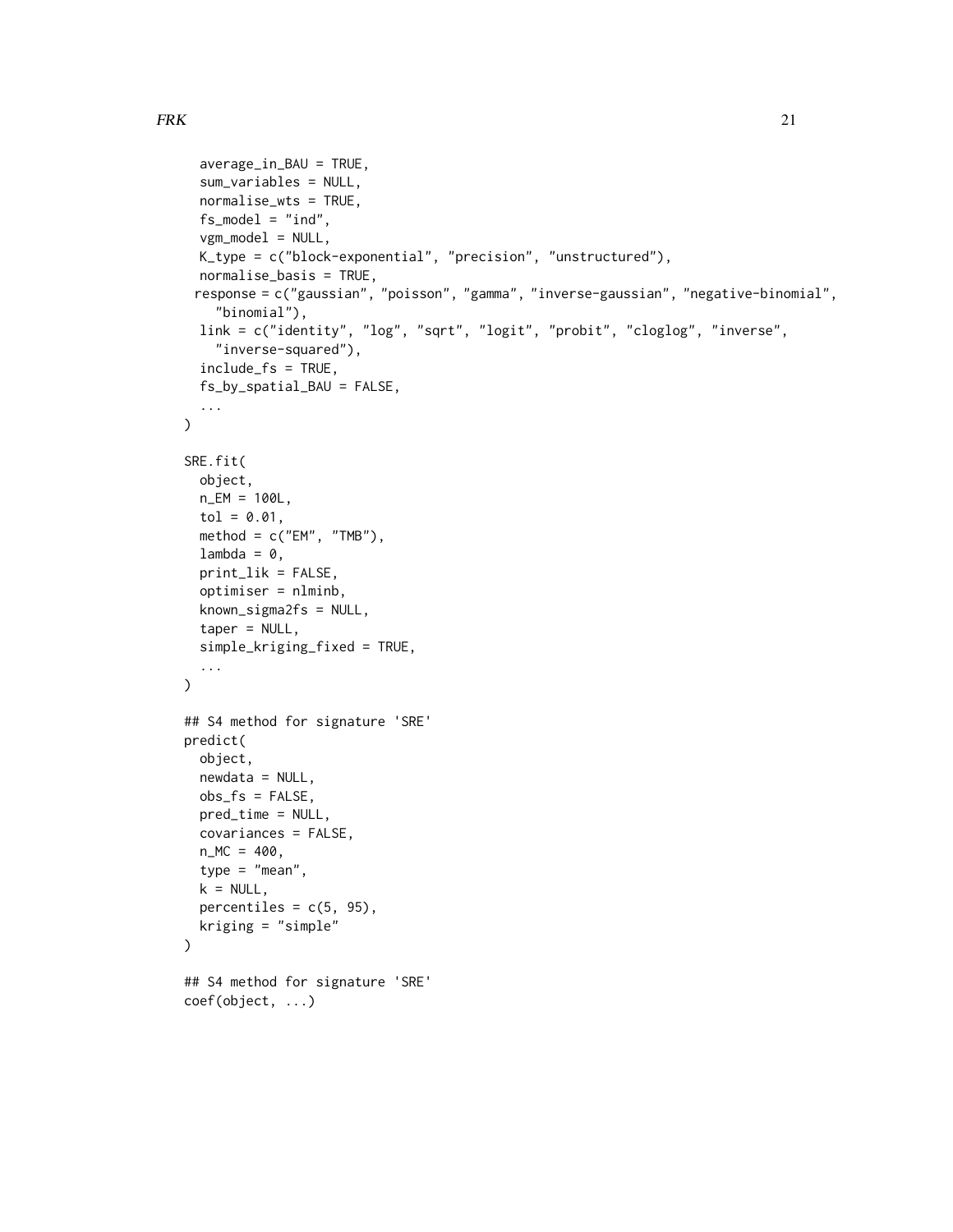## Arguments

| $\mathsf f$   | R formula relating the dependent variable (or transformations thereof) to covari-<br>ates                                                                                                                                                                                                                                                                                                                                                                    |
|---------------|--------------------------------------------------------------------------------------------------------------------------------------------------------------------------------------------------------------------------------------------------------------------------------------------------------------------------------------------------------------------------------------------------------------------------------------------------------------|
| data          | list of objects of class SpatialPointsDataFrame, SpatialPolygonsDataFrame,<br>STIDF, or STFDF. If using space-time objects, the data frame must have another<br>field, t, containing the time index of the data point                                                                                                                                                                                                                                        |
| basis         | object of class Basis (or TensorP_Basis)                                                                                                                                                                                                                                                                                                                                                                                                                     |
| <b>BAUs</b>   | object of class SpatialPolygonsDataFrame, SpatialPixelsDataFrame, STIDF,<br>or STFDF. The object's data frame must contain covariate information as well as<br>a field fs describing the fine-scale variation up to a constant of proportionality.<br>If the function FRK() is used directly, then BAUs are created automatically, but<br>only coordinates can then be used as covariates                                                                    |
| est_error     | (applicable only if response = "gaussian") flag indicating whether the measurement-<br>error variance should be estimated from variogram techniques. If this is set to 0,<br>then data must contain a field std. Measurement-error estimation is currently<br>not implemented for spatio-temporal datasets                                                                                                                                                   |
|               | average_in_BAU if TRUE, then multiple data points falling in the same BAU are averaged; the<br>measurement error of the averaged data point is taken as the average of the<br>individual measurement errors                                                                                                                                                                                                                                                  |
| sum_variables | if average_in_BAU == TRUE, the string sum_variables indicates which data<br>variables (can be observations or covariates) are to be summed rather than aver-<br>aged                                                                                                                                                                                                                                                                                         |
| normalise_wts | if TRUE, the rows of the incidence matrices $C_Z$ and $C_P$ are normalised to sum to<br>1, so that the mapping represents a weighted average; if false, no normalisation<br>of the weights occurs (i.e., the mapping corresponds to a weighted sum)                                                                                                                                                                                                          |
| fs_model      | if "ind" then the fine-scale variation is independent at the BAU level. Only<br>the independent model is allowed for now, future implementation will include<br>CAR/ICAR (in development)                                                                                                                                                                                                                                                                    |
| vgm_model     | (applicable only if response = "gaussian") an object of class variogramModel<br>from the package gstat constructed using the function vgm. This object con-<br>tains the variogram model that will be fit to the data. The nugget is taken as<br>the measurement error when est_error = TRUE. If unspecified, the variogram<br>used is gstat:: vgm(1,"Lin", d, 1), where d is approximately one third of the<br>maximum distance between any two data points |
| K_type        | the parameterisation used for the basis-function covariance matrix, K. If method<br>= "EM", K_type can be "unstructured" or "block-exponential". If method =<br>"TMB", K_type can be "precision" or "block-exponential". The default is "block-<br>exponential", however if $FRK()$ is used and method = "TMB", for computational<br>reasons K_type is set to "precision"                                                                                    |
| n_EM          | (applicable only if method = $"EM"$ ) maximum number of iterations for the EM<br>algorithm                                                                                                                                                                                                                                                                                                                                                                   |
| tol           | (applicable only if method = "EM") convergence tolerance for the EM algorithm                                                                                                                                                                                                                                                                                                                                                                                |
| method        | parameter estimation method to employ. Currently "EM" and "TMB" are sup-<br>ported                                                                                                                                                                                                                                                                                                                                                                           |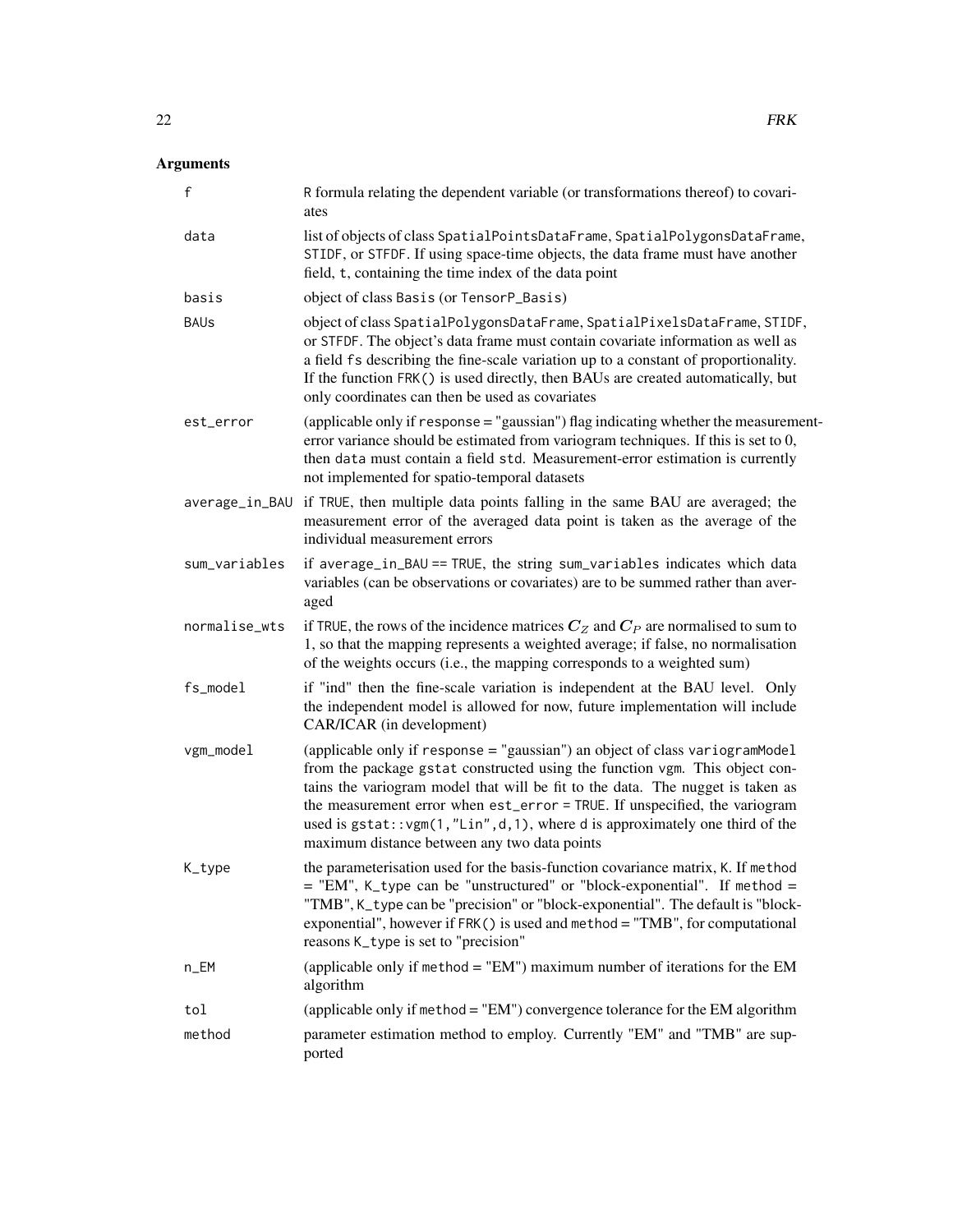| lambda               | (applicable only if K_type = "unstructured") ridge-regression regularisation pa-<br>rameter (0 by default). Can be a single number, or a vector (one parameter for<br>each resolution)                                                                                                                                                                                                                                                                                                                                                                       |
|----------------------|--------------------------------------------------------------------------------------------------------------------------------------------------------------------------------------------------------------------------------------------------------------------------------------------------------------------------------------------------------------------------------------------------------------------------------------------------------------------------------------------------------------------------------------------------------------|
| print_lik            | (applicable only if method = "EM") flag indicating whether to plot log-likelihood<br>vs. iteration after convergence of the EM estimation algorithm                                                                                                                                                                                                                                                                                                                                                                                                          |
| response             | string indicating the assumed distribution of the response variable. It can be<br>"gaussian", "poisson", "negative-binomial", "binomial", "gamma", or "inverse-<br>gaussian". If method = "EM", only "gaussian" can be used. Two distributions<br>considered in this framework, namely the binomial distribution and the negative-<br>binomial distribution, have an assumed-known 'size' parameter and a 'probabil-<br>ity of success' parameter; see the details below for the exact parameterisations<br>used, and how to provide these 'size' parameters |
| link                 | string indicating the desired link function. Can be "log", "identity", "logit", "pro-<br>bit", "cloglog", "reciprocal", or "reciprocal-squared". Note that only sensible<br>link-function and response-distribution combinations are permitted. If method<br>$=$ "EM", only "identity" can be used                                                                                                                                                                                                                                                           |
| optimiser            | (applicable only if $method = "TMB")$ the optimising function used for model<br>fitting when $\text{method} = "TMB"$ (default is $\text{nlminb}$ ). Users may pass in a function<br>object or a string corresponding to a named function. Optional parameters may<br>be passed to optimiser via  The only requirement of optimiser is that the<br>first three arguments correspond to the initial parameters, the objective function,<br>and the gradient, respectively (this may be achieved by simply constructing a<br>wrapper function)                  |
| fs_by_spatial_BAU    |                                                                                                                                                                                                                                                                                                                                                                                                                                                                                                                                                              |
|                      | (applicable only in a spatio-temporal setting and if method = "TMB") if TRUE,<br>then each spatial BAU is associated with its own fine-scale variance parameter;<br>otherwise, a single fine-scale variance parameter is used                                                                                                                                                                                                                                                                                                                                |
| known_sigma2fs       | known value of the fine-scale variance parameter. If NULL (the default), the fine-<br>scale variance parameter is estimated as usual. If known_sigma2fs is not NULL,<br>the fine-scale variance is fixed to the supplied value; this may be a scalar, or<br>vector of length equal to the number of spatial BAUs (if fs_by_spatial_BAU =<br>TRUE)                                                                                                                                                                                                            |
| taper                | positive numeric indicating the strength of the covariance/partial-correlation ta-<br>pering. Only applicable if K_type = "block-exponential", or if K_type = "pre-<br>cision" and the the basis-functions are irregular or the manifold is not the plane.<br>If taper is NULL (default) and method = "EM", no tapering is applied; if method<br>= "TMB", tapering must be applied (for computational reasons), and we set it to<br>3 if it is unspecified                                                                                                   |
| simple_kriging_fixed |                                                                                                                                                                                                                                                                                                                                                                                                                                                                                                                                                              |
|                      | logical indicating whether one wishes to commit to simple kriging at the fitting<br>stage: If TRUE, model fitting is faster, but the option to conduct universal kriging<br>at the prediction stage is removed                                                                                                                                                                                                                                                                                                                                               |
| $\cdots$             | other parameters passed on to auto_basis() and auto_BAUs() when calling<br>FRK(), or the user specified function optimiser() when calling FRK() or SRE. fit()                                                                                                                                                                                                                                                                                                                                                                                                |
| normalise_basis      |                                                                                                                                                                                                                                                                                                                                                                                                                                                                                                                                                              |
|                      | flag indicating whether to normalise the basis functions so that they reproduce a<br>stochastic process with approximately constant variance spatially                                                                                                                                                                                                                                                                                                                                                                                                       |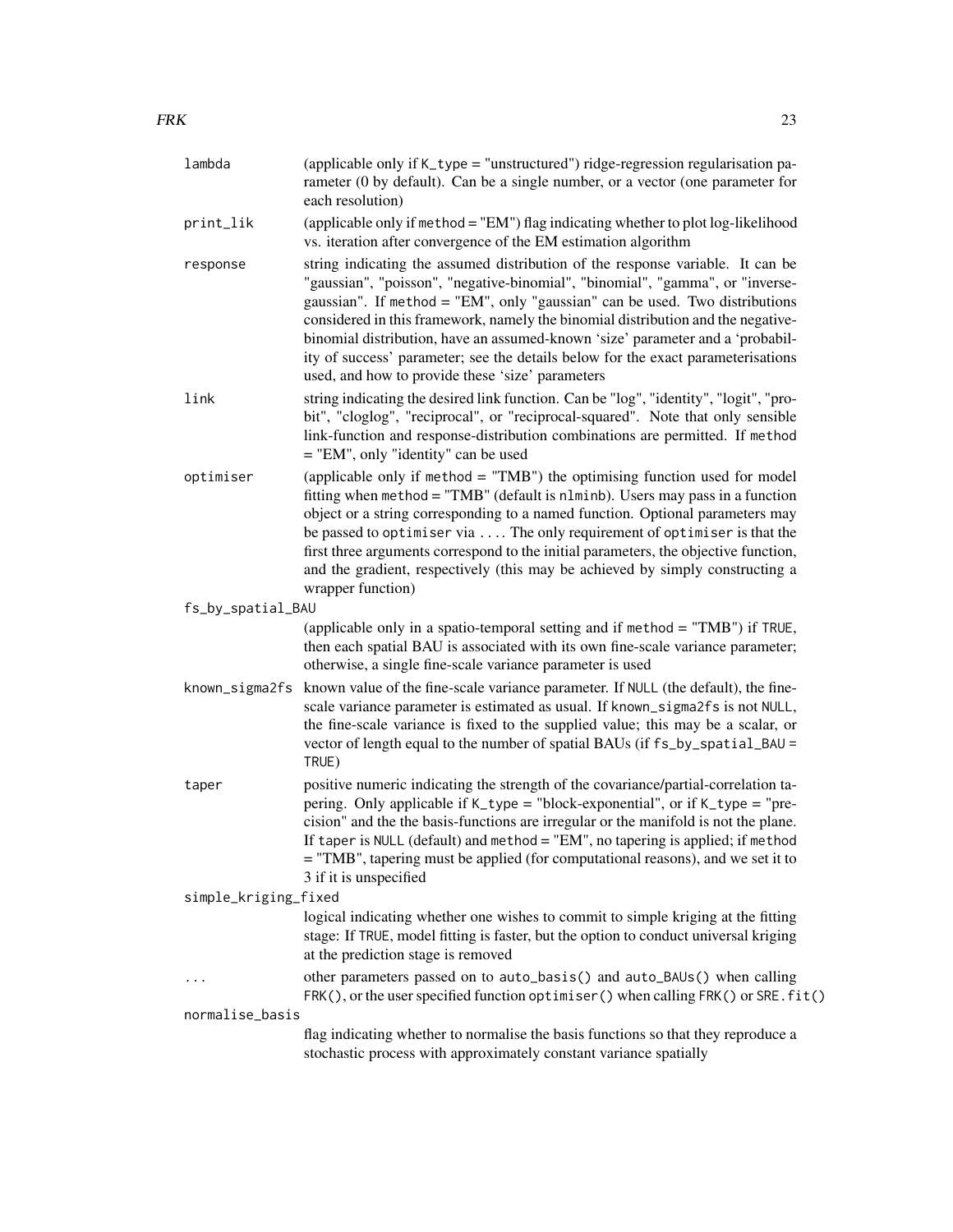| include_fs  | (applicable only if method = "TMB") flag indicating whether the fine-scale vari-<br>ation should be included in the model                                                                                                                                                                                                                                                                                                                                                                                     |
|-------------|---------------------------------------------------------------------------------------------------------------------------------------------------------------------------------------------------------------------------------------------------------------------------------------------------------------------------------------------------------------------------------------------------------------------------------------------------------------------------------------------------------------|
| object      | object of class SRE returned from the constructor SRE() containing all the pa-<br>rameters and information on the SRE model. Note that prior to v2.x, loglik()<br>and SRE. fit() took the now-defunct argument SRE_model instead of object                                                                                                                                                                                                                                                                    |
| newdata     | object of class SpatialPoylgons, SpatialPoints, or STI, indicating the re-<br>gions or points over which prediction will be carried out. The BAUs are used if<br>this option is not specified.                                                                                                                                                                                                                                                                                                                |
| $obs_f s$   | flag indicating whether the fine-scale variation sits in the observation model<br>(systematic error; indicated by obs_fs = TRUE) or in the process model (process<br>fine-scale variation; indicated by obs_fs = FALSE, default). For non-Gaussian<br>data models, and/or non-identity link functions, if obs_fs = TRUE, then the fine-<br>scale variation is removed from the latent process $Y$ ; however, they are re-<br>introduced for prediction of the conditional mean $\mu$ and simulated data $Z^*$ |
| pred_time   | vector of time indices at which prediction will be carried out. All time points<br>are used if this option is not specified                                                                                                                                                                                                                                                                                                                                                                                   |
| covariances | (applicable only for method = "EM") logical variable indicating whether predic-<br>tion covariances should be returned or not. If set to TRUE, a maximum of 4000<br>prediction locations or polygons are allowed                                                                                                                                                                                                                                                                                              |
| $n_MC$      | (applicable only if $method = "TMB")$ a positive integer indicating the number<br>of MC samples at each location                                                                                                                                                                                                                                                                                                                                                                                              |
| type        | (applicable only if method = "TMB") vector of strings indicating the quanti-<br>ties for which inference is desired. If "link" is in type, inference on the latent<br>Gaussian process $Y(\cdot)$ is included; if "mean" is in type, inference on the mean<br>process $\mu(\cdot)$ is included (and the probability process, $\pi(\cdot)$ , if applicable); if "re-<br>sponse" is in type, inference on the noisy data $Z^*$ is included                                                                      |
| k           | (applicable only if response is "binomial" or "negative-binomial") vector of<br>size parameters at each BAU                                                                                                                                                                                                                                                                                                                                                                                                   |
| percentiles | (applicable only if method = "TMB") a vector of scalars in $(0, 100)$ specify-<br>ing the desired percentiles of the posterior predictive distribution; if NULL, no<br>percentiles are computed                                                                                                                                                                                                                                                                                                               |
| kriging     | (applicable only if method = "TMB") string indicating the kind of kriging: "sim-<br>ple" ignores uncertainty due to estimation of the fixed effects, while "universal"<br>accounts for this source of uncertainty                                                                                                                                                                                                                                                                                             |

## Details

The following details provide a summary of the model and basic workflow used in FRK. See Zammit-Mangion and Cressie (2021) and Sainsbury-Dale, Zammit-Mangion and Cressie (2021) for further details.

## Model description

The hierarchical model implemented in FRK is a spatial generalised linear mixed model (GLMM), which may be summarised as

$$
Z_j | \boldsymbol{\mu}_Z, \psi \sim EF(\mu_{Z_j}, \psi); \quad j = 1, \ldots, m,
$$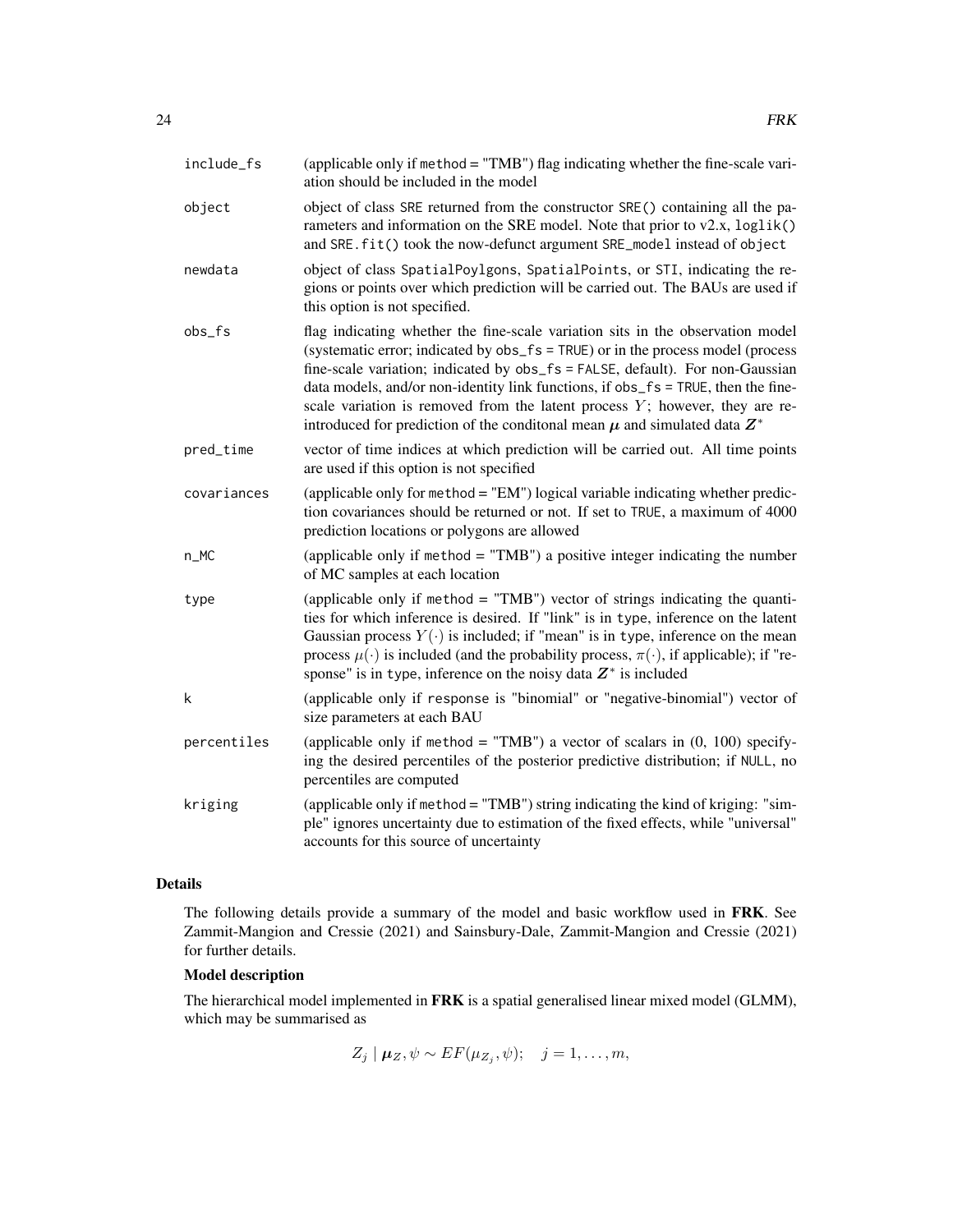$$
\mu_Z = C_Z \mu
$$
  
\n
$$
g(\mu) = Y
$$
  
\n
$$
Y = T\alpha + S\eta + \xi
$$
  
\n
$$
\alpha \mid \vartheta \sim N(0, K)
$$
  
\n
$$
\xi \mid \sigma_{\xi}^2 \sim N(0, \Sigma_{\xi}),
$$

where  $Z_j$  denotes a datum,  $EF$  corresponds to a probability distribution in the exponential family with dispersion parameter  $\psi$ ,  $\mu_Z$  is the vector containing the conditional expectations of each datum,  $C_Z$  is a matrix which aggregates the BAU-level mean process over the observation supports,  $\mu$  is the mean process evaluated over the BAUs, g is a link function, Y is a latent Gaussian process evaluated over the BAUs, the matrix  $T$  contains regression covariates at the BAU level associated with the fixed effects  $\alpha$ , the matrix S contains basis function evaluations over the BAUs,  $\eta$  are the random coefficients associated with the basis functions, and  $\xi$  is a vector containing fine-scale variation at the BAU level.

The prior distribution of the basis-function coefficients,  $\eta$ , are formulated using either a covariance matrix K or precision matrix Q, depending on the argument K\_type; the parameters of these matrices,  $\vartheta$ , are estimated during model fitting. The covariance matrix of  $\xi$ ,  $\Sigma_{\xi}$ , is diagonal. By default,  $\Sigma_{\xi} = \sigma_{\xi}^2 V$ , where V is a known, positive-definite diagonal matrix whose elements are provided in the field 'fs' in the BAUs; in the absence of problem specific fine-scale information, 'fs' can simply be set to 1, so that  $V = I$ . In a spatio-temporal setting, another model for  $\Sigma_{\xi}$  can be used by setting fs\_by\_spatial\_BAU = TRUE, in which case each spatial BAU is associated with its own fine-scale variance parameter (see Section 2.6 of Sainsbury-Dale, Zammit-Mangion and Cressie (2021) for details). In either case, the fine-scale variance parameter(s) are either estimated during model fitting, or provided by the user via the argument known\_sigma2fs.

#### *Gaussian data model with an identity link function*

When the data is Gaussian, and an identity link function is used, the preceding model simplifies considerably: Specifically,

$$
Z=C_ZY+C_Z\delta+e,
$$

where  $Z$  is the data vector,  $\delta$  is systematic error at the BAU level, and  $e$  represents independent measurement error.

#### *Distributions with size parameters*

Two distributions considered in this framework, namely the binomial distribution and the negativebinomial distribution, have an assumed-known 'size' parameter and a 'probability of success' parameter. Given the vector of size parameters associated with the data,  $k_Z$ , the parameterisation used in FRK assumes that  $Z_j$  represents either the number of 'successes' from  $k_{Z_j}$  trials (binomial data model) or that it represents the number of failures before  $k_{Z_j}$  successes (negative-binomial data model).

When model fitting, the BAU-level size parameters  $k$  are needed. The user must supply these size parameters either through the data or though the BAUs. How this is done depends on whether the data are areal or point-referenced, and whether they overlap common BAUs or not. The simplest case is when each observation is associated with a single BAU only and each BAU is associated with at most one observation support; then, it is straightforward to assign elements from  $k_z$  to elements of k and vice-versa, and so the user may provide either k or  $k_Z$ . If each observation is associated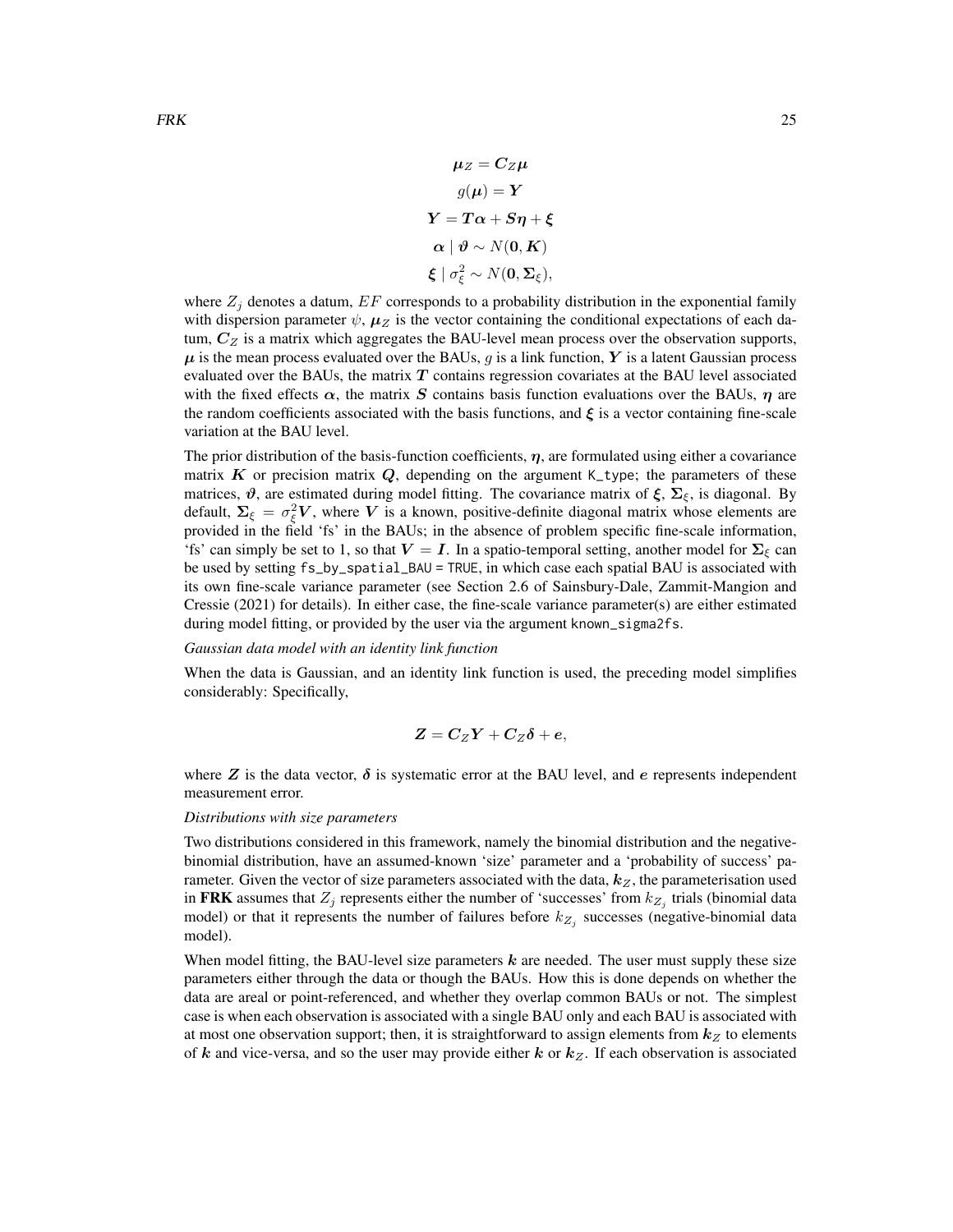with exactly one BAU, but some BAUs are associated with multiple observations, the user must provide  $k_Z$ , which is used to infer  $k$ ; in particular,  $k_i = \sum_{j \in a_i} k_{Z_j}, i = 1, \ldots, N,$  where  $a_i$  denotes the indices of the observations associated with BAU  $A_i$ . If one or more observations encompass multiple BAUs, k must be provided with the BAUs, as we cannot meaningfully distribute  $k_{Z_i}$ over multiple BAUs associated with datum  $Z_j$ . In this case, we infer  $k_Z$  using  $k_{Z_j} = \sum_{i \in c_j} k_i$ ,  $j = 1, \ldots, m$ , where  $c_j$  denotes the indices of the BAUs associated with observation  $Z_j$ .

#### Set-up

SRE() constructs a spatial random effects model from the user-defined formula, data object (a list of spatially-referenced data), basis functions and a set of Basic Areal Units (BAUs). It first takes each object in the list data and maps it to the BAUs – this entails binning point-referenced data into the BAUs (and averaging within the BAU if average\_in\_BAU = TRUE), and finding which BAUs are associated with observations. Following this, the incidence matrix,  $C_Z$ , is constructed. All required matrices  $(S, T, C_Z, \text{etc.})$  are constructed within SRE() and returned as part of the SRE object. SRE() also intitialises the parameters and random effects using sensible defaults. Please see [SRE-class](#page-46-1) for more details. The functions observed\_BAUs() and unobserved\_BAUs() return the indices of the observed and unobserved BAUs, respectively.

#### Model fitting

SRE.fit() takes an object of class SRE and estimates all unknown parameters, namely the covariance matrix K, the fine scale variance ( $\sigma_{\xi}^2$  or  $\sigma_{\delta}^2$ , depending on whether Case 1 or Case 2 is chosen; see the vignette "FRK\_intro") and the regression parameters  $\alpha$ . There are two methods of model fitting currently implemented, both of which implement maximum likelihood estimation (MLE).

- MLE via the expectation maximisation (EM) algorithm. This method is implemented only for Gaussian data and an identity link function. The log-likelihood (given in Section 2.2 of the vignette) is evaluated at each iteration at the current parameter estimate. Optimation continues until convergence is reached (when the log-likelihood stops changing by more than tol), or when the number of EM iterations reaches n\_EM. The actual computations for the E-step and M-step are relatively straightforward. The E-step contains an inverse of an  $r \times r$  matrix, where  $r$  is the number of basis functions which should not exceed 2000. The M-step first updates the matrix  $K$ , which only depends on the sufficient statistics of the basis-function coefficients  $\eta$ . Then, the regression parameters  $\alpha$  are updated and a simple optimisation routine (a line search) is used to update the fine-scale variance  $\sigma_{\delta}^2$  or  $\sigma_{\xi}^2$ . If the fine-scale errors and measurement random errors are homoscedastic, then a closed-form solution is available for the update of  $\sigma_{\xi}^2$  or  $\sigma_{\delta}^2$ . Irrespectively, since the updates of  $\alpha$ , and  $\sigma_{\delta}^2$  or  $\sigma_{\xi}^2$ , are dependent, these two updates are iterated until the change in  $\sigma^2$  is no more than 0.1%.
- MLE via TMB. This method is implemented for all available data models and link functions offered by **FRK**. Furthermore, this method faciliates the inclusion of many more basis function than possible with the EM algorithm (in excess of 10,000). TMB applies the Laplace approximation to integrate out the latent random effects from the complete-data likelihood. The resulting approximation of the marginal log-likelihood, and its derivatives with respect to the parameters, are then called from within R using the optimising function optimiser (default nlminb()).

info\_fit() extracts information on the fitting (convergence, etc.), coef() extracts the estimated regression regression coefficients, and loglik() returns the final log-likelihood.

*Wrapper for set-up and model fitting*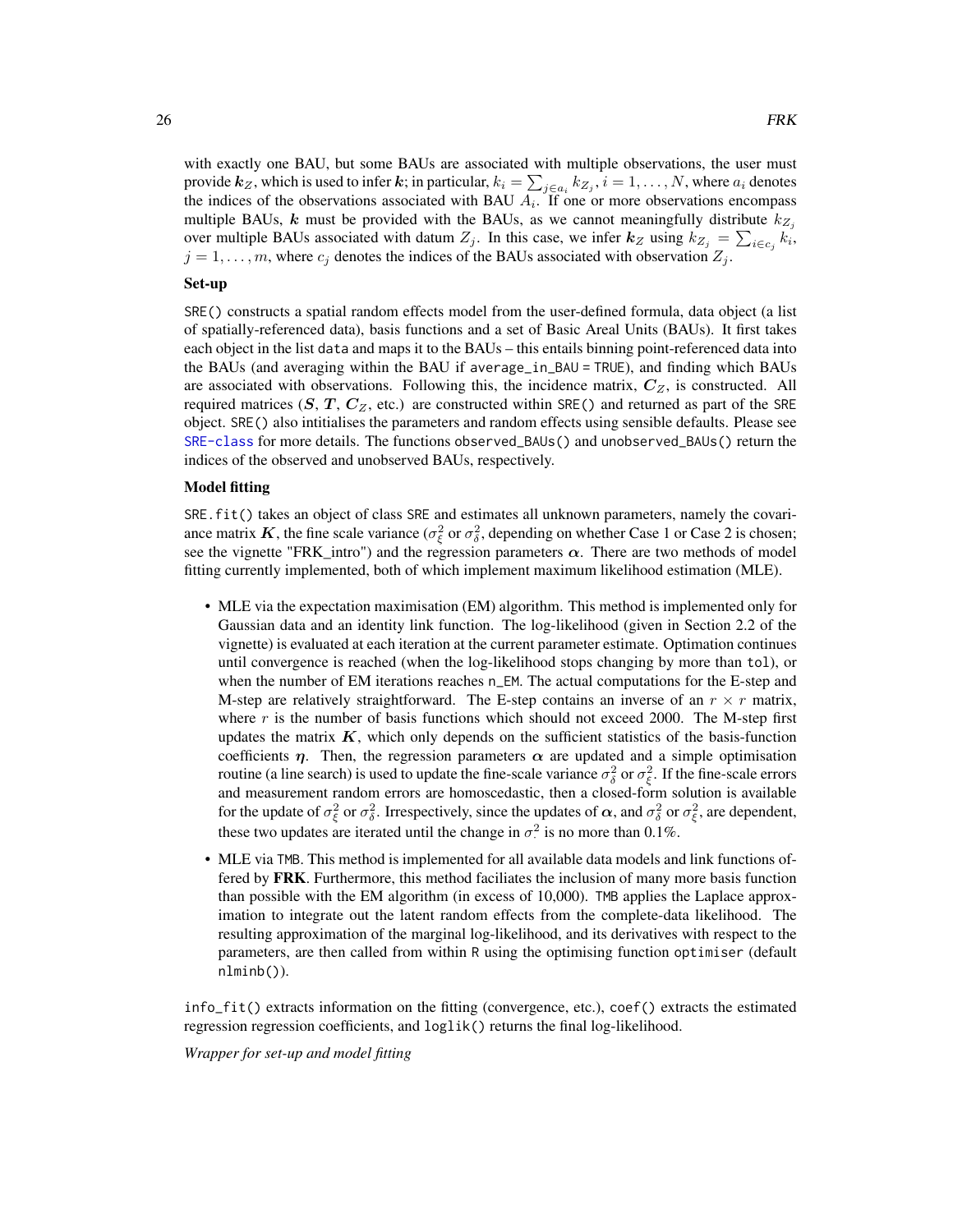#### <span id="page-26-0"></span> $FRK$  27

The function FRK() acts as a wrapper for the functions SRE() and SRE.fit(). An added advantage of using FRK() directly is that it automatically generates BAUs and basis functions based on the data. Hence FRK() can be called using only a list of data objects and an R formula, although the R formula can only contain space or time as covariates when BAUs are not explicitly supplied with the covariate data.

#### Prediction

Once the parameters are estimated, the SRE object is passed onto the function predict() in order to carry out optimal predictions over the same BAUs used to construct the SRE model with SRE(). The first part of the prediction process is to construct the matrix  $S$  over the prediction polygons. This is made computationally efficient by treating the prediction over polygons as that of the prediction over a combination of BAUs. This will yield valid results only if the BAUs are relatively small. Once the matrix  $S$  is found, a standard Gaussian inversion (through conditioning) using the estimated parameters is used for prediction.

predict() returns the BAUs (or an object specified in newdata), which are of class SpatialPixelsDataFrame, SpatialPolygonsDataFrame, or STFDF, with predictions and uncertainty quantification added. If method = "TMB", the returned object is a list, containing the previously described predictions, and a list of Monte Carlo samples. The predictions and uncertainties can be easily plotted using [plot](#page-38-1) or spplot from the package sp.

## References

Zammit-Mangion, A. and Cressie, N. (2021). FRK: An R package for spatial and spatio-temporal prediction with large datasets. Journal of Statistical Software, 98(4), 1-48. doi:10.18637/jss.v098.i04.

Sainsbury-Dale, M. and Zammit-Mangion, A. and Cressie, N. (2021) Modelling, Fitting, and Prediction with Non-Gaussian Spatial and Spatio-Temporal Data using FRK, arXiv:2110.02507

#### See Also

[SRE-class](#page-46-1) for details on the SRE object internals, [auto\\_basis](#page-3-1) for automatically constructing basis functions, and [auto\\_BAUs](#page-6-1) for automatically constructing BAUs.

#### Examples

```
library("FRK")
library("sp")
## Generate process and data
m <- 250 # Sample size
zdf \le data.frame(x = runif(m), y= runif(m)) # Generate random locs
zdf$Y <- 3 + sin(7 * zdf$x) + cos(9 * zdf$y) # Latent process
zdf$z <- rnorm(m, mean = zdf$Y) # Simulate data
coordinate(zdf) = x + y # Turn into sp object
## Construct BAUs and basis functions
BAUs \leq auto_BAUs(manifold = plane(), data = zdf,
              nonconvex_hull = FALSE, cellsize = c(0.03, 0.03), type="grid")BAUs$fs <- 1 # scalar fine-scale covariance matrix
basis \le auto_basis(manifold = plane(), data = zdf, nres = 2)
```
## Fit the SRE model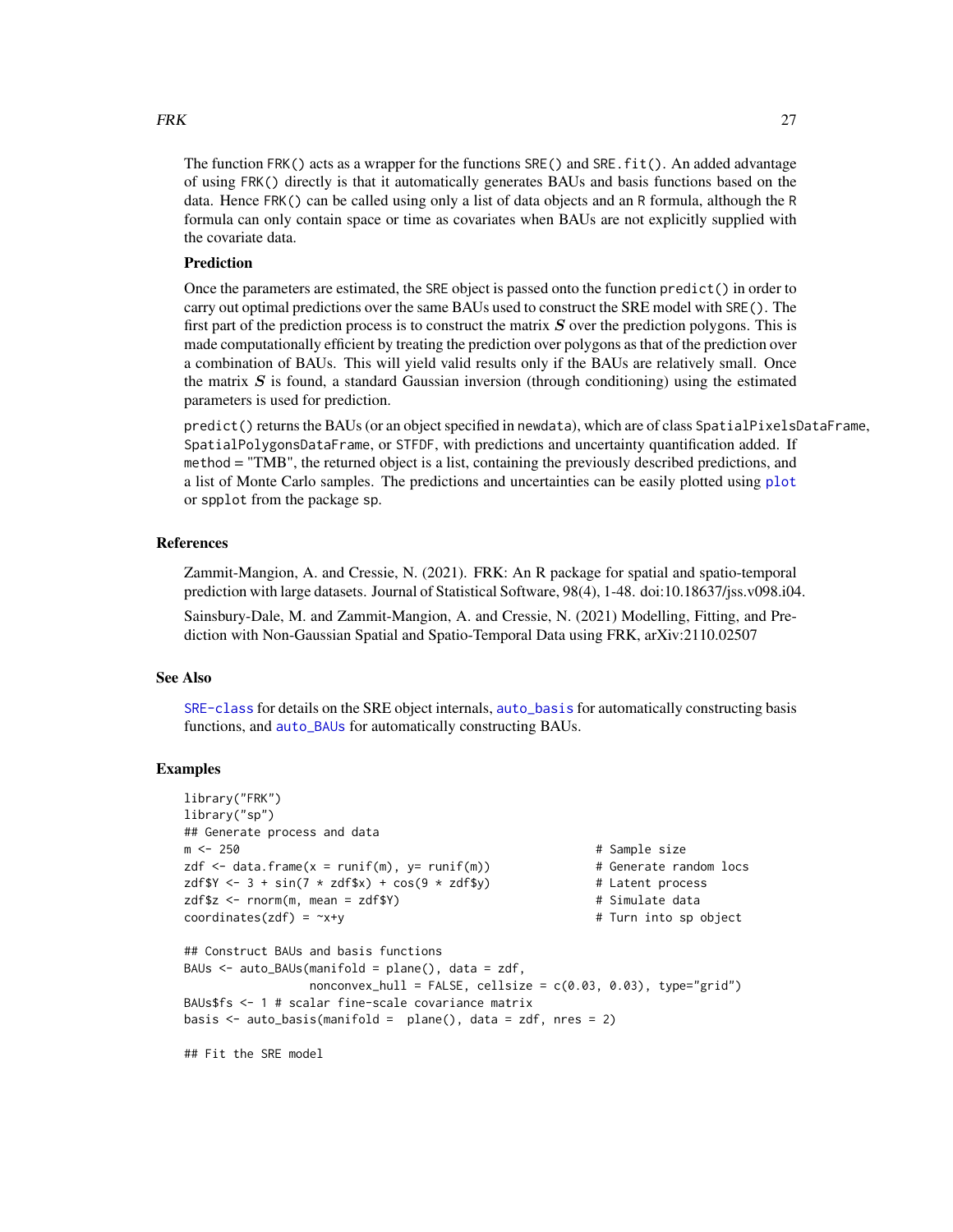```
S <- SRE(f = z \sim 1, list(zdf), basis = basis, BAUs = BAUs)
## Compute observed and unobserved BAUs
observed_BAUs(S)
unobserved_BAUs(S)
## Fit with 2 EM iterations so to take as little time as possible
S \leq SRE.fit(S, n\_EM = 2, tol = 0.01, print\_lik = TRUE)## Check fit info, final log-likelihood, and estimated regression coefficients
info_fit(S)
loglik(S)
coef(S)
## Predict over BAUs
pred <- predict(S)
## Plot
## Not run:
plotlist <- plot(S, pred)
ggpubr::ggarrange(plotlist = plotlist, nrow = 1, align = "hv", legend = "top")
## End(Not run)
```
info\_fit *Retrieve fit information for SRE model*

#### Description

Takes an object of class SRE and returns a list containing all the relevant information on parameter estimation

#### Usage

```
info_fit(object)
```
## S4 method for signature 'SRE' info\_fit(object)

#### **Arguments**

object object of class SRE

#### See Also

See [FRK](#page-19-1) for more information on the SRE model and available fitting methods.

#### Examples

# See example in the help file for FRK

<span id="page-27-0"></span>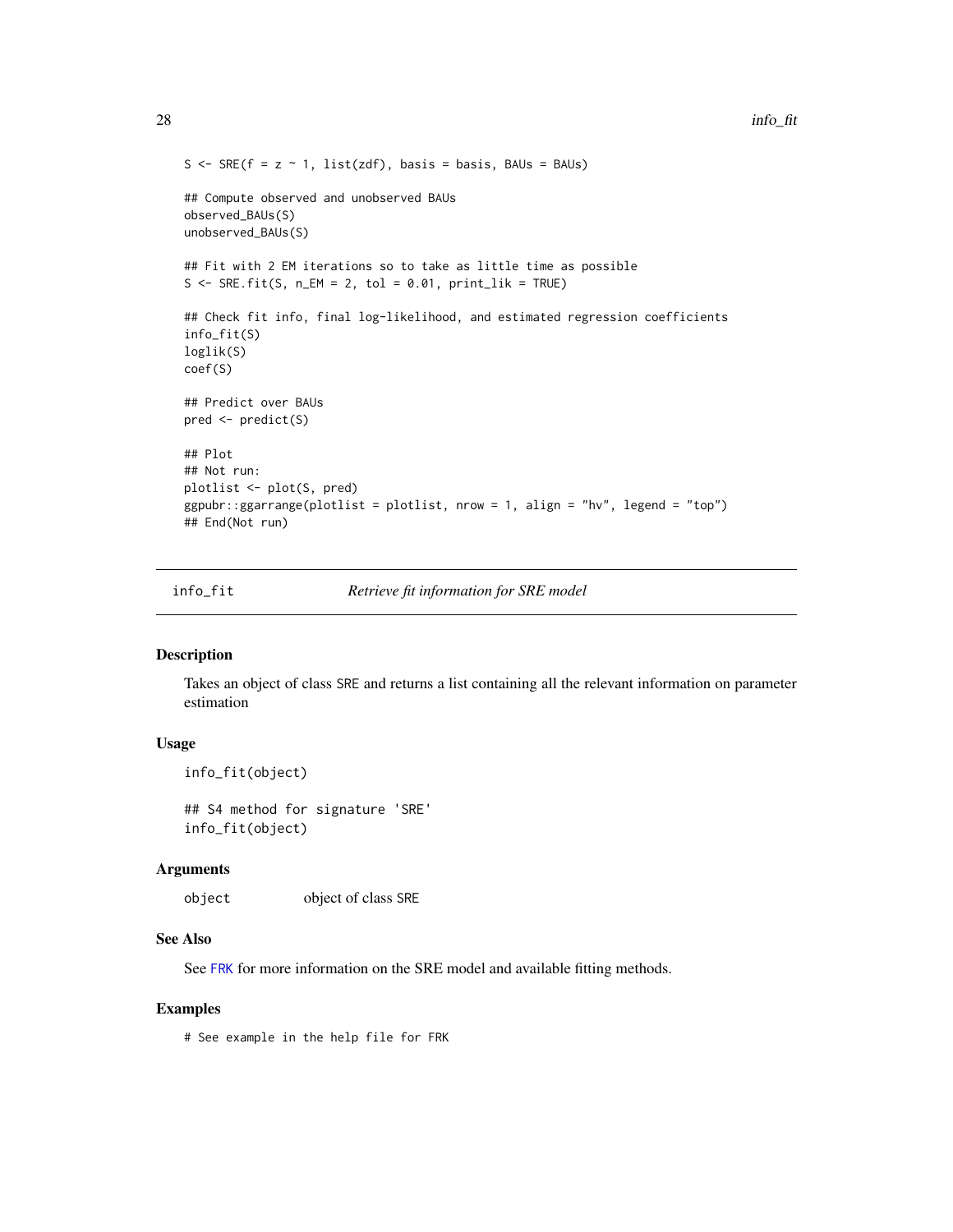<span id="page-28-0"></span>initialize,manifold-method

*manifold*

#### Description

Manifold initialisation. This function should not be called directly as manifold is a virtual class.

#### Usage

```
## S4 method for signature 'manifold'
initialize(.Object)
```
## Arguments

.Object manifold object passed up from lower-level constructor

isea3h *ISEA Aperture 3 Hexagon (ISEA3H) Discrete Global Grid*

#### Description

The data used here were obtained from https://webpages.sou.edu/~sahrk/dgg/isea.old/gen/isea3h.html and represent ISEA discrete global grids (DGGRIDs) generated using the DGGRID software. The original .gen files were converted to a data frame using the function dggrid\_gen\_to\_df, available with the dggrids package. Only resolutions 0–6 are supplied with FRK and note that resolution 0 of ISEA3H is equal to resolution 1 in FRK. For higher resolutions dggrids can be installed from https://github.com/andrewzm/dggrids/ using devtools.

## Usage

isea3h

## Format

A data frame with 284,208 rows and 5 variables:

id grid identification number within the given resolution

lon longitude coordinate

lat latitude coordinate

res DGGRID resolution  $(0 - 6)$ 

centroid A 0-1 variable, indicating whether the point describes the centroid of the polygon, or whether it is a boundary point of the polygon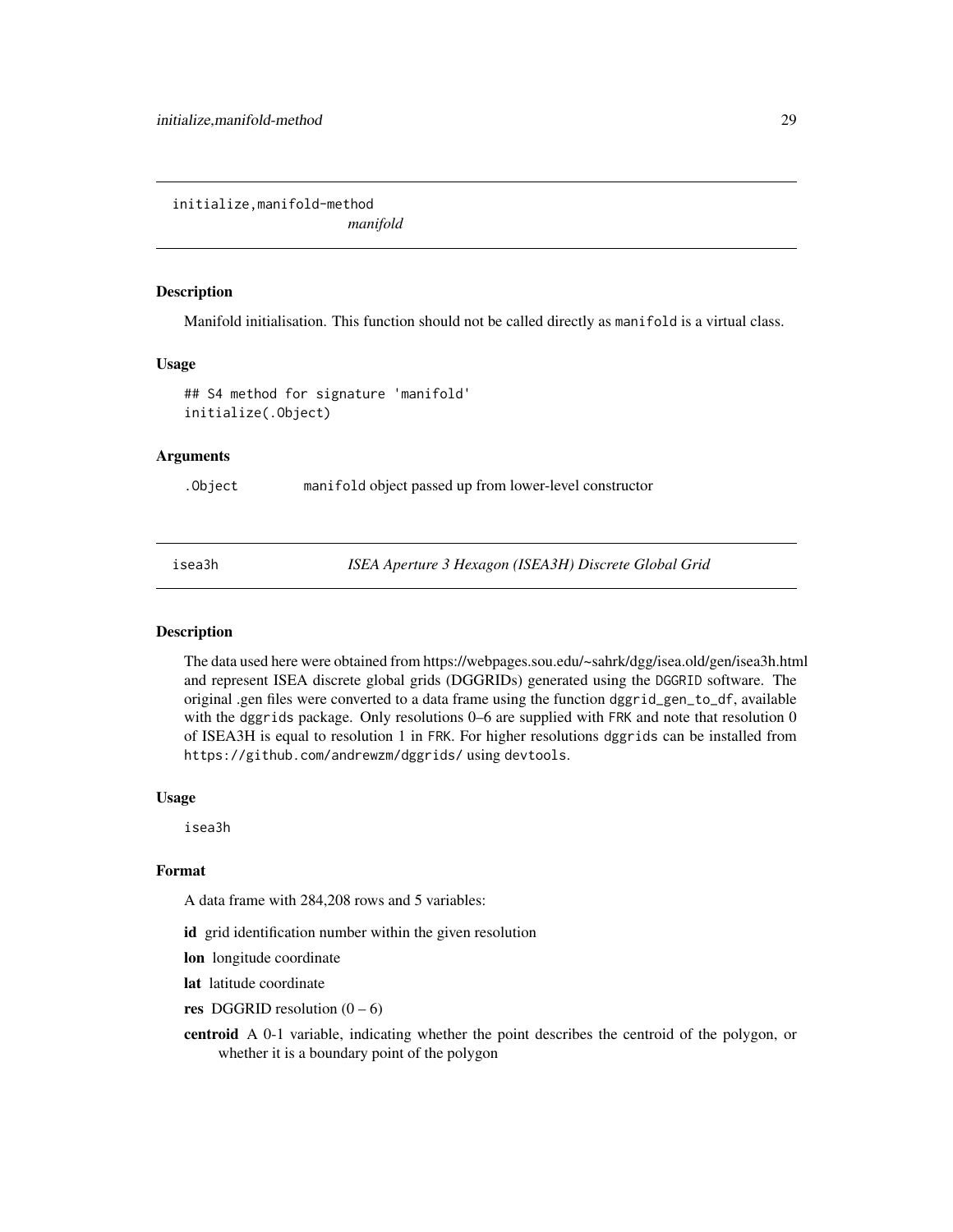## <span id="page-29-0"></span>References

Sahr, K. (2008). Location coding on icosahedral aperture 3 hexagon discrete global grids. Computers, Environment and Urban Systems, 32, 174–187.

## <span id="page-29-1"></span>local\_basis *Construct a set of local basis functions*

## Description

Construct a set of local basis functions based on pre-specified location and scale parameters.

#### Usage

```
local_basis(
 manifold = sphere(),
  loc = matrix(c(1, 0), nrow = 1),scale = 1,
  type = c("bisquare", "Gaussian", "exp", "Matern32"),
  res = 1,
 regular = FALSE
\mathcal{L}radial_basis(
 manifold = sphere(),
 loc = matrix(c(1, 0), nrow = 1),scale = 1,
  type = c("bisquare", "Gaussian", "exp", "Matern32")
)
```
## Arguments

| loc<br>a matrix of size n by dimensions (manifold) indicating centres of basis func-<br>tions      |  |
|----------------------------------------------------------------------------------------------------|--|
| scale<br>vector of length n containing the scale parameters of the basis functions; see<br>details |  |
| either "bisquare", "Gaussian", "exp", or "Matern32"<br>type                                        |  |
| vector of length n containing the resolutions of the basis functions<br>res                        |  |
| logical indicating if the basis functions (of each resolution) are in a regular grid<br>regular    |  |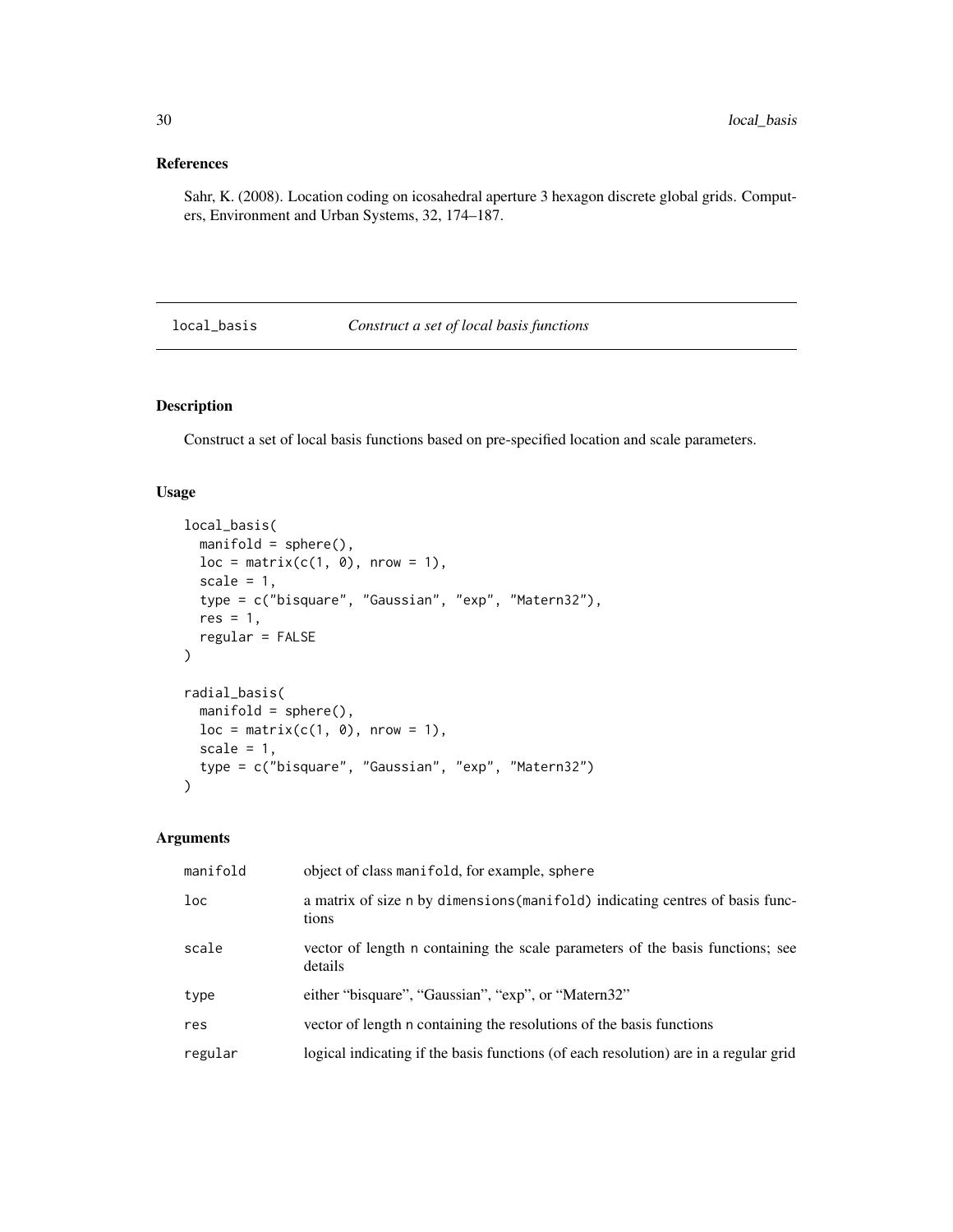<span id="page-30-0"></span>loglik 31

## Details

This functions lays out local basis functions in a domain of interest based on pre-specified location and scale parameters. If type is "bisquare", then

$$
\phi(u) = \left(1 - \left(\frac{\|u\|}{R}\right)^2\right)^2 I(\|u\| < R),
$$

and scale is given by  $R$ , the range of support of the bisquare function. If type is "Gaussian", then

$$
\phi(u) = \exp\left(-\frac{\|u\|^2}{2\sigma^2}\right),\,
$$

and scale is given by  $\sigma$ , the standard deviation. If type is "exp", then

$$
\phi(u) = \exp\left(-\frac{\|u\|}{\tau}\right),\,
$$

and scale is given by  $\tau$ , the e-folding length. If type is "Matern32", then

$$
\phi(u) = \left(1 + \frac{\sqrt{3}||u||}{\kappa}\right) \exp\left(-\frac{\sqrt{3}||u||}{\kappa}\right),\,
$$

and scale is given by  $\kappa$ , the function's scale.

#### See Also

[auto\\_basis](#page-3-1) for constructing basis functions automatically, and [show\\_basis](#page-43-1) for visualising basis functions.

## Examples

```
library(ggplot2)
G \leftarrow local_basis(manifold = real_line(),
                    loc=matrix(1:10,10,1),
                    scale=rep(2,10),
                    type="bisquare")
## Not run: show_basis(G)
```
loglik *Retrieve log-likelihood*

## Description

Takes an object of class SRE and returns the log-likelihood function.

#### Usage

```
loglik(object)
## S4 method for signature 'SRE'
```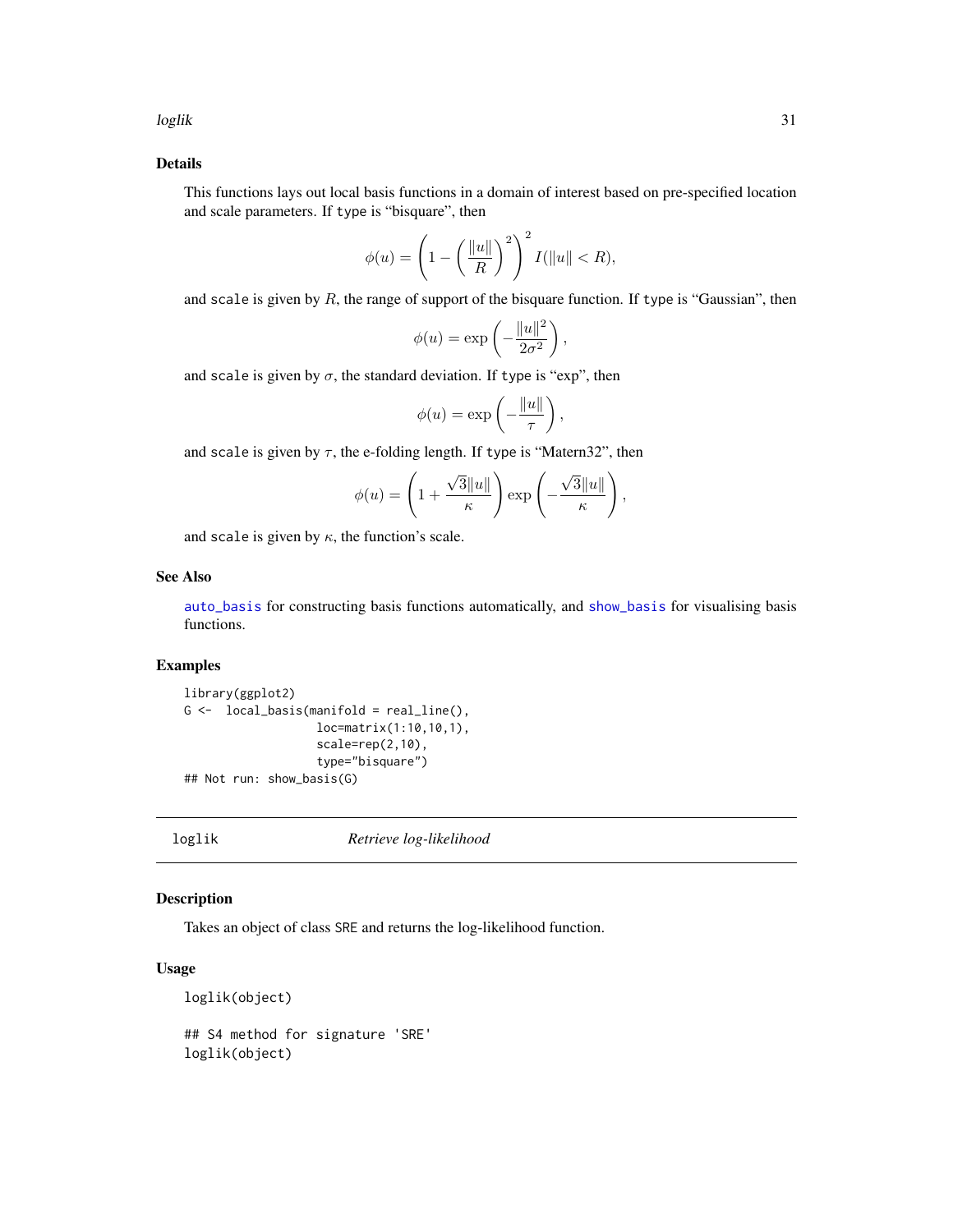## <span id="page-31-0"></span>Arguments

object object of class SRE

## See Also

[FRK](#page-19-1) for more information on how to construct and fit an SRE model, and other available methods for an object of class SRE.

#### Examples

# See example in the help file for FRK

manifold *Retrieve manifold*

## Description

Retrieve manifold from FRK object.

#### Usage

manifold(.Object)

## S4 method for signature 'Basis' manifold(.Object)

## S4 method for signature 'TensorP\_Basis' manifold(.Object)

## Arguments

.Object FRK object

#### See Also

[real\\_line](#page-41-1), [plane](#page-37-1), [sphere](#page-45-1), [STplane](#page-48-1) and [STsphere](#page-49-1) for constructing manifolds.

## Examples

```
G \leftarrow local_basis(manifold = plane(),
                    loc=matrix(0,1,2),
                    scale=0.2,
                    type="bisquare")
manifold(G)
```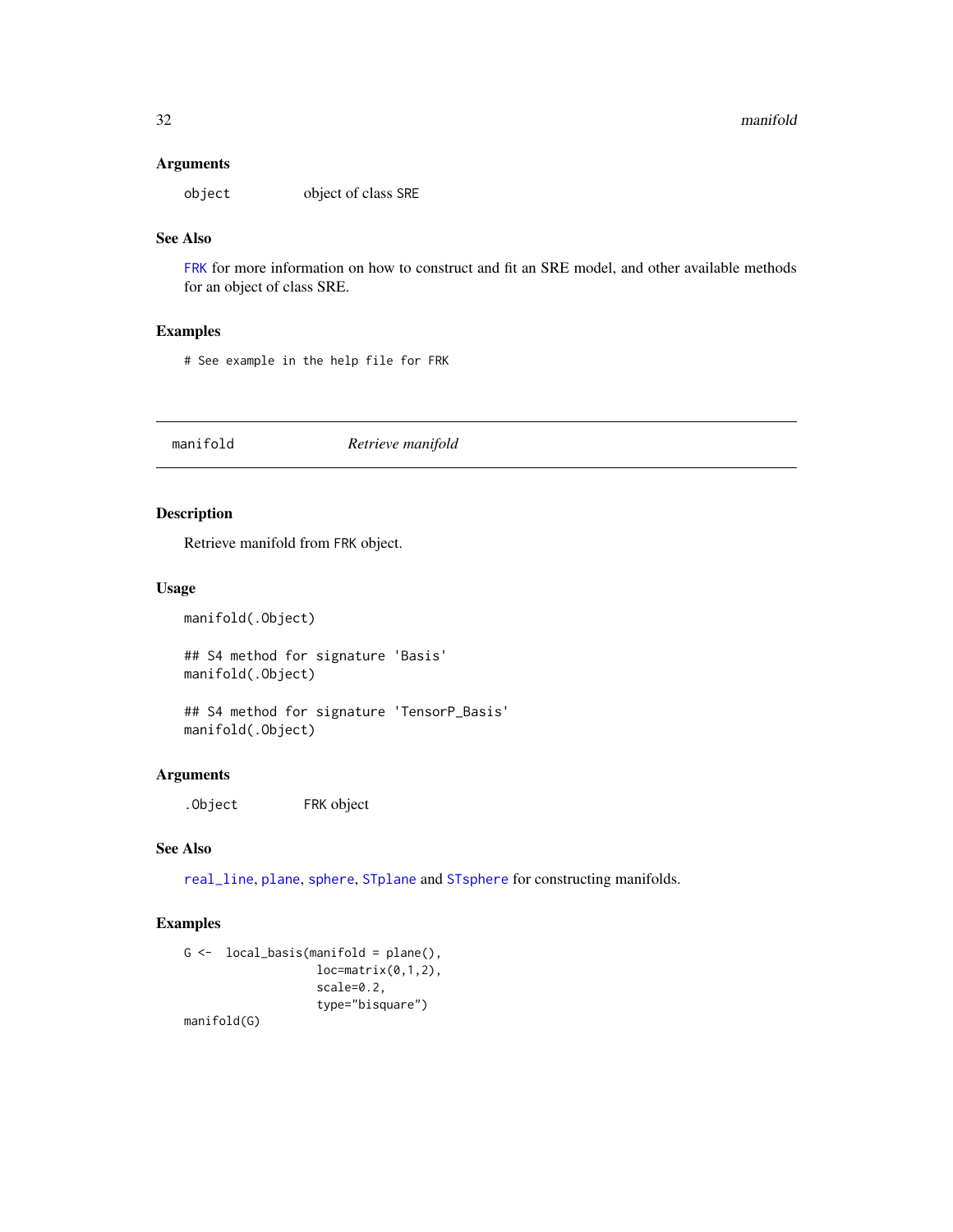#### <span id="page-32-1"></span><span id="page-32-0"></span>Description

The class manifold is virtual; other manifold classes inherit from this class.

## Details

A manifold object is characterised by a character variable type, which contains a description of the manifold, and a variable measure of type measure. A typical measure is the Euclidean distance.

FRK supports five manifolds; the real line (in one dimension), instantiated by using real\_line(); the 2D plane, instantiated by using plane(); the 2D-sphere surface S2, instantiated by using sphere(); the R2 space-time manifold, instantiated by using  $STplane()$ , and the S2 space-time manifold, instantiated by using STsphere(). User-specific manifolds can also be specified, however helper functions that are manifold specific, such as auto\_BAUs and auto\_basis, only work with the pre-configured manifolds. Importantly, one can change the distance function used on the manifold to synthesise anisotropy or heterogeneity. See the vignette for one such example.

#### See Also

[real\\_line](#page-41-1), [plane](#page-37-1), [sphere](#page-45-1), [STplane](#page-48-1) and [STsphere](#page-49-1) for constructing manifolds.

measure-class *measure*

#### Description

Measure class used for defining measures used to compute distances between points in objects constructed with the FRK package.

#### **Details**

An object of class measure contains a distance function and a variable dim with the dimensions of the Riemannian manifold over which the distance is computed.

#### See Also

[distance](#page-15-1) for computing a distance and [distances](#page-16-1) for a list of implemented distance functions.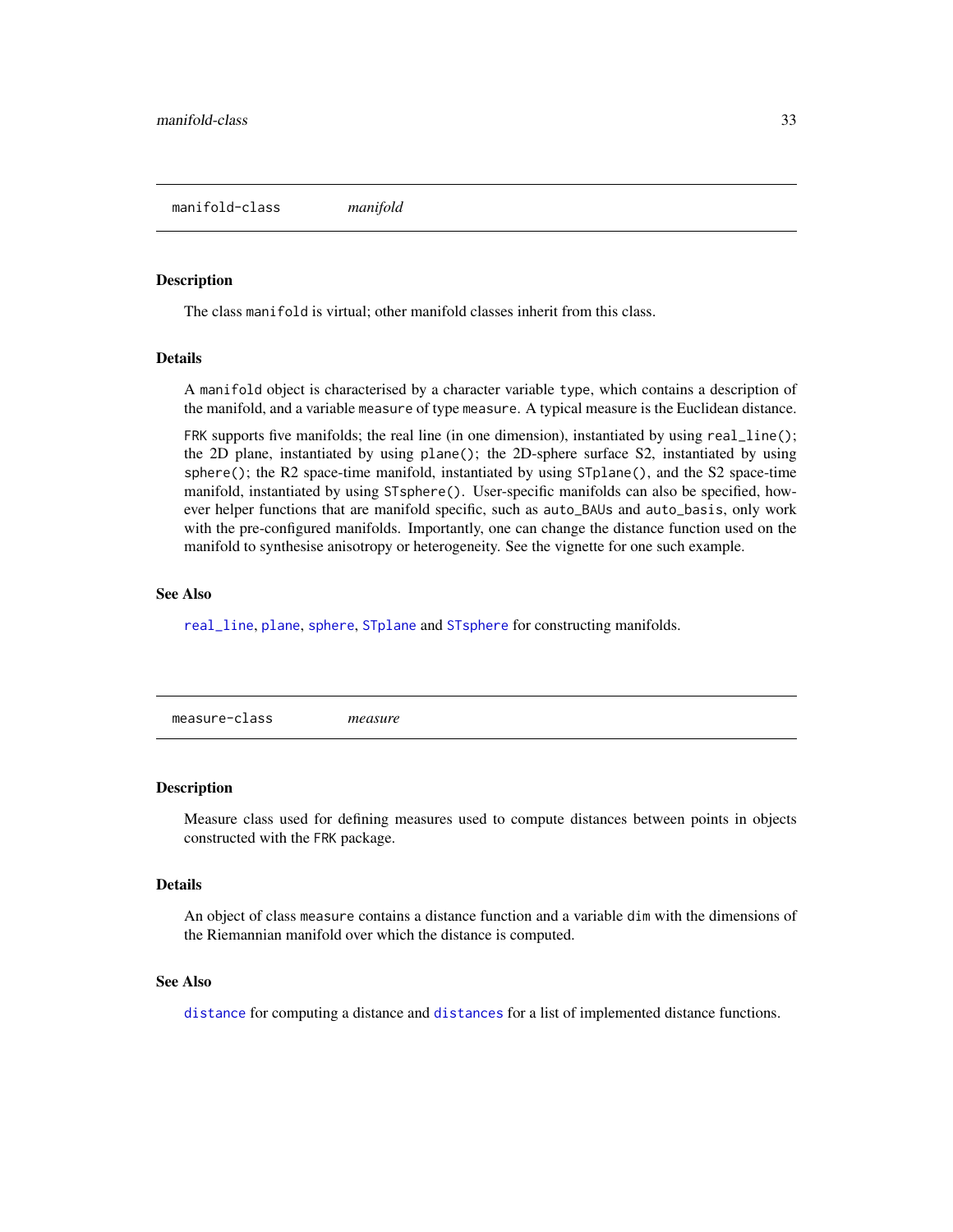<span id="page-33-0"></span>MODIS\_cloud\_df *MODIS cloud data*

#### Description

An image of a cloud taken by the Moderate Resolution Imaging Spectroradiometer (MODIS) instrument aboard the Aqua satellite (MODIS Characterization Support Team, 2015).

## Usage

MODIS\_cloud\_df

#### Format

A data frame with 33,750 rows and 3 variables:

- x x-coordinate
- y y-coordinate
- z binary dependent variable: 1 if cloud is present, 0 if no cloud. This variable has been thresholded from the original continuous measurement of radiance supplied by the MODIS instrument
- z\_unthresholded The original continuous measurement of radiance supplied by the MODIS instrument

#### References

MODIS Characterization Support Team (2015). MODIS 500m Calibrated Radiance Product.NASA MODIS Adaptive Processing System, Goddard Space Flight Center, USA.

nbasis *Number of basis functions*

## Description

Retrieve the number of basis functions from Basis or SRE object.

#### Usage

```
nbasis(.Object)
```
nbasis(.Object)

```
## S4 method for signature 'Basis_obj'
nbasis(.Object)
## S4 method for signature 'SRE'
```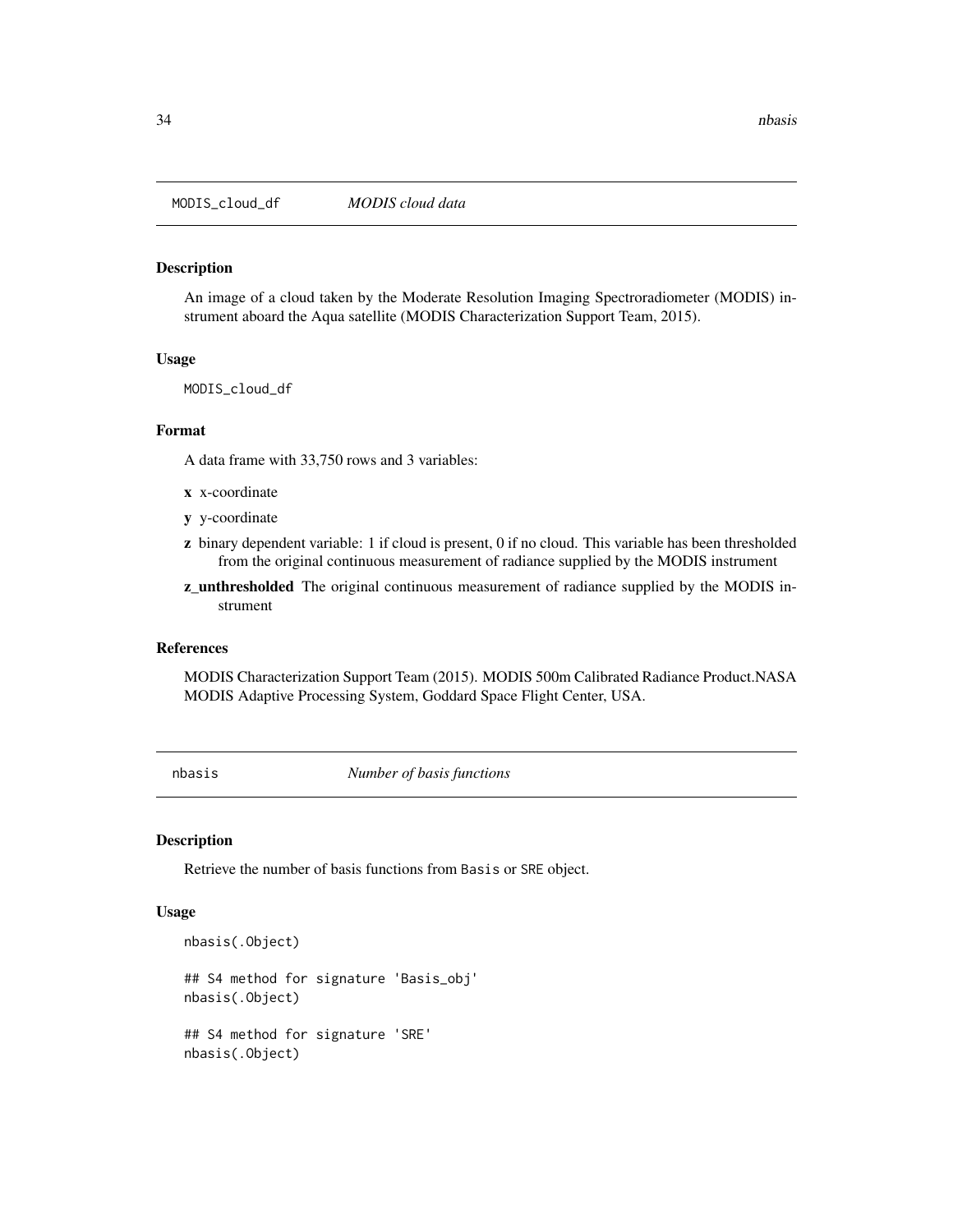#### <span id="page-34-0"></span>**Arguments**

.Object object of class Basis or SRE

#### See Also

[auto\\_basis](#page-3-1) for automatically constructing basis functions.

#### Examples

```
library(sp)
data(meuse)
coordinates(meuse) = -x+y # change into an sp object
G \leftarrow auto\_basis(manifold = plane(),data=meuse,
                 nres = 2,
                 regular=1,
                 type = "Gaussian")
print(nbasis(G))
```
NOAA\_df\_1990 *NOAA maximum temperature data for 1990–1993*

#### Description

Maximum temperature data obtained from the National Oceanic and Atmospheric Administration (NOAA) for a part of the USA between 1990 and 1993 (inclusive). See https://iridl.ldeo.columbia.edu/ SOURCES/.NOAA/.NCDC/.DAILY/.FSOD/.

## Usage

NOAA\_df\_1990

#### Format

A data frame with 196,253 rows and 8 variables:

year year of retrieval

month month of retrieval

day day of retrieval

z dependent variable

proc variable name (Tmax)

id station id

lon longitude coordinate of measurement station

lat latitude coordinate of measurement station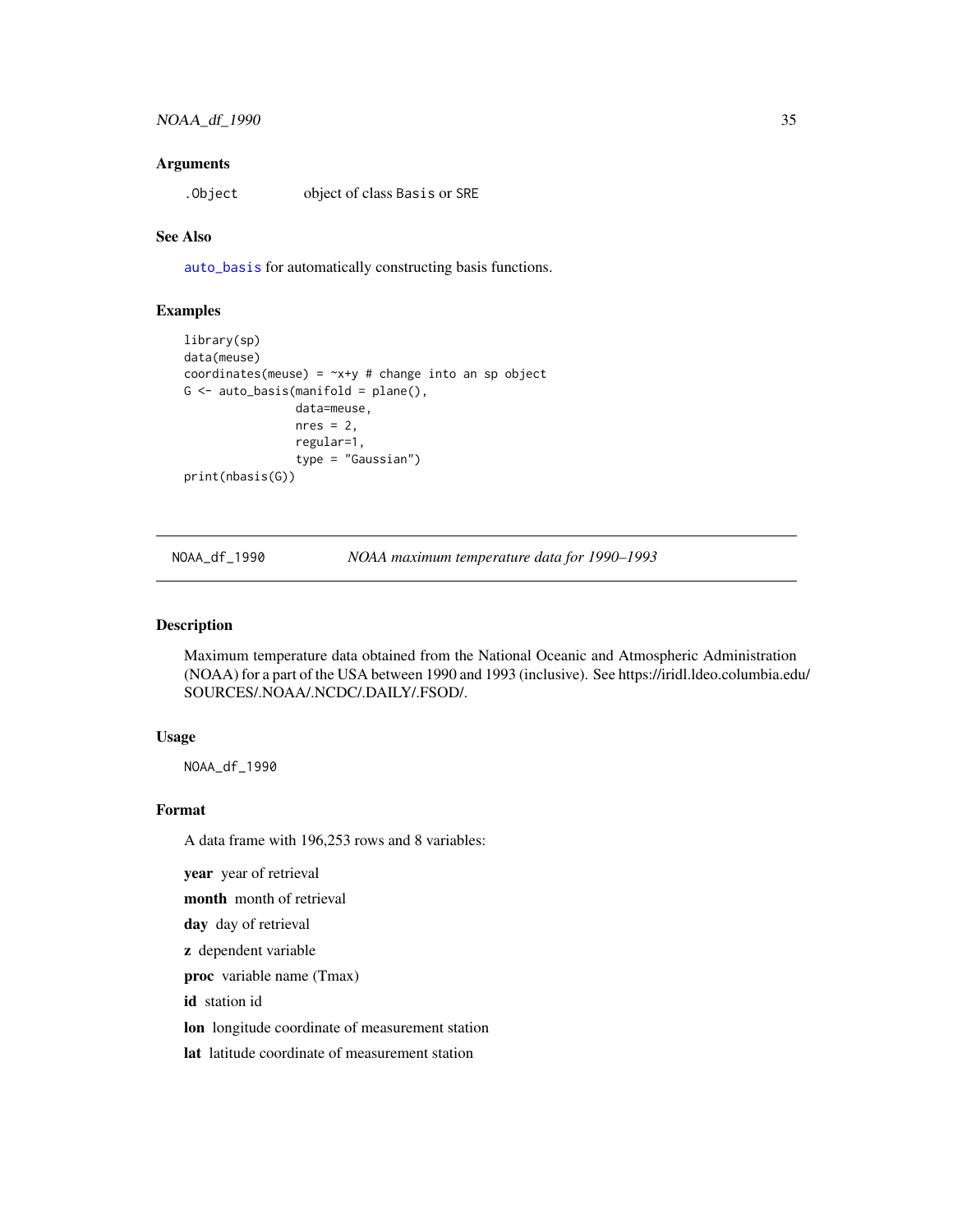#### <span id="page-35-0"></span>References

National Climatic Data Center, March 1993: Local Climatological Data. Environmental Information summary (C-2), NOAA-NCDC, Asheville, NC.

#### nres *Return the number of resolutions*

#### Description

Return the number of resolutions from a basis function object.

#### Usage

nres(b)

```
## S4 method for signature 'Basis'
nres(b)
## S4 method for signature 'TensorP_Basis'
```
nres(b)

## S4 method for signature 'SRE' nres(b)

## Arguments

b object of class Basis or SRE

## See Also

[auto\\_basis](#page-3-1) for automatically constructing basis functions and [show\\_basis](#page-43-1) for visualising basis functions.

### Examples

```
library(sp)
set.seed(1)
d <- data.frame(lon = runif(n=500,min = -179, max = 179),
                 lat = runif(n=500, min = -90, max = 90),
                z = \text{norm}(500)coordinates(d) \le \sim \ln + lat
proj4string(d)=CRS("+proj=longlat")
### Now create basis functions on sphere
G \leftarrow auto\_basis(manifold = sphere(), data=d,nres = 2, prune=15,type = "bisquare",
                 subsamp = 20000)
nres(G)
```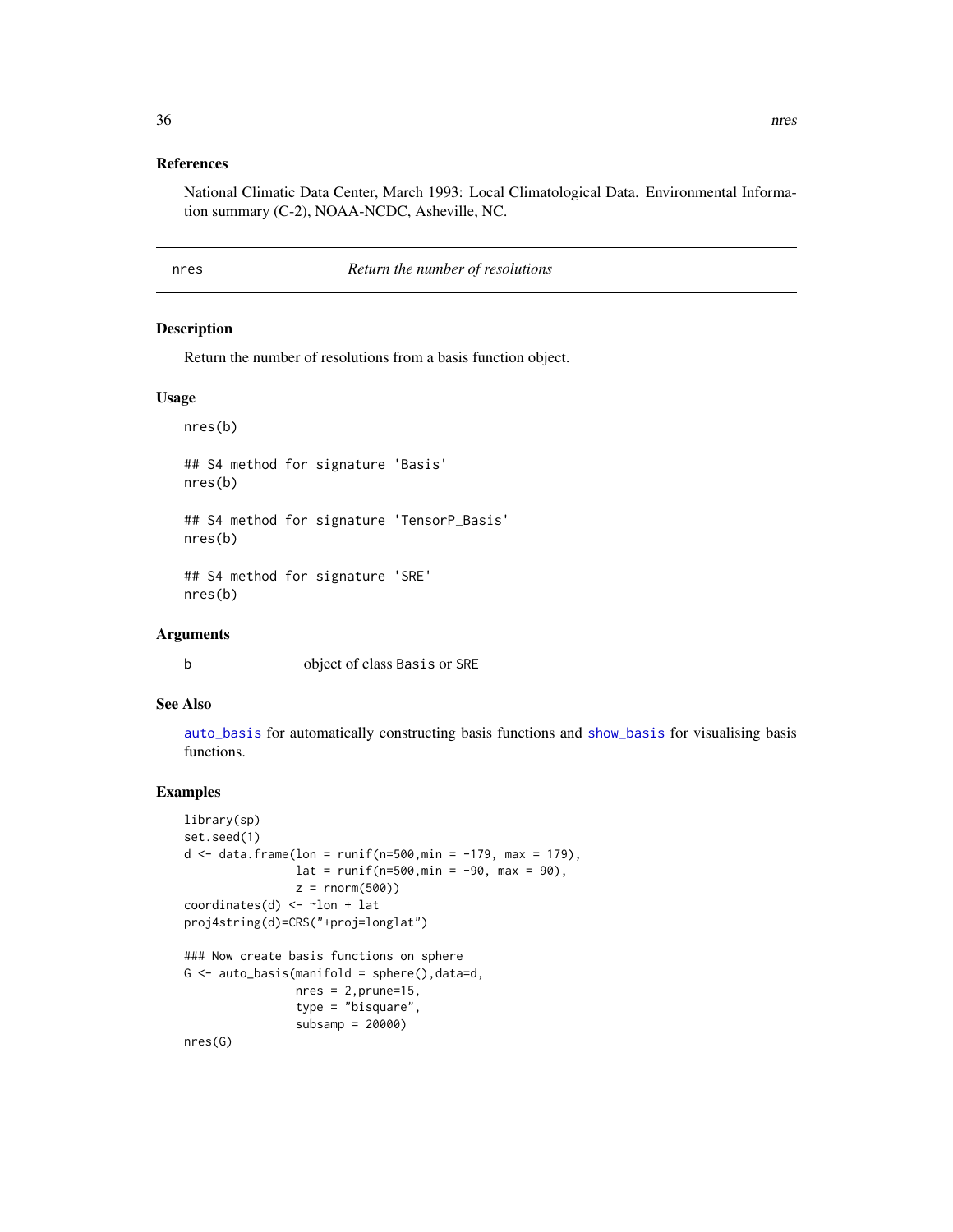<span id="page-36-0"></span>

## Description

Computes the indices (a numeric vector) of the observed (or unobserved) BAUs

#### Usage

```
observed_BAUs(object)
```
unobserved\_BAUs(object)

## S4 method for signature 'SRE' observed\_BAUs(object)

## S4 method for signature 'SRE' unobserved\_BAUs(object)

## Arguments

object object of class SRE

#### See Also

See [FRK](#page-19-1) for more information on the SRE model and available fitting methods.

#### Examples

# See example in the help file for FRK

opts\_FRK *FRK options*

## Description

The main options list for the FRK package.

#### Usage

opts\_FRK

#### Format

List of 2

- \$ set:function(opt,value)
- \$ get:function(opt)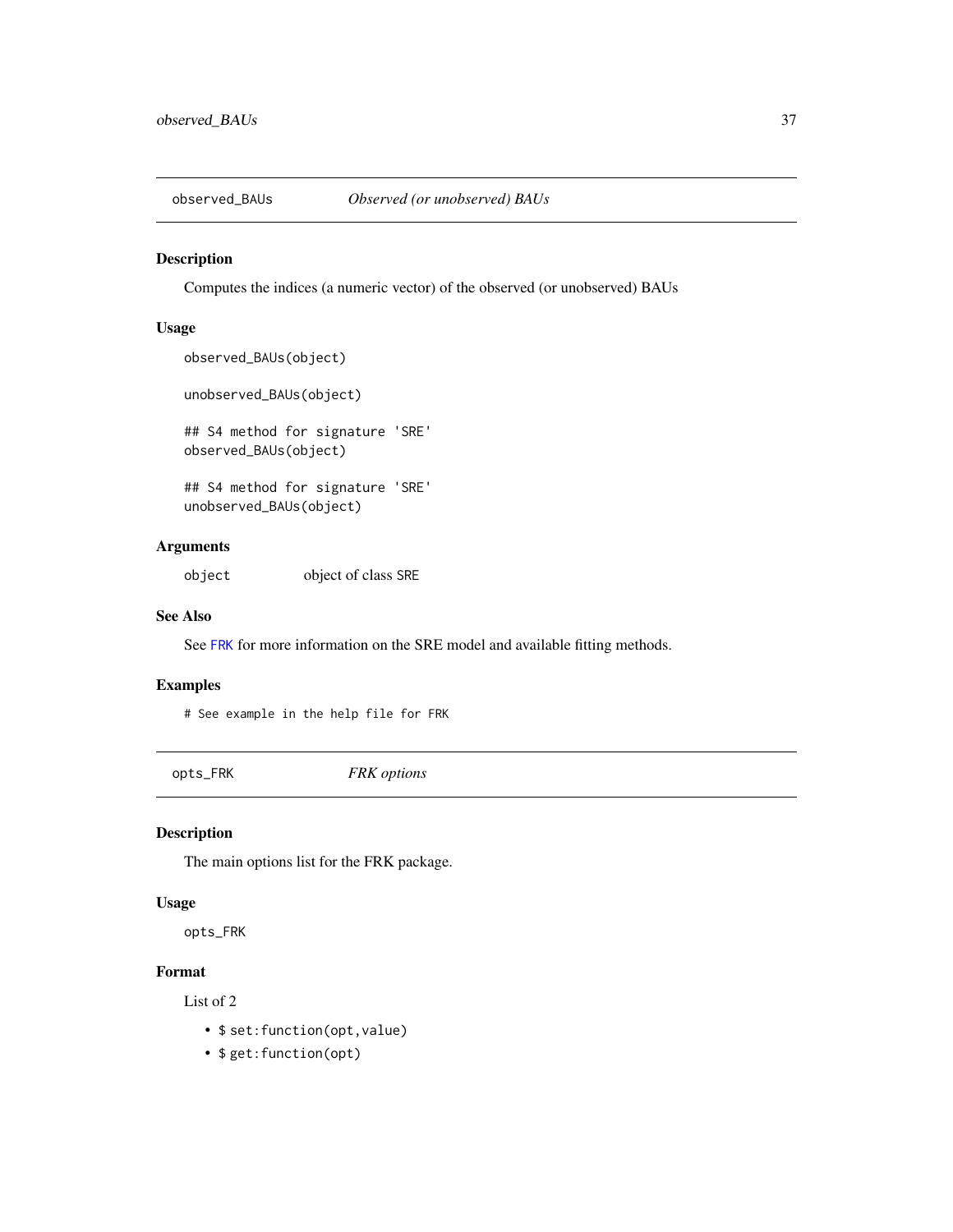## <span id="page-37-0"></span>Details

opts\_FRK is a list containing two functions, set and get, which can be used to set options and retrieve options, respectively. Currently FRK uses three options:

- "progress": a flag indicating whether progress bars should be displayed or not
- "verbose": a flag indicating whether certain progress messages should be shown or not. Currently this is the only option applicable to method = "TMB"
- "parallel": an integer indicating the number of cores to use. A number 0 or 1 indicates no parallelism

#### Examples

```
opts_FRK$set("progress",1L)
opts_FRK$get("parallel")
```
<span id="page-37-1"></span>plane *plane*

#### Description

Initialisation of a 2D plane.

#### Usage

```
plane(measure = Euclid_dist(dim = 2L))
```
#### Arguments

measure an object of class measure

#### Details

A 2D plane is initialised using a measure object. By default, the measure object (measure) is the Euclidean distance in 2 dimensions, [Euclid\\_dist.](#page-16-2)

## Examples

```
P \leftarrow plane()print(type(P))
print(sp::dimensions(P))
```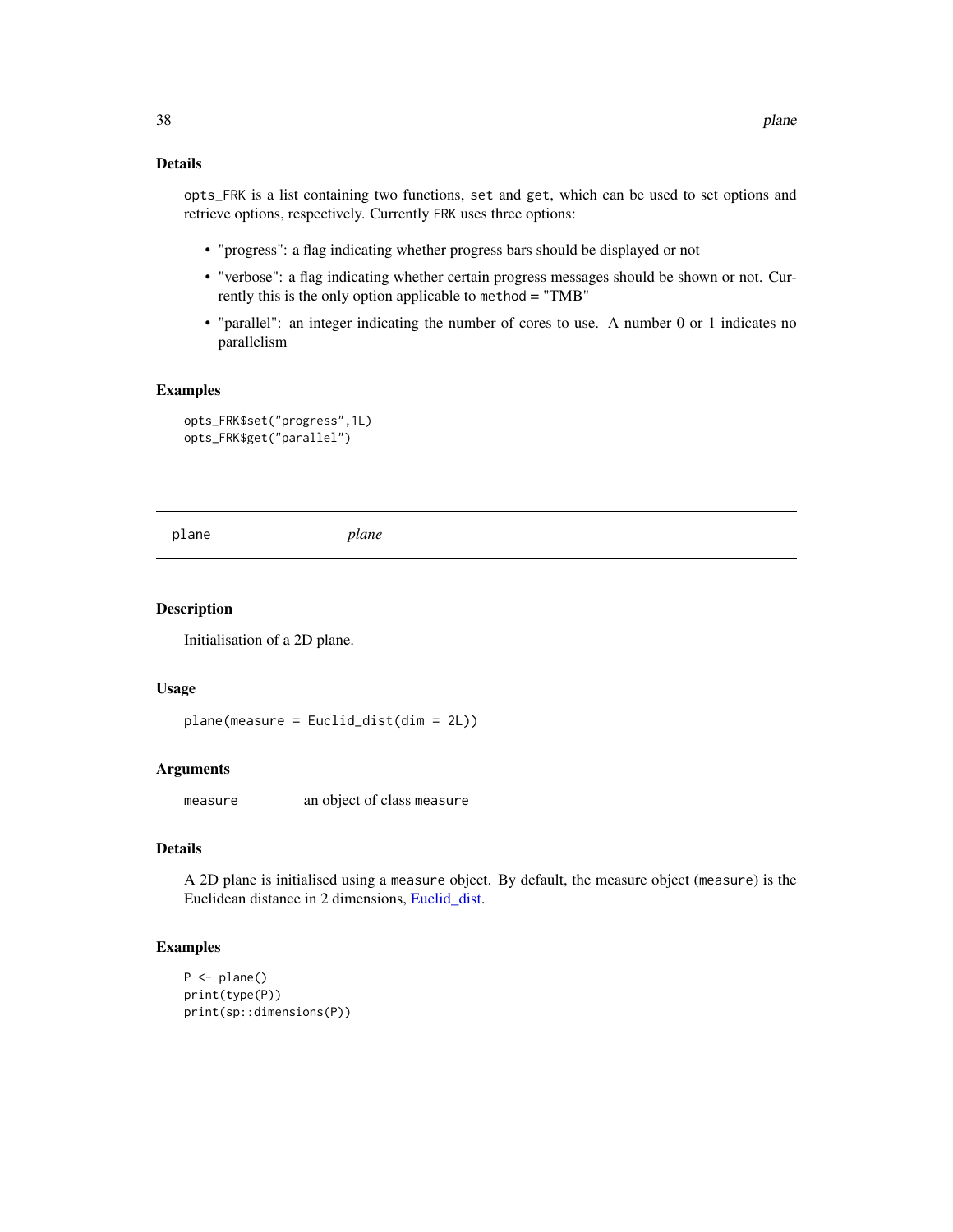#### <span id="page-38-1"></span><span id="page-38-0"></span>Description

This function acts as a wrapper around [plot\\_spatial\\_or\\_ST](#page-39-1). It plots the fields of the Spatial\*DataFrame or STFDF object corresponding to prediction and prediction uncertainty quantification. It also uses the @data slot of SRE object to plot the training data set(s), and generates informative, latex-style legend labels for each of the plots.

## Usage

```
plot(x, y, ...)## S4 method for signature 'SRE,STFDF'
plot(x, y, ...)## S4 method for signature 'SRE,SpatialPointsDataFrame'
plot(x, y, ...)## S4 method for signature 'SRE,SpatialPixelsDataFrame'
plot(x, y, ...)
## S4 method for signature 'SRE,SpatialPolygonsDataFrame'
plot(x, y, \ldots)
```
#### Arguments

| X        | object of class SRE                                                                                                                                                                                                                                                                                         |
|----------|-------------------------------------------------------------------------------------------------------------------------------------------------------------------------------------------------------------------------------------------------------------------------------------------------------------|
| У        | the Spatial*DataFrame or STFDF object resulting from the call predict(x).<br>Keep in mind that $predict()$ returns a list when method = "TMB"; the el-<br>ement \$newdata contains the required Spatial/ST object. If the list itself is<br>passed, you will receive the error: "x" and "y" lengths differ. |
| $\cdots$ | optional arguments passed on to plot_spatial_or_ST                                                                                                                                                                                                                                                          |

## Value

A list of ggplot objects consisting of the observed data, predictions, and standard errors. This list can then be supplied to, for example, ggpubr::ggarrange().

#### Examples

## See example in the help file for SRE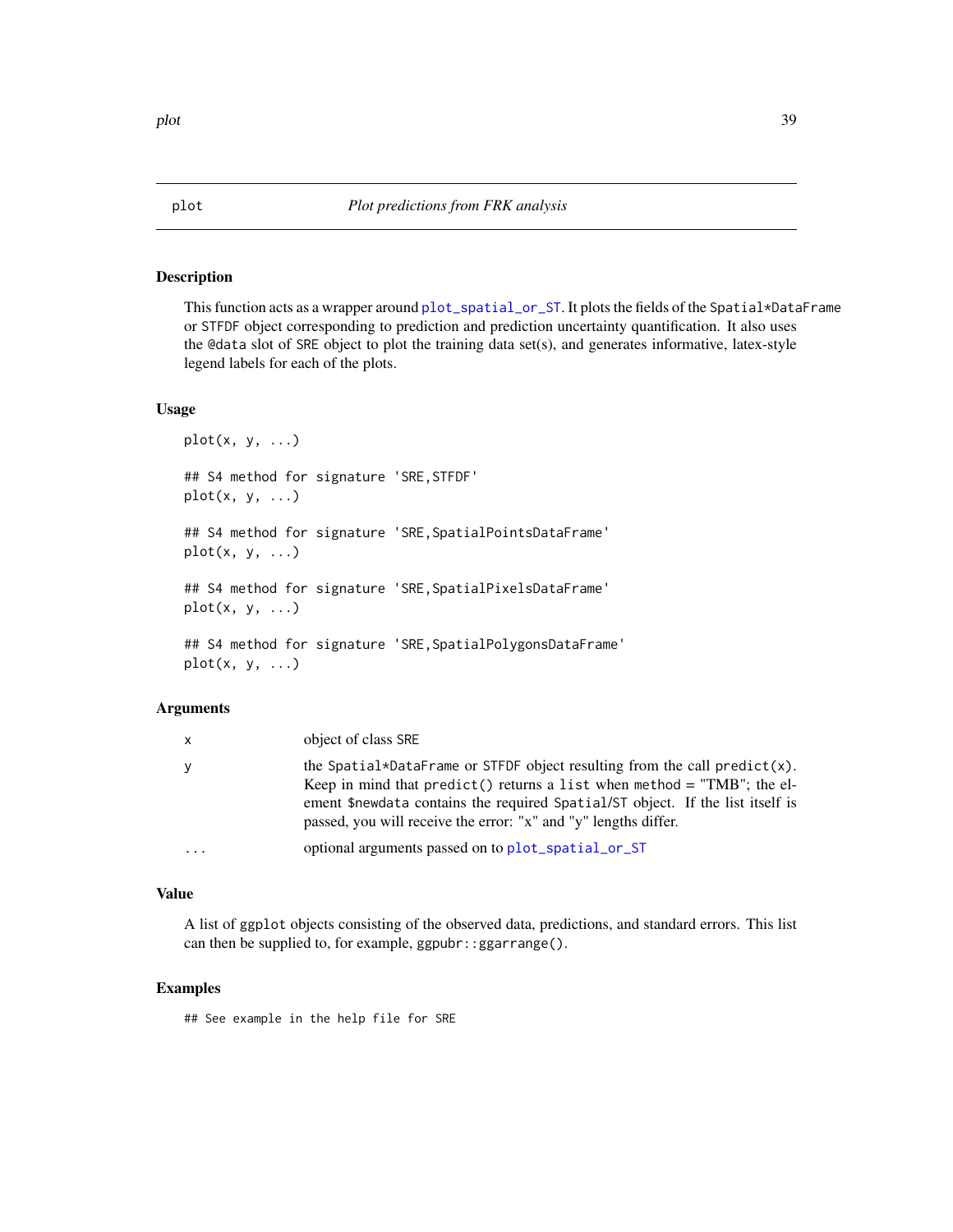<span id="page-39-0"></span>plotting-themes *Plotting themes*

## Description

Formats a ggplot object for neat plotting.

#### Usage

LinePlotTheme()

EmptyTheme()

## Details

LinePlotTheme() creates ggplot object with a white background, a relatively large font, and grid lines. EmptyTheme() on the other hand creates a ggplot object with no axes or legends.

## Value

Object of class ggplot

#### Examples

```
## Not run:
X \le data.frame(x=runif(100), y = runif(100), z = runif(100))
LinePlotTheme() + geom_point(data=X,aes(x,y,colour=z))
EmptyTheme() + geom_point(data=X,aes(x,y,colour=z))
## End(Not run)
```
<span id="page-39-1"></span>plot\_spatial\_or\_ST *Plot a Spatial\*DataFrame or STFDF object*

#### Description

Takes an object of class Spatial\*DataFrame or STFDF, and plots requested data columns using ggplot2

## Usage

```
plot_spatial_or_ST(
 newdata,
  column_names,
 map_layer = NULL,
  subset_time = NULL,
 palette = "Spectral",
```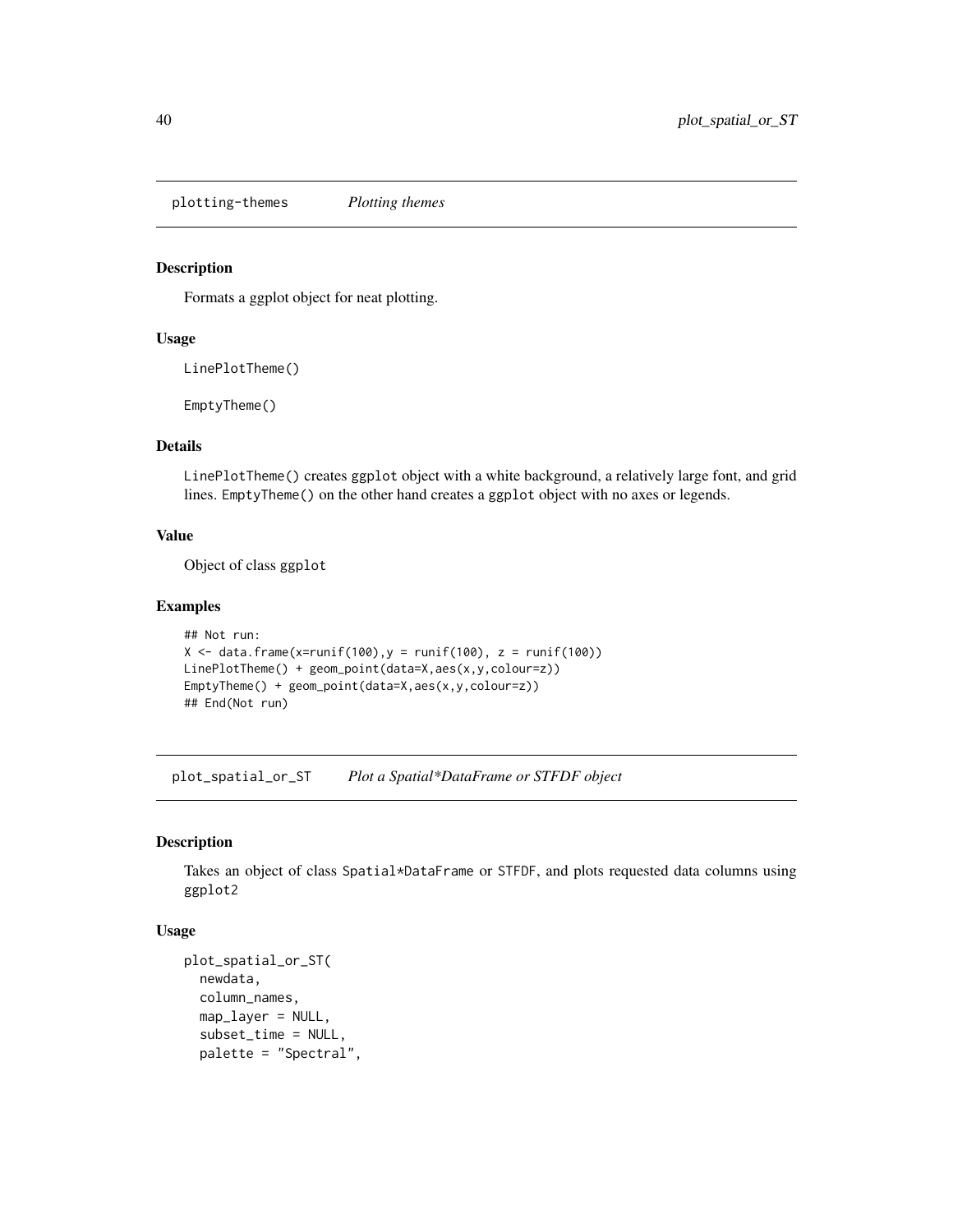```
plot_over_world = FALSE,
  labels_from_coordnames = TRUE,
  ...
\mathcal{L}## S4 method for signature 'STFDF'
plot_spatial_or_ST(
  newdata,
  column_names,
 map_layer = NULL,
  subset_time = NULL,
  palette = "Spectral",
 plot_over_world = FALSE,
  labels_from_coordnames = TRUE,
  ...
)
## S4 method for signature 'SpatialPointsDataFrame'
plot_spatial_or_ST(
  newdata,
  column_names,
  map_layer = NULL,
  subset_time = NULL,
  palette = "Spectral",
  plot_over_world = FALSE,
  labels_from_coordnames = TRUE,
  ...
)
## S4 method for signature 'SpatialPixelsDataFrame'
plot_spatial_or_ST(
 newdata,
  column_names,
  map_layer = NULL,
  subset_time = NULL,
  palette = "Spectral",
  plot_over_world = FALSE,
  labels_from_coordnames = TRUE,
  ...
\mathcal{L}## S4 method for signature 'SpatialPolygonsDataFrame'
plot_spatial_or_ST(
 newdata,
  column_names,
  map_layer = NULL,
  subset_time = NULL,
  palette = "Spectral",
```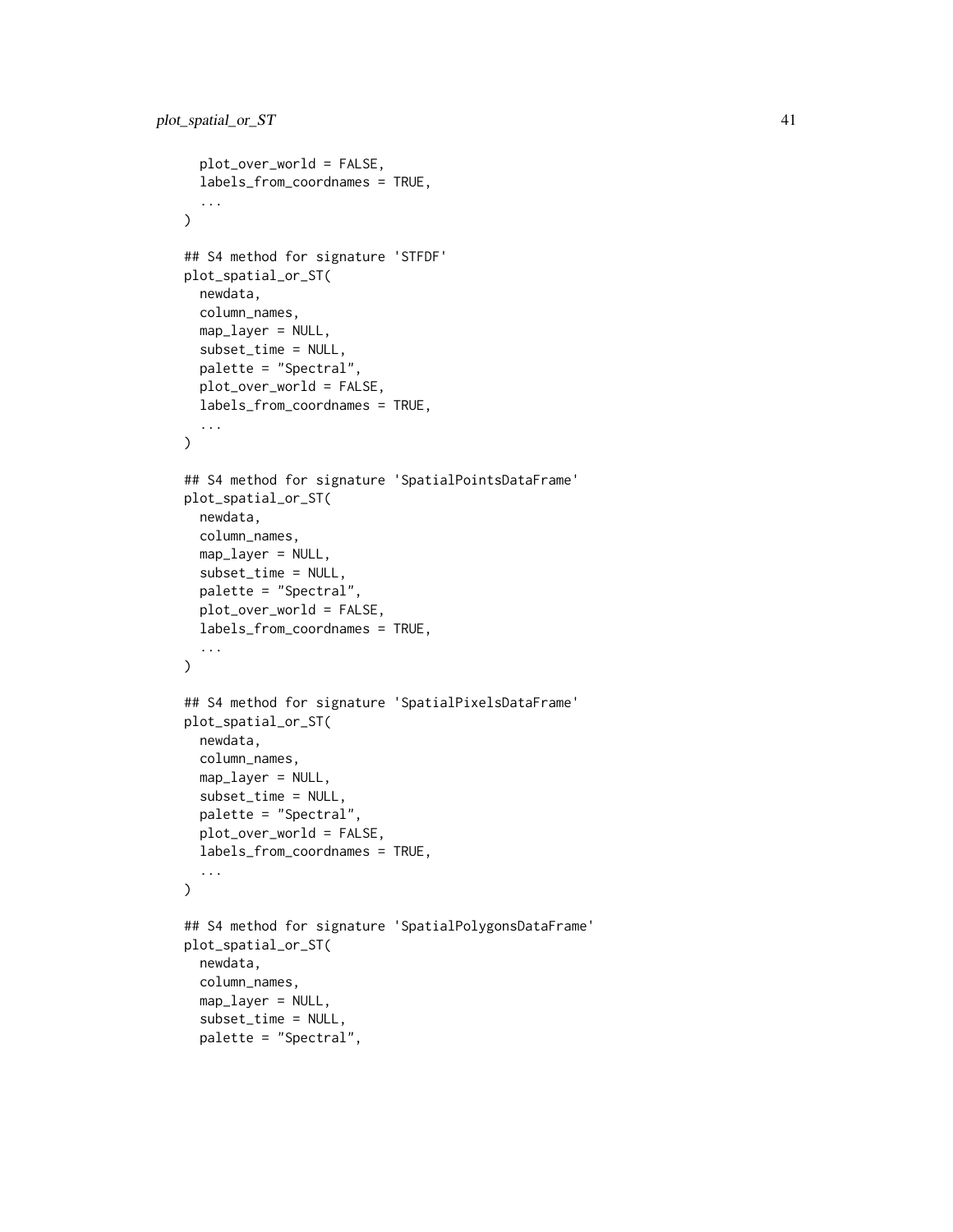<span id="page-41-0"></span>42 real\_line control and the control of the control of the control of the control of the control of the control of the control of the control of the control of the control of the control of the control of the control of th

```
plot_over_world = FALSE,
labels_from_coordnames = TRUE,
...
```
## Arguments

 $\mathcal{L}$ 

| newdata                | an object of class Spatial*DataFrame or STFDF                                                                                                                                                       |  |
|------------------------|-----------------------------------------------------------------------------------------------------------------------------------------------------------------------------------------------------|--|
| column_names           | a vector of strings indicating the columns of the data to plot                                                                                                                                      |  |
| map_layer              | (optional) a ggplot layer or object to add below the plotted layer, often a map                                                                                                                     |  |
| subset_time            | (optional) a vector of times to be included; applicable only for STFDF objects                                                                                                                      |  |
| palette                | the palette supplied to the argument palette of scale_*_distiller(). Alter-<br>natively, if palette = "nasa", a vibrant colour palette is created using $scale_{\pm}g$ radientn()                   |  |
| plot_over_world        |                                                                                                                                                                                                     |  |
|                        | logical; if TRUE, coord_map("mollweide") and draw_world are used to plot<br>over the world                                                                                                          |  |
| labels_from_coordnames |                                                                                                                                                                                                     |  |
|                        | logical; if TRUE, the coordinate names of newdata (i.e., coordnames (newdata))<br>are used as the horizontal- and vertical-axis labels. Otherwise, generic names,<br>s $\_1$ and s $\_2$ , are used |  |
| $\ddotsc$              | optional arguments passed on to whatever geom is appropriate for the Spatial*DataFrame<br>or STFDF object (geom_point, geom_tile, geom_raster, or geom_polygon)                                     |  |

## Value

A list of ggplot objects corresponding to the provided column\_names. This list can then be supplied to, for example, ggpubr::ggarrange().

## See Also

[plot](#page-38-1)

## Examples

## See example in the help file for FRK

<span id="page-41-1"></span>real\_line *real line*

## Description

Initialisation of the real-line (1D) manifold.

## Usage

real\_line(measure = Euclid\_dist(dim = 1L))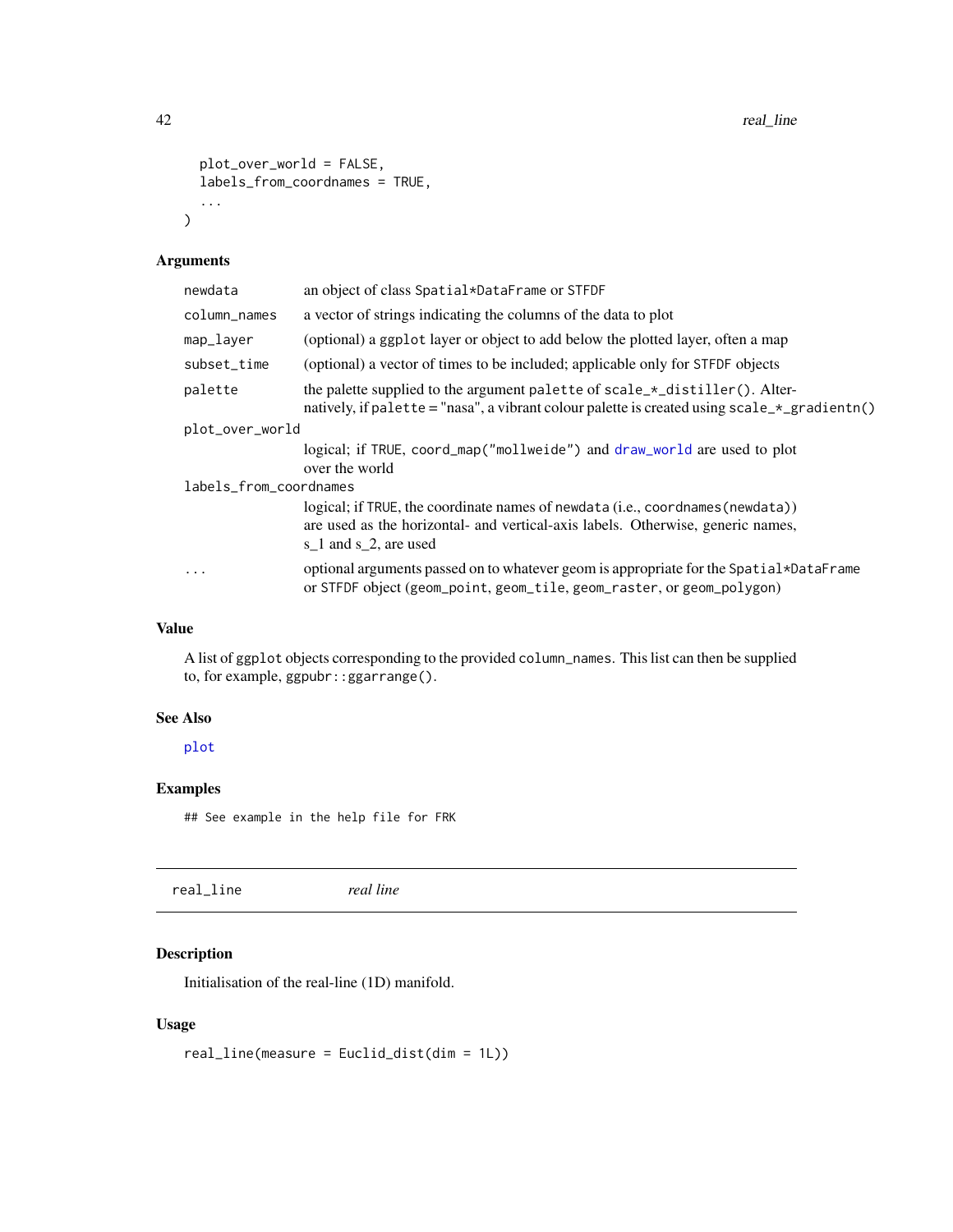## <span id="page-42-0"></span>remove\_basis 43

#### **Arguments**

measure an object of class measure

#### Details

A real line is initialised using a measure object. By default, the measure object (measure) describes the distance between two points as the absolute difference between the two coordinates.

## Examples

```
R \leftarrow \text{real\_line}()print(type(R))
print(sp::dimensions(R))
```
<span id="page-42-1"></span>remove\_basis *Removes basis functions*

#### Description

Takes an object of class Basis and returns an object of class Basis with selected basis functions removed

#### Usage

```
remove_basis(Basis, rmidx)
## S4 method for signature 'Basis,ANY'
remove_basis(Basis, rmidx)
```

```
## S4 method for signature 'Basis,SpatialPolygons'
remove_basis(Basis, rmidx)
```
## Arguments

| Basis | object of class Basis                                                           |
|-------|---------------------------------------------------------------------------------|
| rmidx | indices of basis functions to remove. Or a Spatial Polygons object; basis func- |
|       | tions overlapping this SpatialPolygons object will be <i>retained</i>           |

## See Also

[auto\\_basis](#page-3-1) for automatically constructing basis functions and [show\\_basis](#page-43-1) for visualising basis functions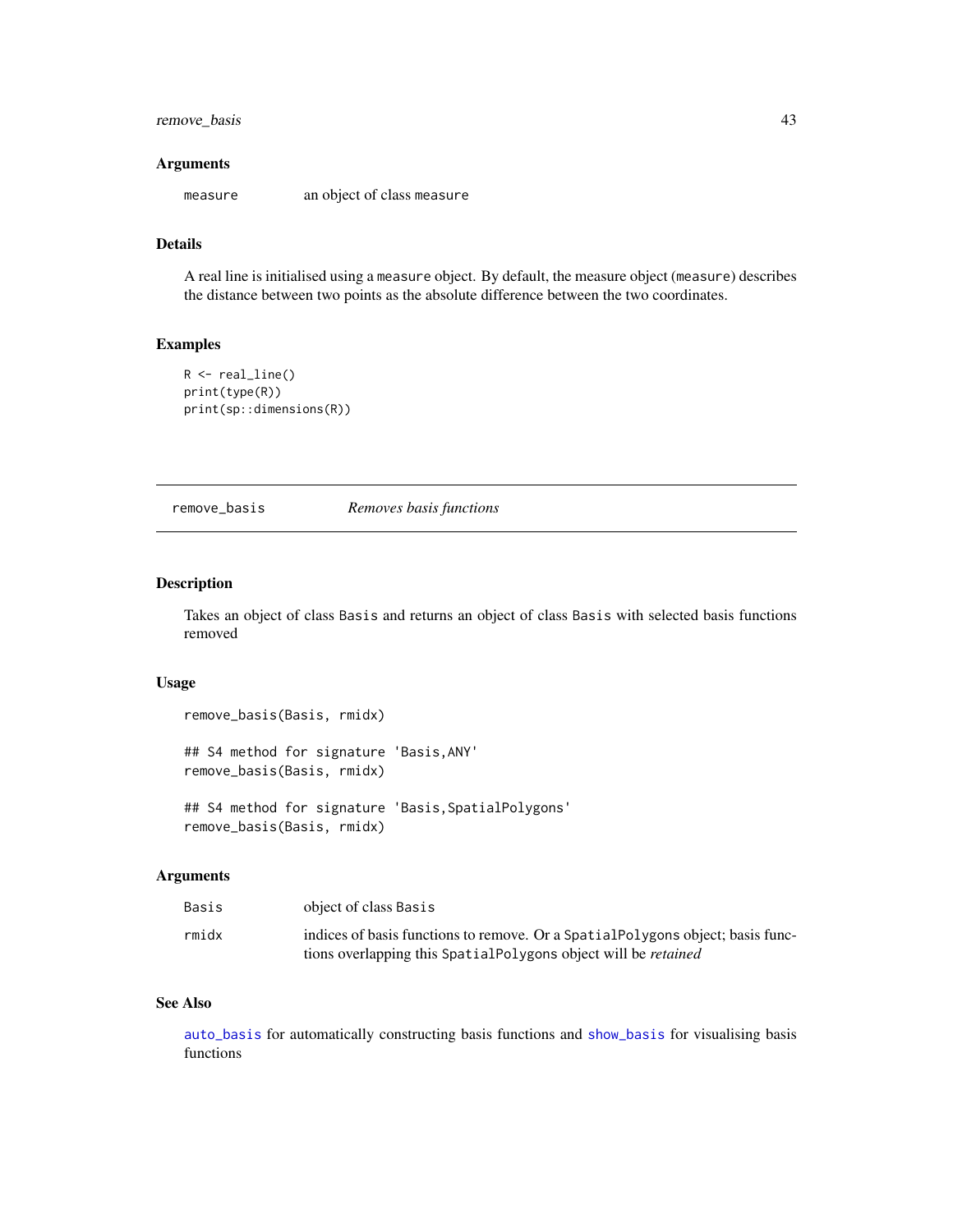#### Examples

```
library(sp)
df \leq data.frame(x = \text{norm}(10),
                 y = \text{rnorm}(10)coordinates(df) <- ~x+y
G <- auto_basis(plane(),df,nres=1)
data.frame(G) # Print info on basis
## Removing basis functions by index
G_subset <- remove_basis(G, 1:(nbasis(G)-1))
data.frame(G_subset)
## Removing basis functions using SpatialPolygons
x \le -1poly <- Polygon(rbind(c(-x, -x), c(-x, x), c(x, x), c(x, -x), c(-x, -x)))
polys <- Polygons(list(poly), "1")
spatpolys <- SpatialPolygons(list(polys))
G_subset <- remove_basis(G, spatpolys)
data.frame(G_subset)
```
<span id="page-43-1"></span>show\_basis *Show basis functions*

## Description

Generic plotting function for visualising the basis functions.

#### Usage

```
show_basis(basis, ...)
## S4 method for signature 'Basis'
show_basis(basis, g = ggplot() + theme_bw() + xlab("") + ylab("")## S4 method for signature 'TensorP_Basis'
show_basis(basis, g = ggplot())
```
#### Arguments

| basis                   | object of class Basis                                                                        |
|-------------------------|----------------------------------------------------------------------------------------------|
| $\cdot$ $\cdot$ $\cdot$ | not in use                                                                                   |
| g                       | object of class gg (a ggplot object) over which to overlay the basis functions<br>(optional) |

<span id="page-43-0"></span>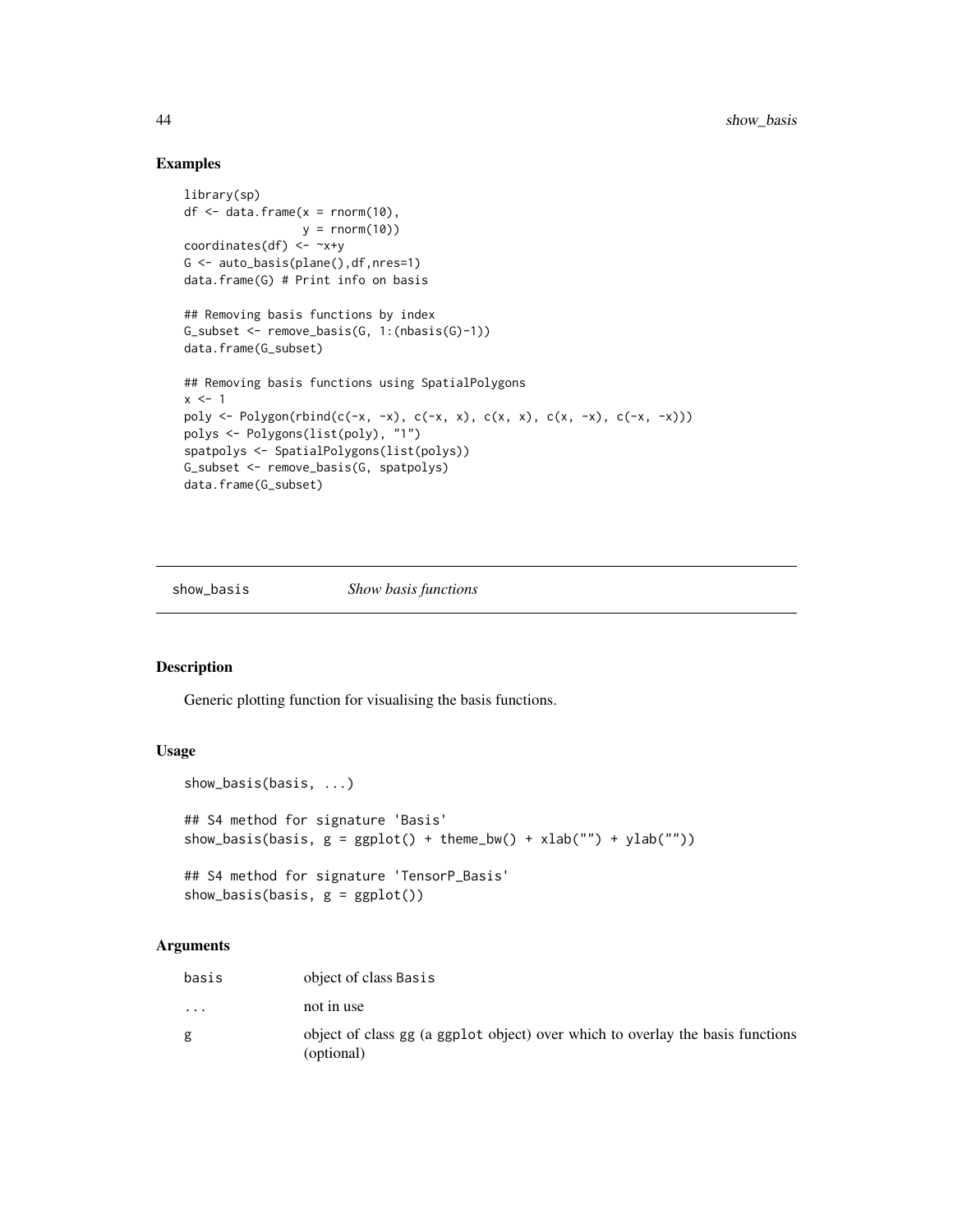#### <span id="page-44-0"></span>Details

The function show\_basis adapts its behaviour to the manifold being used. With real\_line, the 1D basis functions are plotted with colour distinguishing between the different resolutions. With plane, only local basis functions are supported (at present). Each basis function is shown as a circle with diameter equal to the scale parameter of the function. Linetype distinguishes the resolution. With sphere, the centres of the basis functions are shown as circles, with larger sizes corresponding to coarser resolutions. Space-time basis functions of subclass TensorP\_Basis are visualised by showing the spatial basis functions and the temporal basis functions in two separate plots.

## See Also

[auto\\_basis](#page-3-1) for automatically constructing basis functions.

### Examples

```
library(ggplot2)
library(sp)
data(meuse)
coordinates(meuse) = -x+y # change into an sp object
G \leftarrow \text{auto\_basis}(\text{manifold} = \text{plane}(),\text{data} = \text{measure},\text{nres} = 2,\text{regular} = 2,\text{prune} = 0.1,\text{type} = \text{"bisquare"}## Not run: show_basis(G,ggplot()) + geom_point(data=data.frame(meuse),aes(x,y))
```
SpatialPolygonsDataFrame\_to\_df *SpatialPolygonsDataFrame to df*

### **Description**

Convert SpatialPolygonsDataFrame or SpatialPixelsDataFrame object to data frame.

#### Usage

```
SpatialPolygonsDataFrame_to_df(sp_polys, vars = names(sp_polys))
```
#### Arguments

| sp_polys | object of class SpatialPolygonsDataFrame or SpatialPixelsDataFrame |
|----------|--------------------------------------------------------------------|
| vars     | variables to put into data frame (by default all of them)          |

## Details

This function is mainly used for plotting SpatialPolygonsDataFrame objects with ggplot rather than spplot. The coordinates of each polygon are extracted and concatenated into one long data frame. The attributes of each polygon are then attached to this data frame as variables that vary by polygon id (the rownames of the object).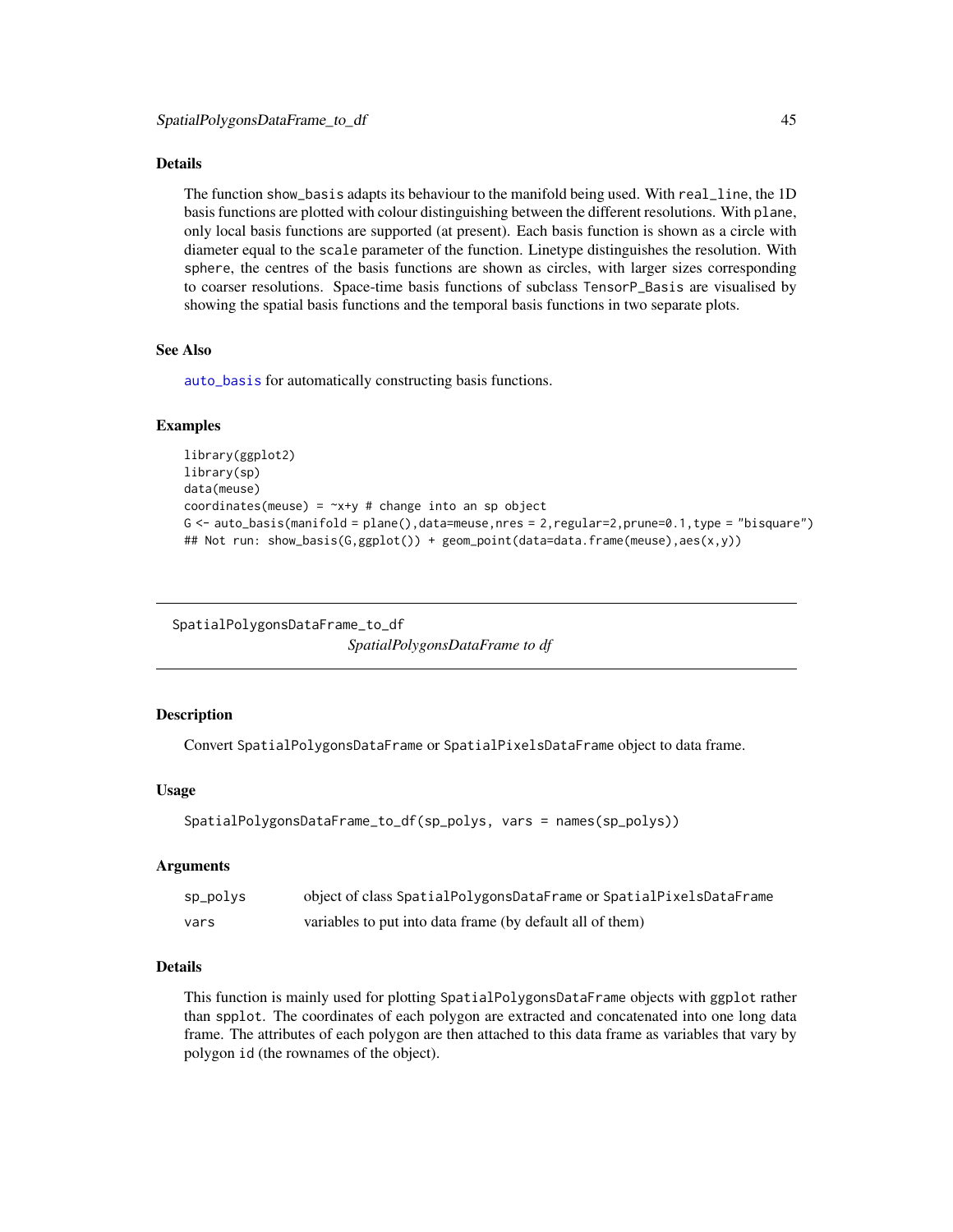46 sphere sphere sphere sphere sphere sphere sphere sphere sphere sphere sphere

#### Examples

```
library(sp)
library(ggplot2)
opts_FRK$set("parallel",0L)
df <- data.frame(id = c(rep(1,4), rep(2,4)),x = c(0,1,0,0,2,3,2,2),y=c(0,0,1,0,0,1,1,0))
pols <- df_to_SpatialPolygons(df,"id",c("x","y"),CRS())
polsdf <- SpatialPolygonsDataFrame(pols,data.frame(p = c(1,2),row.names=row.names(pols)))
df2 <- SpatialPolygonsDataFrame_to_df(polsdf)
## Not run: ggplot(df2,aes(x=x,y=y,group=id)) + geom_polygon()
```
<span id="page-45-1"></span>sphere *sphere*

## Description

Initialisation of the 2-sphere, S2.

#### Usage

sphere(radius = 6371)

#### Arguments

radius radius of sphere

## Details

The 2D surface of a sphere is initialised using a radius parameter. The default value of the radius R is R=6371 km, Earth's radius, while the measure used to compute distances on the sphere is the great-circle distance on a sphere of radius R.

## Examples

```
S \leftarrow sphere()print(sp::dimensions(S))
```
<span id="page-45-0"></span>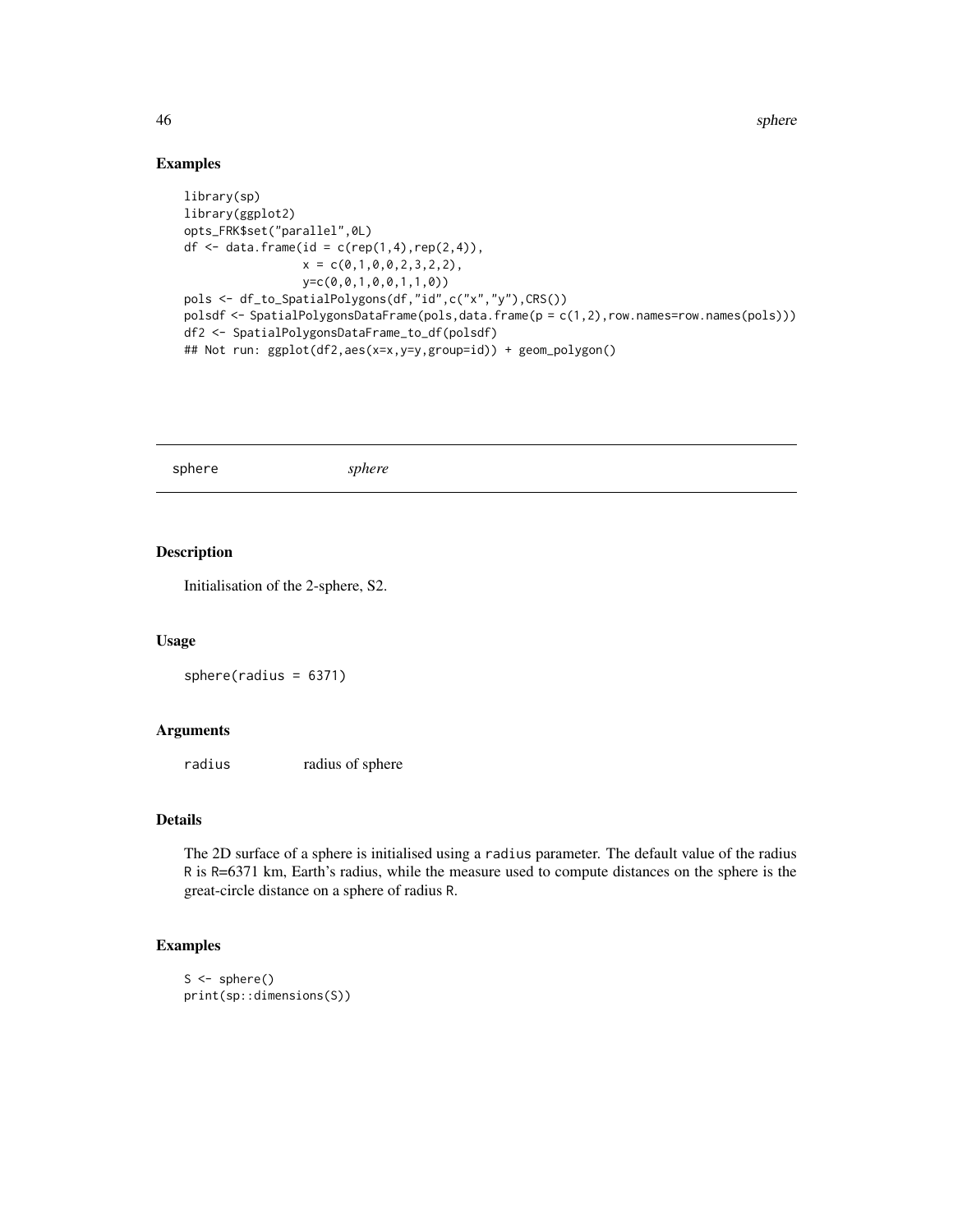<span id="page-46-1"></span><span id="page-46-0"></span>

#### Description

This is the central class definition of the FRK package, containing the model and all other information required for estimation and prediction.

#### Details

The spatial random effects (SRE) model is the model employed in Fixed Rank Kriging, and the SRE object contains all information required for estimation and prediction from spatial data. Object slots contain both other objects (for example, an object of class Basis) and matrices derived from these objects (for example, the matrix  $S$ ) in order to facilitate computations.

#### Slots

- f formula used to define the SRE object. All covariates employed need to be specified in the object **BALIS**
- data the original data from which the model's parameters are estimated
- basis object of class Basis used to construct the matrix  $S$
- BAUs object of class SpatialPolygonsDataFrame, SpatialPixelsDataFrame of STFDF that contains the Basic Areal Units (BAUs) that are used to both (i) project the data onto a common discretisation if they are point-referenced and (ii) provide a BAU-to-data relationship if the data has a spatial footprint
- S matrix constructed by evaluating the basis functions at all the data locations (of class Matrix)
- S0 matrix constructed by evaluating the basis functions at all BAUs (of class Matrix)
- D\_basis list of distance-matrices of class Matrix, one for each basis-function resolution
- Ve measurement-error variance-covariance matrix (typically diagonal and of class Matrix)
- Vfs fine-scale variance-covariance matrix at the data locations (typically diagonal and of class Matrix) up to a constant of proportionality estimated using the EM algorithm
- Vfs\_BAUs fine-scale variance-covariance matrix at the BAU centroids (typically diagonal and of class Matrix) up to a constant of proportionality estimated using the EM algorithm
- Qfs\_BAUs fine-scale precision matrix at the BAU centroids (typically diagonal and of class Matrix) up to a constant of proportionality estimated using the EM algorithm
- Z vector of observations (of class Matrix)
- Cmat incidence matrix mapping the observations to the BAUs
- X matrix of covariates at all the data locations
- K\_type type of prior covariance matrix of random effects. Can be "block-exponential" (correlation between effects decays as a function of distance between the basis-function centroids), "unstructured" (all elements in K are unknown and need to be estimated), or "neighbour" (a sparse precision matrix is used, whereby only neighbouring basis functions have non-zero precision matrix elements).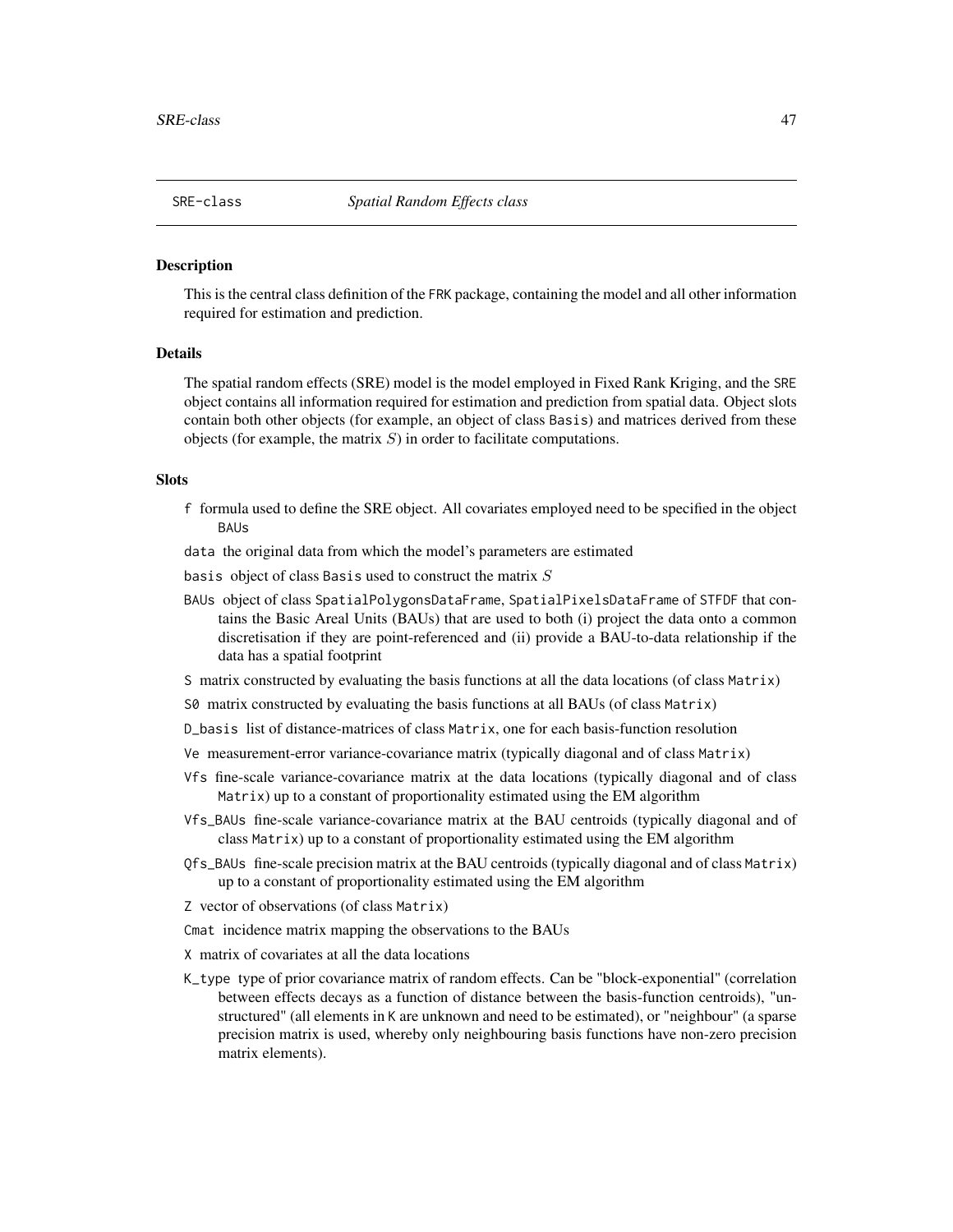- <span id="page-47-0"></span>S\_eta updated covariance matrix of random effects (estimated)
- Q\_eta updated precision matrix of random effects (estimated)
- Khat prior covariance matrix of random effects (estimated)
- Khat\_inv prior precision matrix of random effects (estimated)
- alphahat fixed-effect regression coefficients (estimated)
- sigma2fshat fine-scale variation scaling (estimated)
- fs\_model type of fine-scale variation (independent or CAR-based). Currently only "ind" is permitted
- info\_fit information on fitting (convergence etc.)
- response A character string indicating the assumed distribution of the response variable
- link A character string indicating the desired link function. Can be "log", "identity", "logit", "probit", "cloglog", "reciprocal", or "reciprocal-squared". Note that only sensible link-function and response-distribution combinations are permitted.
- mu\_xi updated expectation of the fine-scale random effects at all BAUs (estimated)
- Q\_posterior updated joint precision matrix of the basis function random effects and observed fine-scale random effects (estimated)
- log\_likelihood the log likelihood of the fitted model
- method the fitting procedure used to fit the SRE model
- phi the estimated dispersion parameter (assumed constant throughout the spatial domain)
- k\_Z vector of known size parameters at the data support (only applicable to binomial and negativebinomial response distributions)
- k\_BAU vector of known size parameters at the observed BAUs (only applicable to binomial and negative-binomial response distributions)
- include\_fs flag indicating whether the fine-scale variation should be included in the model
- normalise\_wts if TRUE, the rows of the incidence matrices  $C_Z$  and  $C_P$  are normalised to sum to 1, so that the mapping represents a weighted average; if false, no normalisation of the weights occurs (i.e., the mapping corresponds to a weighted sum)
- fs\_by\_spatial\_BAU if TRUE, then each BAU is associated with its own fine-scale variance parameter
- obsidx indices of observed BAUs
- simple\_kriging\_fixed logical indicating whether one wishes to commit to simple kriging at the fitting stage: If TRUE, model fitting is faster, but the option to conduct universal kriging at the prediction stage is removed

#### References

Zammit-Mangion, A. and Cressie, N. (2017). FRK: An R package for spatial and spatio-temporal prediction with large datasets. Journal of Statistical Software, 98(4), 1-48. doi:10.18637/jss.v098.i04.

#### See Also

[SRE](#page-19-2) for details on how to construct and fit SRE models.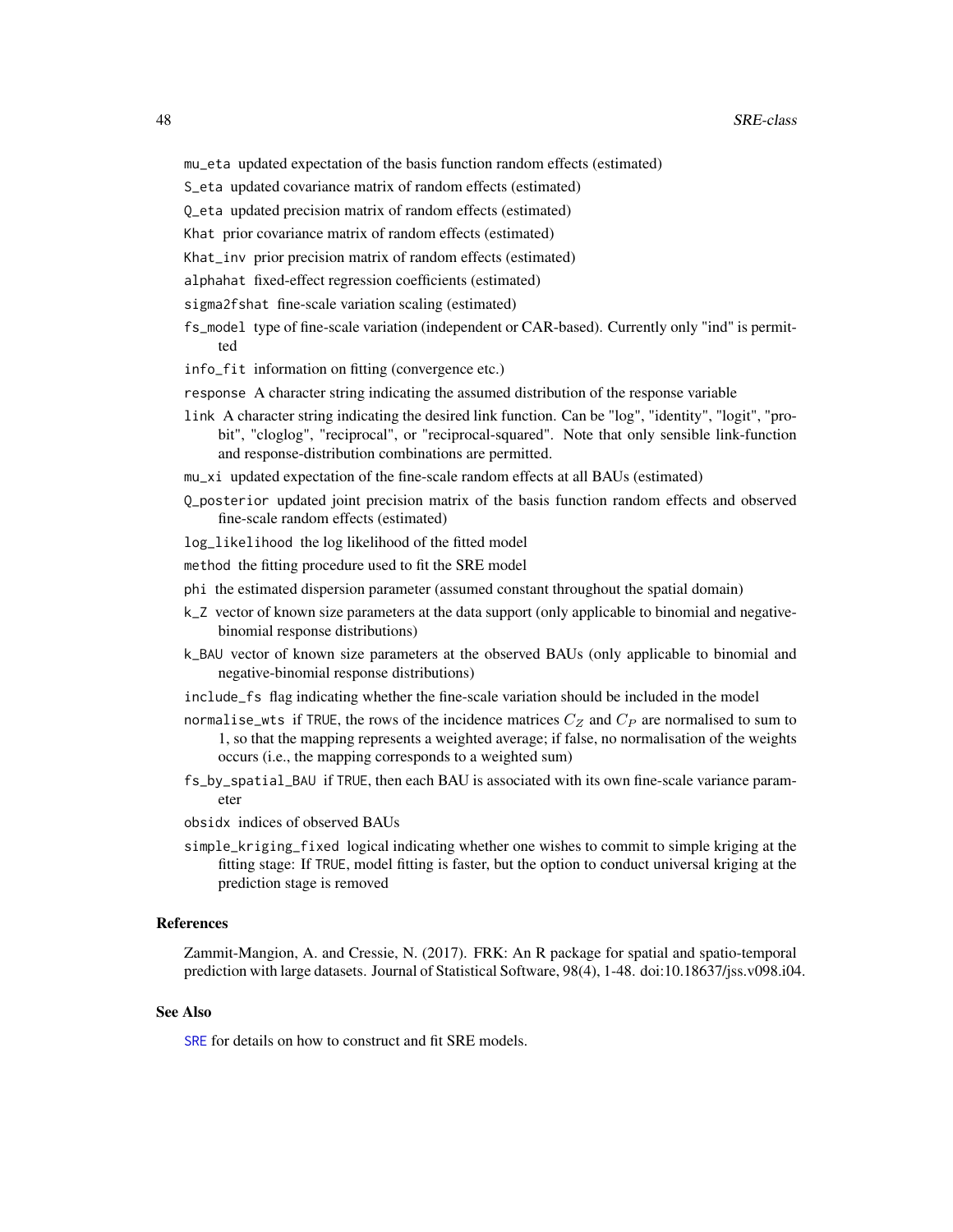<span id="page-48-0"></span>

## Description

Deprecated: Please use [predict](#page-0-0)

#### Usage

SRE.predict(...)

## Arguments

... (Deprecated)

<span id="page-48-1"></span>STplane *plane in space-time*

## Description

Initialisation of a 2D plane with a temporal dimension.

## Usage

STplane(measure = Euclid\_dist(dim = 3L))

#### Arguments

measure an object of class measure

## Details

A 2D plane with a time component added is initialised using a measure object. By default, the measure object (measure) is the Euclidean distance in 3 dimensions, [Euclid\\_dist.](#page-16-2)

## Examples

```
P <- STplane()
print(type(P))
print(sp::dimensions(P))
```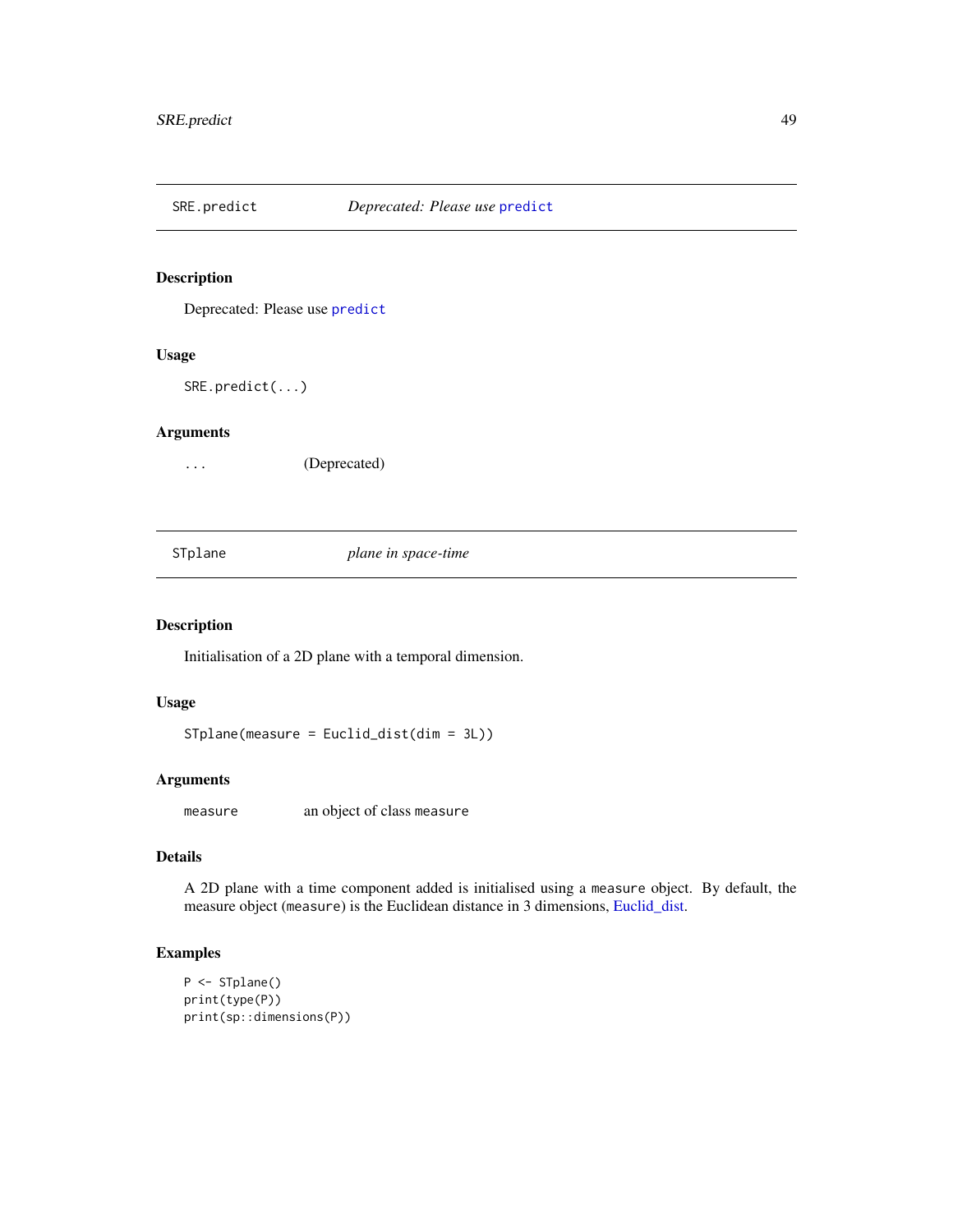<span id="page-49-1"></span><span id="page-49-0"></span>

#### Description

Initialisation of a 2-sphere (S2) with a temporal dimension

## Usage

STsphere(radius = 6371)

### Arguments

radius radius of sphere

## Details

As with the spatial-only sphere, the sphere surface is initialised using a radius parameter. The default value of the radius R is R=6371, which is the Earth's radius in km, while the measure used to compute distances on the sphere is the great-circle distance on a sphere of radius R. By default Euclidean geometry is used to factor in the time component, so that  $dist((s1,t1),(s2,t2)) =$  $sqrt(gc_dist(s1,s2)^2 + (t1 - t2)^2)$ . Frequently this distance can be used since separate correlation length scales for space and time are estimated in the EM algorithm (that effectively scale space and time separately).

#### Examples

S <- STsphere() print(sp::dimensions(S))

TensorP *Tensor product of basis functions*

#### Description

Constructs a new set of basis functions by finding the tensor product of two sets of basis functions.

## Usage

```
TensorP(Basis1, Basis2)
## S4 method for signature 'Basis,Basis'
TensorP(Basis1, Basis2)
```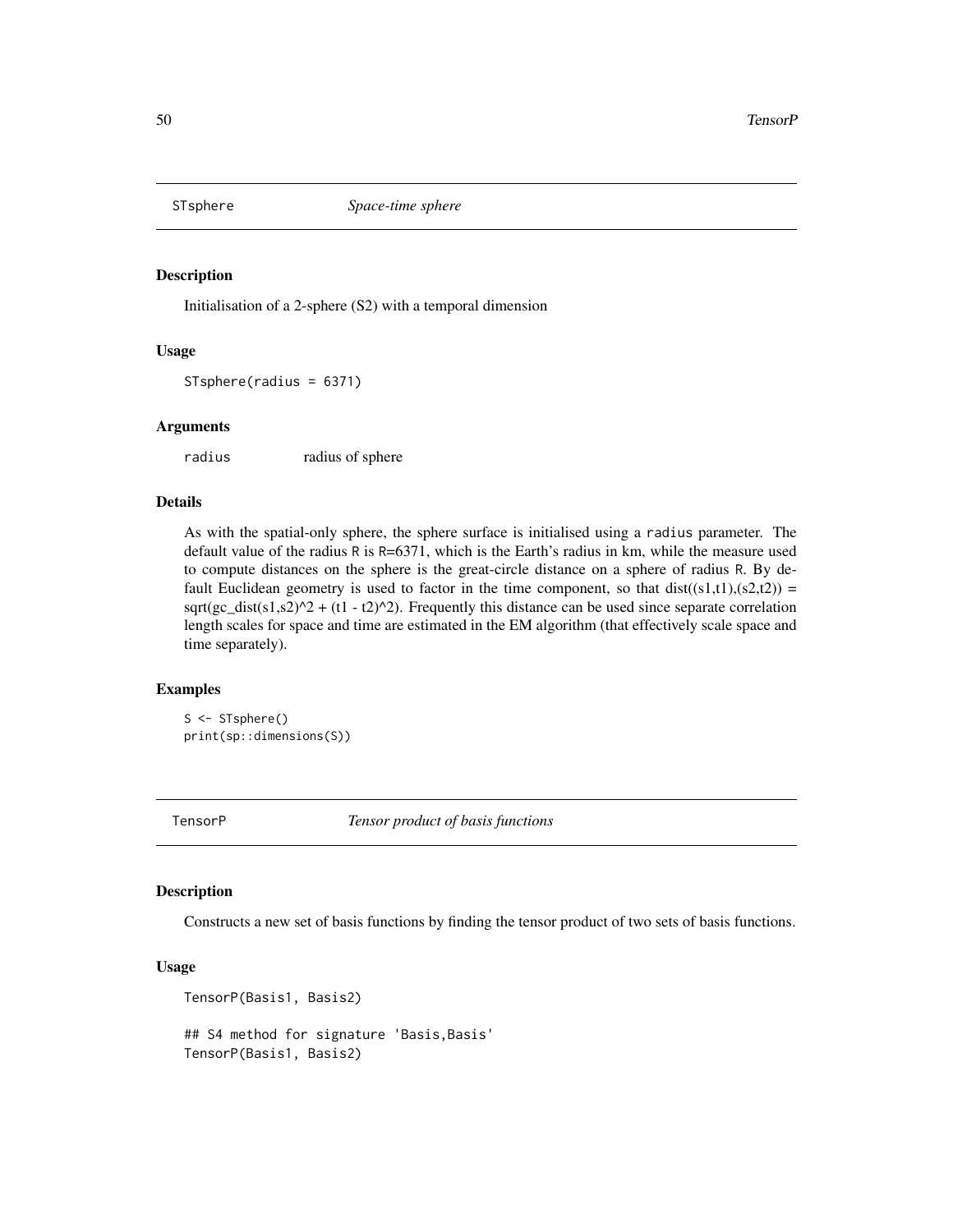#### <span id="page-50-0"></span> $type$  51

#### **Arguments**

| Basis1 | first set of basis functions  |
|--------|-------------------------------|
| Basis2 | second set of basis functions |

## See Also

[auto\\_basis](#page-3-1) for automatically constructing basis functions and [show\\_basis](#page-43-1) for visualising basis functions.

## Examples

```
library(spacetime)
library(sp)
library(dplyr)
sim_data <- data.frame(lon = runif(20,-180,180),
                       lat = runif(20, -90, 90),
                       t = 1:20,
                       z = \text{norm}(20),
                       std = 0.1time <- as.POSIXct("2003-05-01",tz="") + 3600*24*(sim_data$t-1)
space <- sim_data[,c("lon","lat")]
coordinates(space) = \simlon+lat # change into an sp object
proj4string(space)=CRS("+proj=longlat +ellps=sphere")
STobj <- STIDF(space,time,data=sim_data)
G_spatial <- auto_basis(manifold = sphere(),
                         data=as(STobj,"Spatial"),
                        nres = 1,
                         type = "bisquare",
                         subsamp = 20000)
G_temporal \leq local_basis(manifold=real_line(), loc = matrix(c(1,3)), scale = rep(1,2))
G <- TensorP(G_spatial,G_temporal)
# show_basis(G_spatial)
# show_basis(G_temporal)
```
type *Type of manifold*

#### Description

Retrieve slot type from object

#### Usage

type(.Object)

## S4 method for signature 'manifold' type(.Object)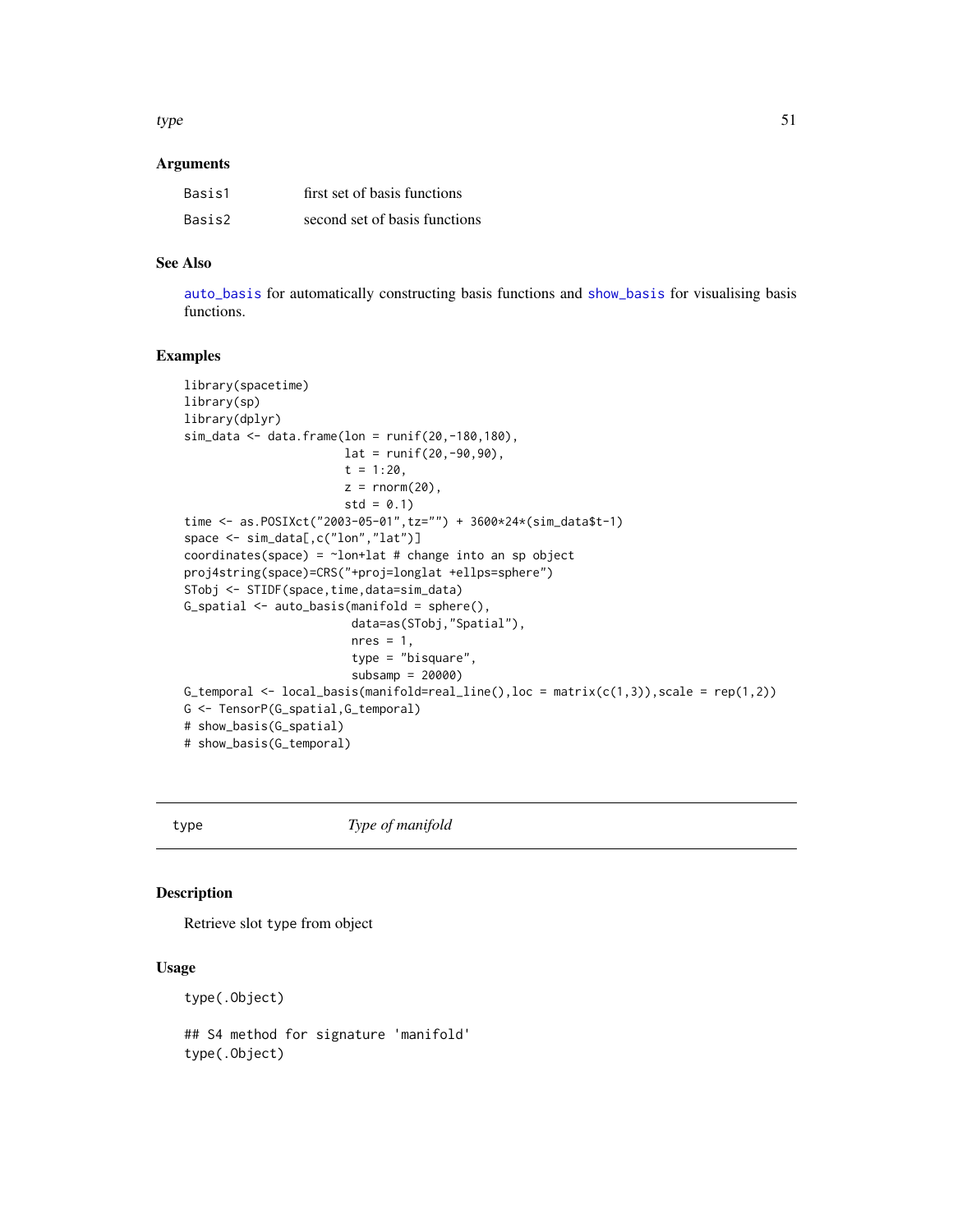#### <span id="page-51-0"></span>52 worldmap worldmap worldmap worldmap worldmap worldmap worldmap worldmap worldmap worldmap worldmap worldmap

#### Arguments

.Object object of class Basis or manifold

#### See Also

[real\\_line](#page-41-1), [plane](#page-37-1), [sphere](#page-45-1), [STplane](#page-48-1) and [STsphere](#page-49-1) for constructing manifolds.

#### Examples

 $S \leftarrow sphere()$ print(type(S))

<span id="page-51-1"></span>

worldmap *World map*

## Description

This world map was extracted from the package maps v.3.0.1 by running ggplot2::map\_data("world"). To reduce the data size, only every third point of this data frame is contained in worldmap.

#### Usage

worldmap

#### Format

A data frame with 33971 rows and 6 variables:

long longitude coordinate

lat latitude coordinate

group polygon (region) number

order order of point in polygon boundary

region region name

subregion subregion name

## References

Original S code by Becker, R.A. and Wilks, R.A. This R version is by Brownrigg, R. Enhancements have been made by Minka, T.P. and Deckmyn, A. (2015) maps: Draw Geographical Maps, R package version 3.0.1.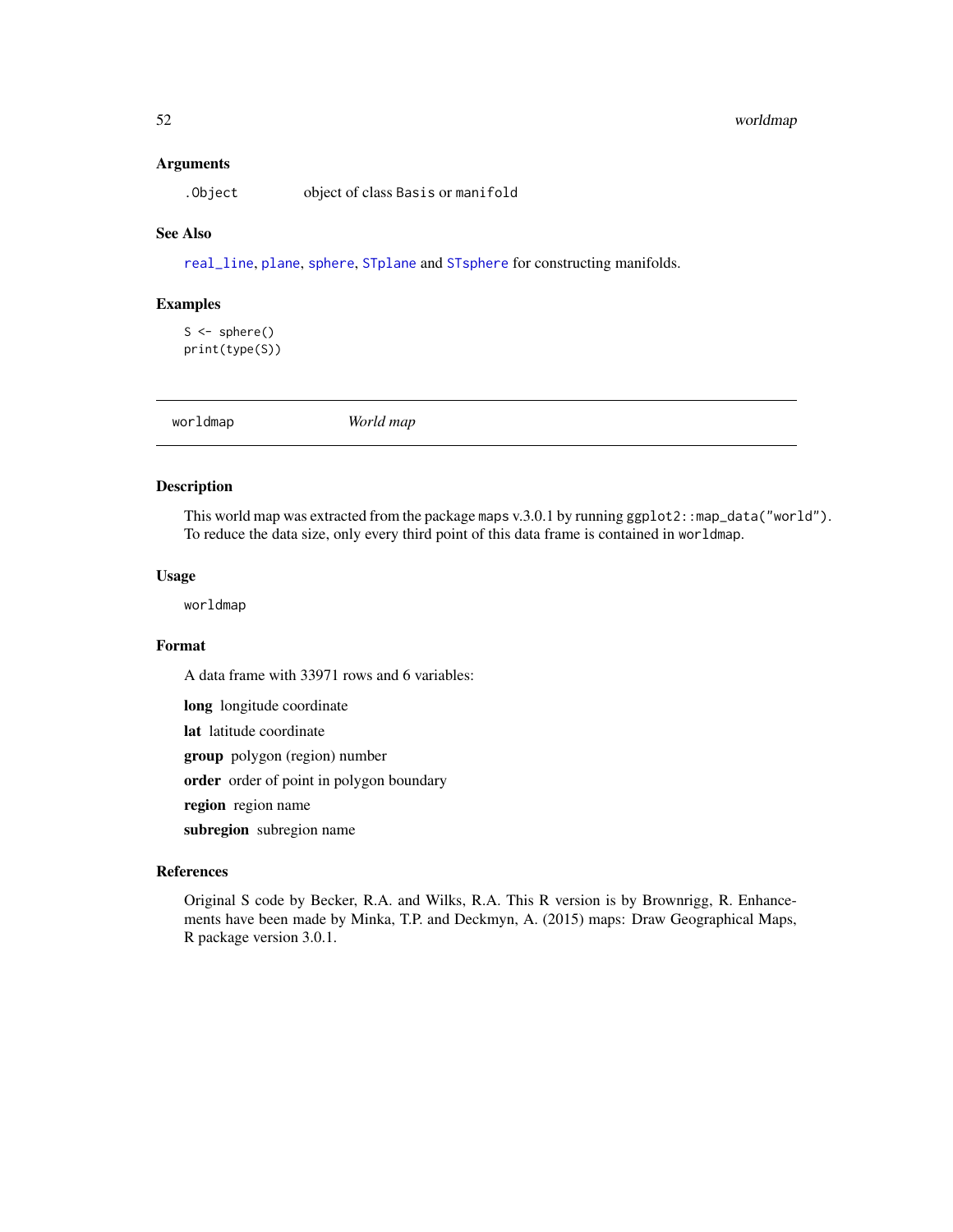# <span id="page-52-0"></span>**Index**

∗ datasets AIRS\_05\_2003, [3](#page-2-0) Am\_data, [4](#page-3-0) isea3h, [29](#page-28-0) MODIS\_cloud\_df, [34](#page-33-0) NOAA\_df\_1990, [35](#page-34-0) opts\_FRK, [37](#page-36-0) worldmap, [52](#page-51-0) \$,Basis-method *(*data.frame<-*)*, [13](#page-12-0) \$<-,Basis-method *(*data.frame<-*)*, [13](#page-12-0) AIRS\_05\_2003, [3](#page-2-0) Am\_data, [4](#page-3-0) as.data.frame.Basis *(*data.frame<-*)*, [13](#page-12-0) as.data.frame.TensorP\_Basis *(*data.frame<-*)*, [13](#page-12-0) auto\_basis, [4,](#page-3-0) *[9](#page-8-0)[–11](#page-10-0)*, *[13](#page-12-0)*, *[19](#page-18-0)*, *[27](#page-26-0)*, *[31](#page-30-0)*, *[35,](#page-34-0) [36](#page-35-0)*, *[43](#page-42-0)*, *[45](#page-44-0)*, *[51](#page-50-0)* auto\_BAUs, [7,](#page-6-0) *[12](#page-11-0)*, *[27](#page-26-0)* Basis, [10](#page-9-0) Basis-class *(*Basis\_obj-class*)*, [11](#page-10-0) Basis\_obj-class, [11](#page-10-0) BAUs\_from\_points, [12](#page-11-0) BAUs\_from\_points,SpatialPoints-method *(*BAUs\_from\_points*)*, [12](#page-11-0) BAUs\_from\_points,ST-method *(*BAUs\_from\_points*)*, [12](#page-11-0) coef,SRE-method *(*FRK*)*, [20](#page-19-0) combine\_basis, [13](#page-12-0) combine\_basis,Basis-method *(*combine\_basis*)*, [13](#page-12-0) combine\_basis,list-method *(*combine\_basis*)*, [13](#page-12-0) data.frame <- , [13](#page-12-0) data.frame<-,Basis-method *(*data.frame<-*)*, [13](#page-12-0) data.frame<-,TensorP\_Basis-method *(*data.frame<-*)*, [13](#page-12-0)

data.frame\_Basis,Basis-method *(*data.frame<-*)*, [13](#page-12-0) df\_to\_SpatialPolygons, [14](#page-13-0) dist-matrix, [15](#page-14-0) distance, [16,](#page-15-0) *[33](#page-32-0)* distance,manifold-method *(*distance*)*, [16](#page-15-0) distance,measure-method *(*distance*)*, [16](#page-15-0) distances, *[16](#page-15-0)*, [17,](#page-16-0) *[33](#page-32-0)* distR *(*dist-matrix*)*, [15](#page-14-0) draw\_world, [17,](#page-16-0) *[42](#page-41-0)*

EmptyTheme *(*plotting-themes*)*, [40](#page-39-0) Euclid\_dist, *[38](#page-37-0)*, *[49](#page-48-0)* Euclid\_dist *(*distances*)*, [17](#page-16-0) eval\_basis, [18](#page-17-0) eval\_basis,Basis,matrix-method *(*eval\_basis*)*, [18](#page-17-0) eval\_basis,Basis,SpatialPointsDataFrame-method *(*eval\_basis*)*, [18](#page-17-0) eval\_basis,Basis,SpatialPolygonsDataFrame-method *(*eval\_basis*)*, [18](#page-17-0) eval\_basis,Basis,STIDF-method *(*eval\_basis*)*, [18](#page-17-0) eval\_basis,Basis-matrix-method *(*eval\_basis*)*, [18](#page-17-0) eval\_basis,Basis-SpatialPointsDataFrame-method *(*eval\_basis*)*, [18](#page-17-0) eval\_basis,Basis-SpatialPolygonsDataFrame-method *(*eval\_basis*)*, [18](#page-17-0) eval\_basis,Basis-STIDF-method *(*eval\_basis*)*, [18](#page-17-0) eval\_basis,TensorP\_Basis,matrix-method *(*eval\_basis*)*, [18](#page-17-0) eval\_basis,TensorP\_Basis,STFDF-method *(*eval\_basis*)*, [18](#page-17-0) eval\_basis,TensorP\_Basis,STIDF-method *(*eval\_basis*)*, [18](#page-17-0) eval\_basis,TensorP\_Basis-matrix-method *(*eval\_basis*)*, [18](#page-17-0)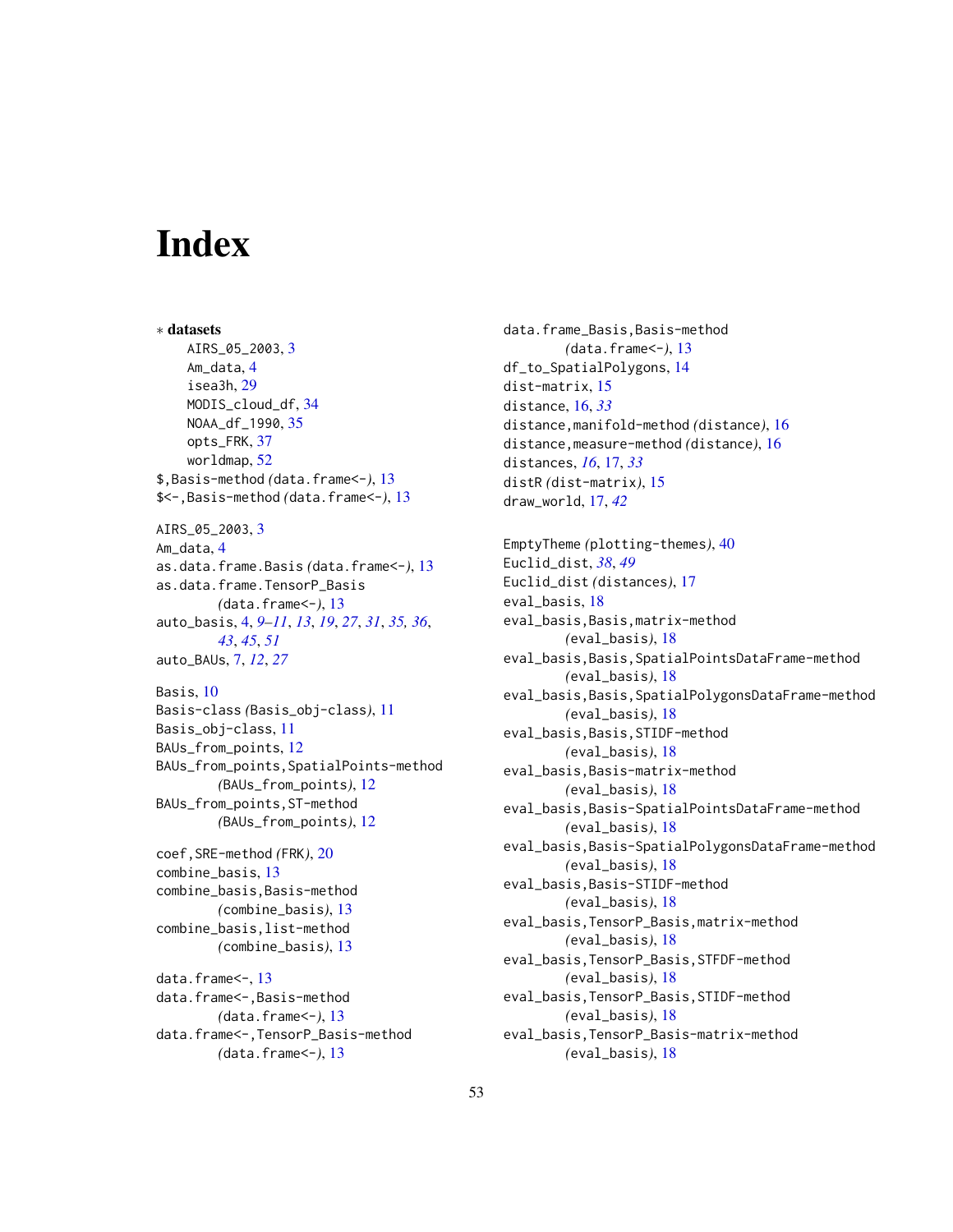eval\_basis,TensorP\_Basis-STFDF-method *(*eval\_basis*)*, [18](#page-17-0) eval\_basis,TensorP\_Basis-STIDF-method *(*eval\_basis*)*, [18](#page-17-0) FRK, [20,](#page-19-0) *[28](#page-27-0)*, *[32](#page-31-0)*, *[37](#page-36-0)* gc\_dist *(*distances*)*, [17](#page-16-0) gc\_dist\_time *(*distances*)*, [17](#page-16-0) info\_fit, [28](#page-27-0) info\_fit,SRE-method *(*info\_fit*)*, [28](#page-27-0) initialize,manifold-method, [29](#page-28-0) isea3h, [29](#page-28-0) LinePlotTheme *(*plotting-themes*)*, [40](#page-39-0) local\_basis, *[10,](#page-9-0) [11](#page-10-0)*, [30](#page-29-0) loglik, [31](#page-30-0) loglik,SRE-method *(*loglik*)*, [31](#page-30-0) manifold, [32](#page-31-0) manifold,Basis-method *(*manifold*)*, [32](#page-31-0) manifold,TensorP\_Basis-method *(*manifold*)*, [32](#page-31-0) manifold-class, [33](#page-32-0) measure *(*distances*)*, [17](#page-16-0) measure-class, [33](#page-32-0) MODIS\_cloud\_df, [34](#page-33-0) nbasis, [34](#page-33-0) nbasis,Basis\_obj-method *(*nbasis*)*, [34](#page-33-0) nbasis,SRE-method *(*nbasis*)*, [34](#page-33-0) NOAA\_df\_1990, [35](#page-34-0) nres, [36](#page-35-0) nres,Basis-method *(*nres*)*, [36](#page-35-0) nres,SRE-method *(*nres*)*, [36](#page-35-0) nres,TensorP\_Basis-method *(*nres*)*, [36](#page-35-0) nres\_basis,Basis-method *(*nres*)*, [36](#page-35-0) nres\_SRE,SRE-method *(*nres*)*, [36](#page-35-0) observed\_BAUs, [37](#page-36-0) observed\_BAUs, SRE-method *(*observed\_BAUs*)*, [37](#page-36-0) opts\_FRK, [37](#page-36-0) plane, *[16](#page-15-0)*, *[32,](#page-31-0) [33](#page-32-0)*, [38,](#page-37-0) *[52](#page-51-0)* plane-class *(*manifold-class*)*, [33](#page-32-0) plot, *[27](#page-26-0)*, [39,](#page-38-0) *[42](#page-41-0)* plot,SRE,SpatialPixelsDataFrame-method

*(*plot*)*, [39](#page-38-0)

plot,SRE,SpatialPointsDataFrame-method *(*plot*)*, [39](#page-38-0) plot,SRE,SpatialPolygonsDataFrame-method *(*plot*)*, [39](#page-38-0) plot,SRE,STFDF-method *(*plot*)*, [39](#page-38-0) plot\_spatial\_or\_ST, *[39](#page-38-0)*, [40](#page-39-0) plot\_spatial\_or\_ST,SpatialPixelsDataFrame-method *(*plot\_spatial\_or\_ST*)*, [40](#page-39-0) plot\_spatial\_or\_ST,SpatialPointsDataFrame-method *(*plot\_spatial\_or\_ST*)*, [40](#page-39-0) plot\_spatial\_or\_ST,SpatialPolygonsDataFrame-method *(*plot\_spatial\_or\_ST*)*, [40](#page-39-0) plot\_spatial\_or\_ST,STFDF-method *(*plot\_spatial\_or\_ST*)*, [40](#page-39-0) plotting-themes, [40](#page-39-0) predict, *[49](#page-48-0)* predict,SRE-method *(*FRK*)*, [20](#page-19-0) radial\_basis *(*local\_basis*)*, [30](#page-29-0) real\_line, *[16](#page-15-0)*, *[32,](#page-31-0) [33](#page-32-0)*, [42,](#page-41-0) *[52](#page-51-0)* real\_line-class *(*manifold-class*)*, [33](#page-32-0) remove\_basis, *[7](#page-6-0)*, [43](#page-42-0) remove\_basis,Basis,ANY-method *(*remove\_basis*)*, [43](#page-42-0)

remove\_basis,Basis,SpatialPolygons-method *(*remove\_basis*)*, [43](#page-42-0) remove\_basis,Basis-method *(*remove\_basis*)*, [43](#page-42-0)

```
show_basis, 7, 10, 11, 13, 31, 36, 43, 44, 51
show_basis,Basis-method (show_basis), 44
show_basis,TensorP_Basis-method
         (show_basis), 44
SpatialPolygonsDataFrame_to_df, 45
sphere, 16, 32, 33, 46, 52
sphere-class (manifold-class), 33
SRE, 48
SRE (FRK), 20
SRE-class, 47
SRE.predict, 49
STmanifold-class (manifold-class), 33
STplane, 16, 32, 33, 49, 52
STplane-class (manifold-class), 33
STsphere, 16, 32, 33, 50, 52
STsphere-class (manifold-class), 33
```
TensorP, [50](#page-49-0) TensorP,Basis,Basis-method *(*TensorP*)*, [50](#page-49-0) TensorP,Basis-Basis-method *(*TensorP*)*, [50](#page-49-0)